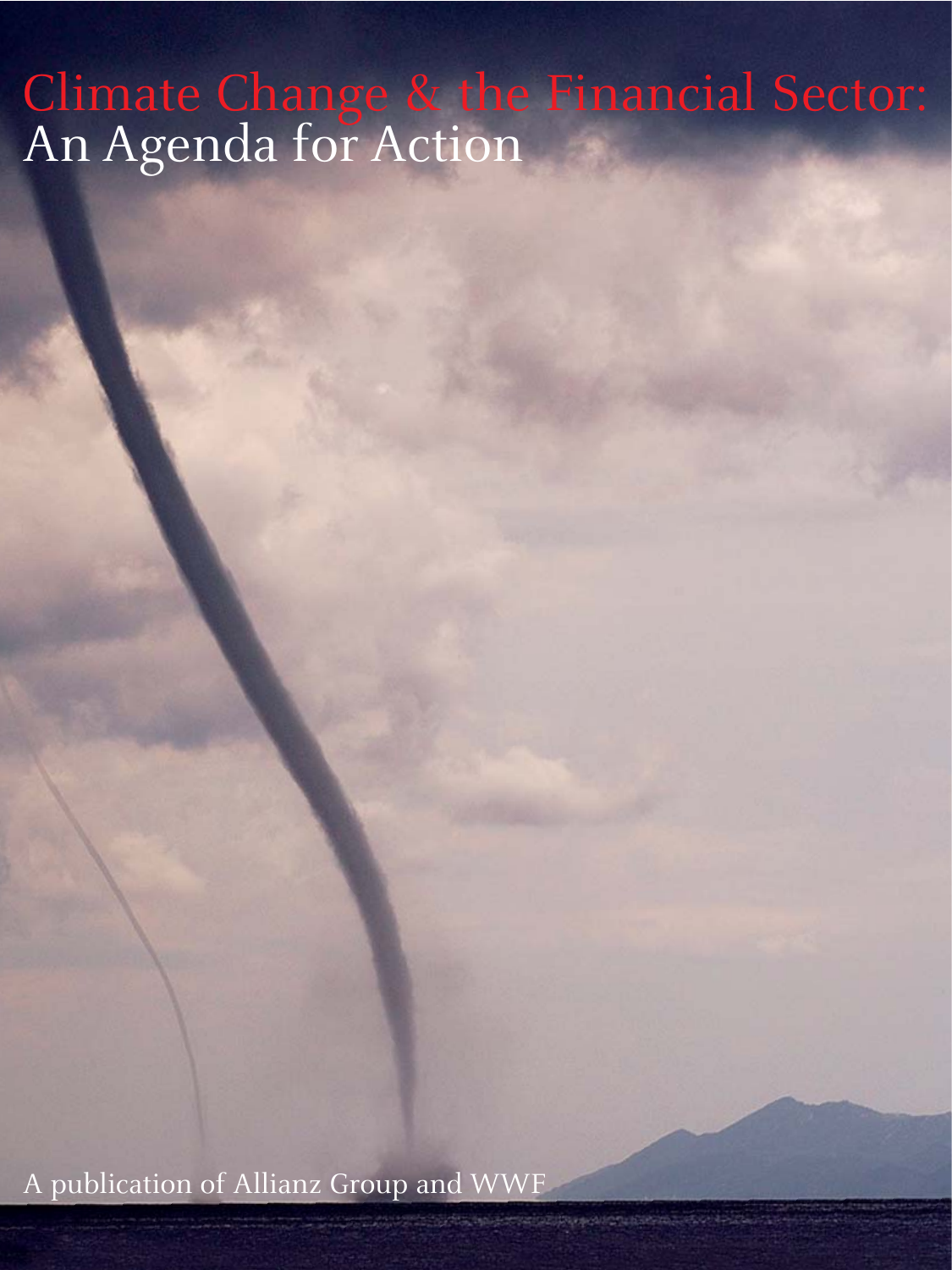Climate change poses a major risk to the global economy: It affects the wealth of societies, the availability of resources, the price of energy and the value of companies.

At the same time, the need to revolutionize the way we use energy opens up a new universe of options for economic development and social benefits.

The financial industry has a two-fold responsibility. On the one hand, it needs to prepare itself for the negative effects that climate change may have on its business and on its customers. On the other hand, it can significantly help mitigate the economic risks and enter the low-carbon economy by providing appropriate products and services.

Allianz Group and the World Wide Fund for Nature (WWF) have joined forces to produce a report that will advance the debate in the financial community, and to propose solutions. The report identifies risks for the sector which are due to climate change, and develops actions that demonstrate how integrated financial services companies, such as Allianz Group, can turn these risks into opportunities. Implementing these actions will mean big steps forward in developing sound business for a living planet.

WWF and Allianz Group will work together to implement the actions of this report and to make bold steps to help solve this global problem. Allianz and WWF strongly believe that companies that are ready to seize these new opportunities will ultimately be able to reap significant economic benefits.

This cooperation between Allianz and WWF is the first milestone towards raising the awareness of climate change among the financial industry and towards a broader dialogue aimed at improving the management of environmental risks.

London, June 2005

Paul Steele Joachim Faber

COO WWF International CEO Allianz Global Investors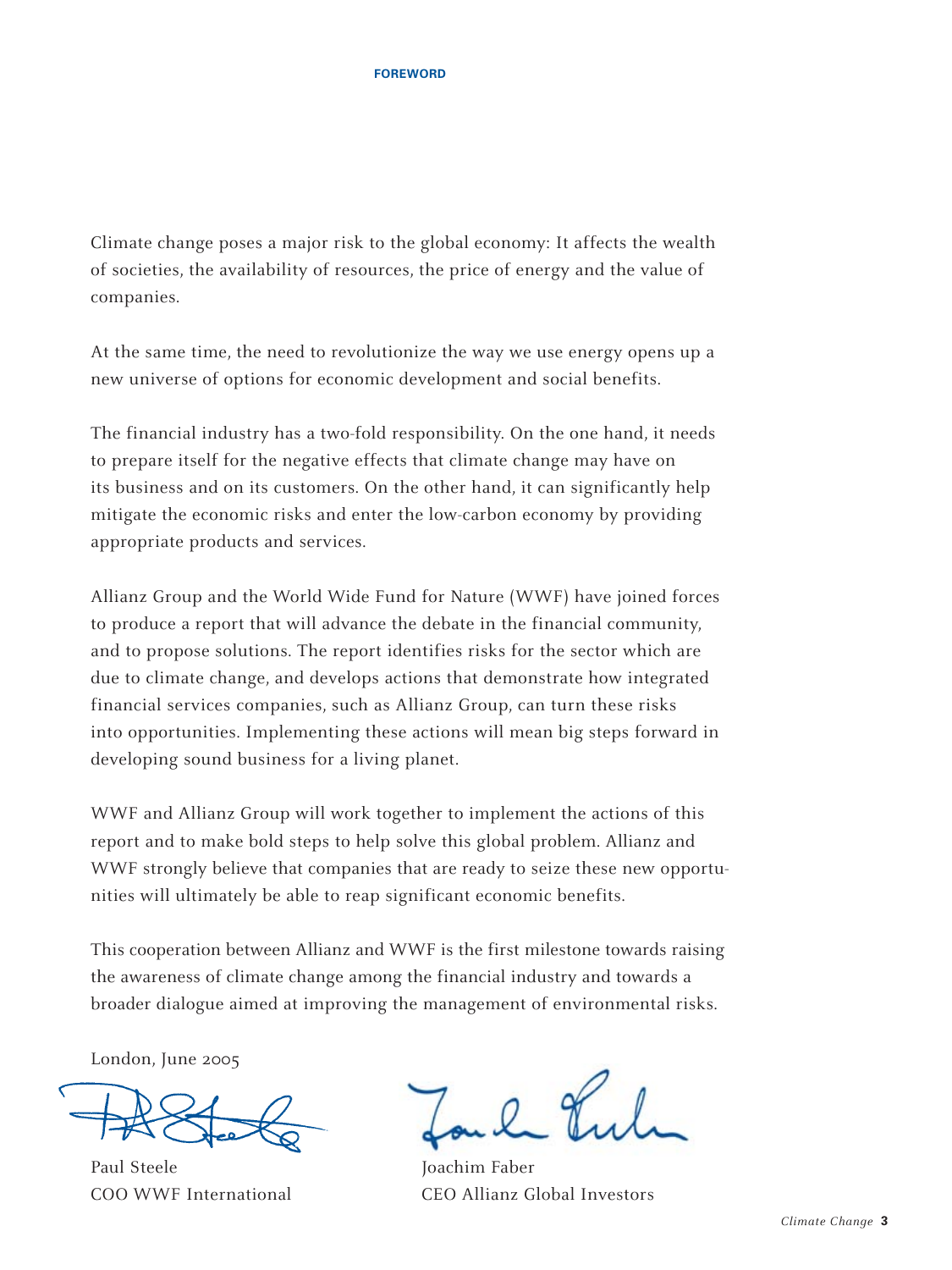| Foreword                                                                                                                                                                                                                                                                                                                                                                                                                                                                                                                                                                                                            | 3                                                                                                  |
|---------------------------------------------------------------------------------------------------------------------------------------------------------------------------------------------------------------------------------------------------------------------------------------------------------------------------------------------------------------------------------------------------------------------------------------------------------------------------------------------------------------------------------------------------------------------------------------------------------------------|----------------------------------------------------------------------------------------------------|
| <b>Executive Summary</b>                                                                                                                                                                                                                                                                                                                                                                                                                                                                                                                                                                                            | 5                                                                                                  |
| Introduction                                                                                                                                                                                                                                                                                                                                                                                                                                                                                                                                                                                                        | 10                                                                                                 |
| 1 The Direct Cost of Climate Change<br>The Global Perspective<br>1.1<br>The European Perspective<br>1.2                                                                                                                                                                                                                                                                                                                                                                                                                                                                                                             | 11<br>11<br>13                                                                                     |
| 2 The Economic Implications of Climate Change Policies<br>Mitigation Policy<br>2.1<br>Effects on the Corporate Sector<br>2.2<br>Effects on the Consumer Sector<br>2.3                                                                                                                                                                                                                                                                                                                                                                                                                                               | 16<br>16<br>17<br>20                                                                               |
| 3 The Necessary Path<br>Avoiding Dangerous Climate Change<br>3.1<br>What is Good Policy?<br>3.2                                                                                                                                                                                                                                                                                                                                                                                                                                                                                                                     | 22<br>22<br>23                                                                                     |
| 4 Financial Services: New Risks, New Opportunities<br>Insurance<br>4.1<br>4.1.1 Adapting to Climate Change<br>4.1.2 Insurance Solutions to Tackle Climate Change Business Risks - European Examples<br>4.1.3 Insurers' Risks and Opportunities in Mitigating Climate Change<br>4.1.4 Recommendations<br>4.2 The Banking Sector<br>4.2.1 Climate Change-Related Risks<br>4.2.2 New Opportunities<br>4.2.3 Recommendations<br>4.3 Asset Management<br>4.3.1 Institutional Investors<br>4.3.2 Consultants and Actuaries<br>4.3.3 Fund Managers<br>4.3.4 Financial Analysts<br>4.3.5 Companies<br>4.3.6 Recommendations | 25<br>25<br>25<br>27<br>29<br>32<br>32<br>32<br>34<br>37<br>37<br>38<br>39<br>40<br>42<br>43<br>44 |
| 5 Financing Low-Carbon Energy                                                                                                                                                                                                                                                                                                                                                                                                                                                                                                                                                                                       | 45                                                                                                 |
| 6 Recommendations                                                                                                                                                                                                                                                                                                                                                                                                                                                                                                                                                                                                   | 48                                                                                                 |
| Endnotes                                                                                                                                                                                                                                                                                                                                                                                                                                                                                                                                                                                                            | 50                                                                                                 |
| Bibliography                                                                                                                                                                                                                                                                                                                                                                                                                                                                                                                                                                                                        | 53                                                                                                 |
| Boxes, Tables and Figures                                                                                                                                                                                                                                                                                                                                                                                                                                                                                                                                                                                           | 56                                                                                                 |
| Acknowledgement                                                                                                                                                                                                                                                                                                                                                                                                                                                                                                                                                                                                     | 57                                                                                                 |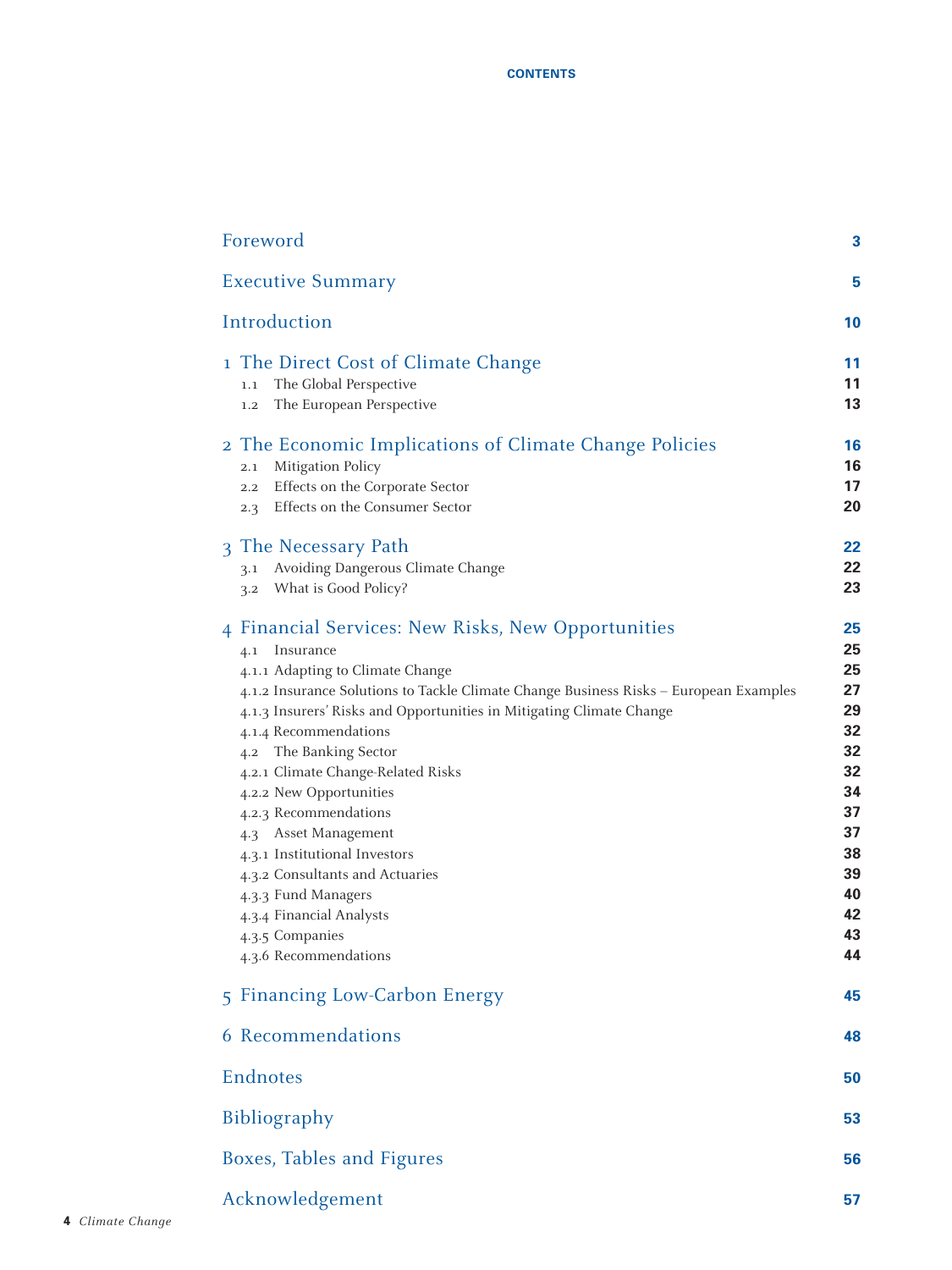# Executive Summary

#### 1. Climate change is real

Climates have always been changing. But this time there is one big difference: the changes are principally man-made. The issue has become urgent because the pace of change is accelerating. This report identifies actions for key stakeholders: Allianz Group, its clients, co-financiers and policymakers.

Europe is not only warming 40 percent faster than the world as a whole, but has already sustained severe damage from climate change. Storms in 1999 and floods in 2002 each cost 13 billion euros, while a heat wave in 2003 cost 10 billion euros. Although no precise estimate of all future costs can be made, a European Commission paper puts the future cost of all the potential cumulative global damage at 74 trillion euros at today's value if effective action is not taken.

Climate change will have a multitude of effects on human society and on nature if we fail to take clear actions to slow it down. While milder winters may seem an attractive proposition for Europeans, it is a prospect that deceives. Climate change will lead to increased heat stress, a rise in insect-borne diseases, and increases in rates of skin cancer and food poisoning. Globally, climate change already results in about 160,000 deaths a year, and this is likely to rise sharply because of increasing shortages of food and water.

The extraordinary heat wave in 2003 caused 27,000 deaths in Europe and disrupted agriculture, inland shipping, and electricity production. Huge swathes of forests covering a total of  $\overline{5}$  percent of Portugal's surface area were destroyed in a loss put at one billion euros.

By the end of this century such a summer could be routine. Mediterranean agriculture might be in a state of collapse. Everywhere in Europe rainfall will be more intense. The number of major floods in Europe has already risen from one per year to 15 in recent decades. In the UK, the annual cost of flooding this century will rise to as much as 30 billion euros. Businesses are increasingly reporting reduced profitability because of unusual weather. Many European Union holiday destinations will suffer – in a region where travel and tourism generate about 4 percent of GDP.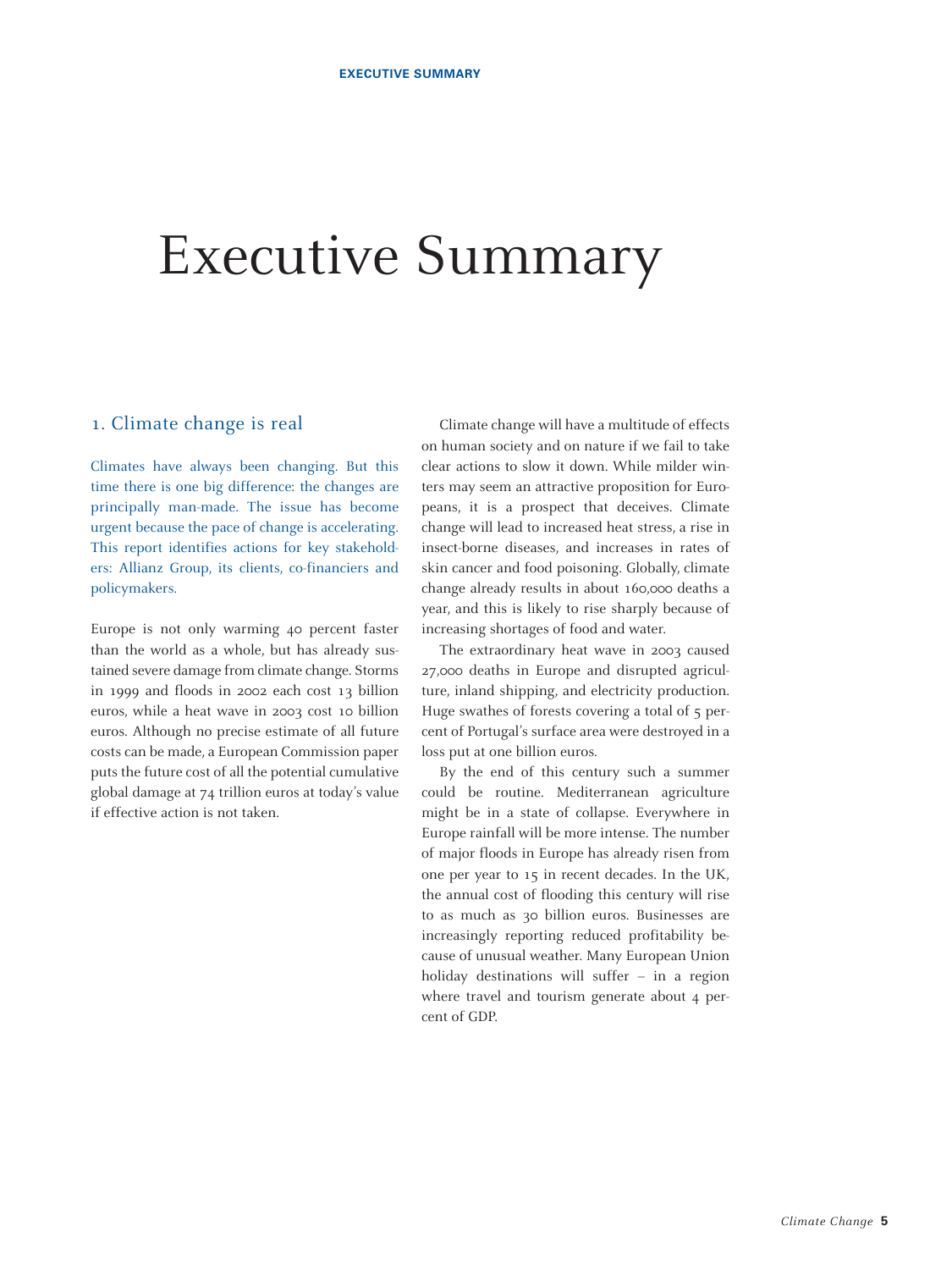### 2. Climate change policies are changing the economics

Governments are starting to introduce policies to tackle the causes and combat the effects of greenhouse gas emissions (GHG), and these policies will alter the economics of entire industries. They will affect company share prices, both positively and negatively. Examples from industry show that proactive strategies tackling  $CO<sub>2</sub>$  emissions reap economic benefits. And climate change might not be the only reason for taking such steps. Other benefits of climate change policy might include reducing dependence on energy imports, achieving more reliable energy price levels, ensuring clean air, and creating jobs. The growth of carbon markets associated with emissions entitlements offers revenue opportunities for developing countries and more efficient companies, and will need a range of services from the financial sector. International emissions trading could be worth between 50 and 800 billion euros in 2025.

Climate change policies will have an effect on a number of industry sectors. The most sensitive sectors are either energy-intensive, such as cement, aviation, metals or energy industries such as oil and gas, coal, power utilities; or provide energyconsuming products such as automobiles.

The driving force behind much of the current carbon market activity is the EU Emission Trading Scheme (ETS). Some of the early warnings of huge effects in certain sectors seem unlikely now, but the current market price has climbed to over 20 euros per tonne of  $CO<sub>2</sub>$  (May 30) which is not negligible.

There has been a steady flow of research reports looking into the issue of carbon constraints on corporate earnings since 2002. They demonstrate that there are clear differences in the present value of corporate earnings, across a range of possible future climate policy scenarios. This means that managements and investors cannot assume that there will be time to react to policy when it is approaching implementation.

A WWF study found that certain electricity companies could face costs of as much as 9 percent of gross earnings, though costs may be passed on, while low-cost producers can extract larger margins. A Dresdner Kleinwort Wasserstein (DrKW) study concluded that 8 out of 18 cement companies were overvalued by up to 13 percent.

## 3. Financial sector's need for consistent, long-term policy frameworks

To combat the negative effects of climate change consensus exists that the global average temperature should not increase by more than 2 degrees Celsius and rather stay below this threshold. This will imply a cut in annual GHG emissions of 60 to 80 percent by 2050 globally, from the current level of almost 7 billion tonnes of carbon to under 2.5 billion. In line with these targets, individual EU member states have already announced national greenhouse gas reduction goals that support a path of deep and consistent reductions. For example, France proposes a 75 percent reduction by 2050, the UK a 60 percent cut by 2050, and Germany is considering a 40 percent cut by 2020. However, specific actions are rarely defined beyond a horizon of 2012, the conclusion of the first Kyoto commitment period.

Early action is needed to provide greater certainty for business, long-term investment and technological change. Inconsistent policies or no policies at all simply deter investment. Among the inconsistencies: the EU subsidized fossil fuels by 24 billion euros in 2004 compared to 5.3 billion euros for renewable energy sources; and international transport fuel is tax-exempt. The best strategy would involve a mix of actions on energy efficiency, including conservation measures, renewable energy and switching to low  $CO<sub>2</sub>$ fuel and gases. Perhaps half of the potential growth in emissions could be saved by greater energy efficiency.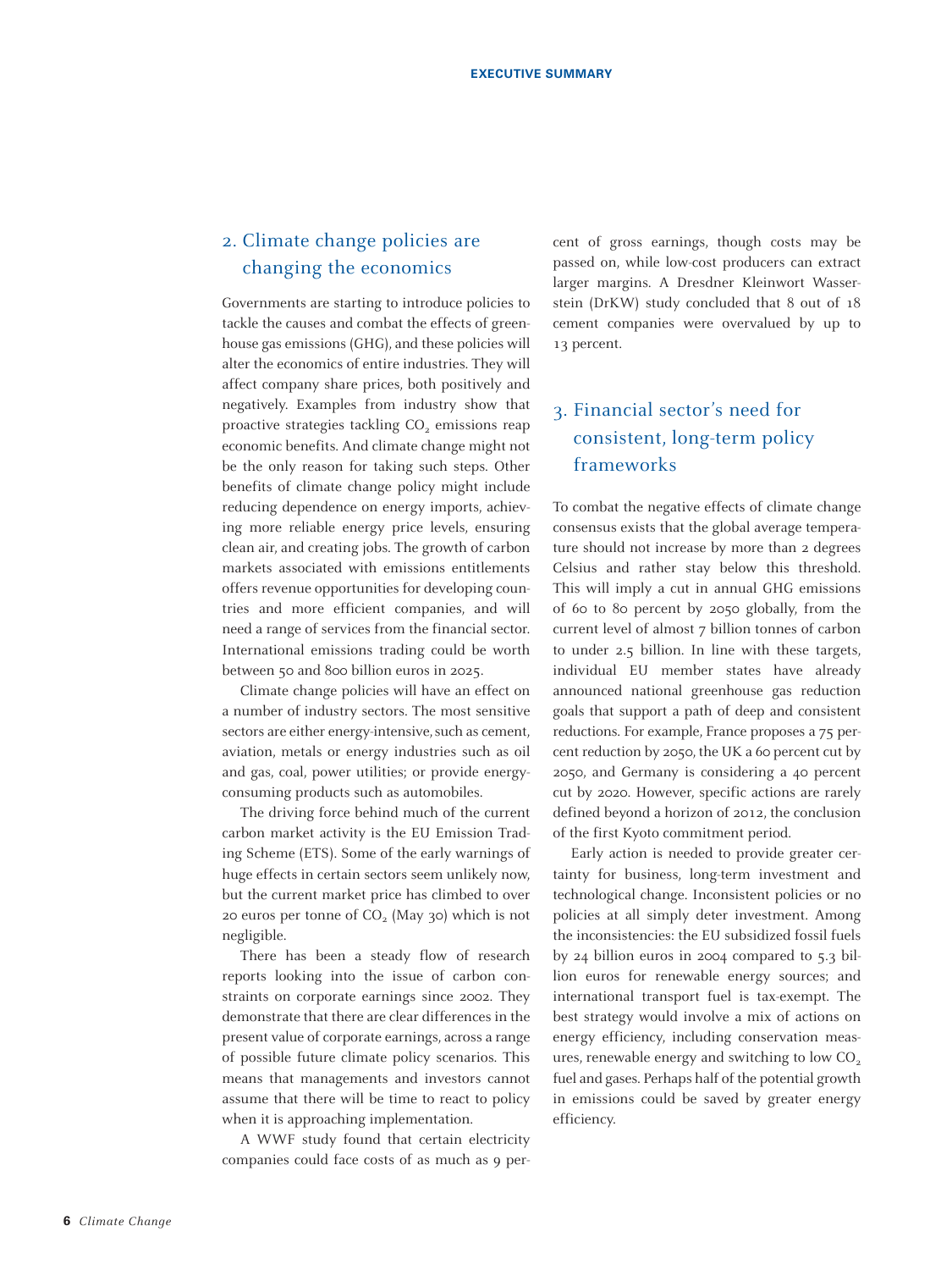### 4. New risks and new demands for financial services companies

The financial services industry needs to adapt its internal processes and policies and its products and services to meet the challenges its clients face as well as to safeguard its own viability. To enable financial services companies to play a responsible role in mitigating climate change they require a reliable, transparent and international co-ordinated policy framework as well as long term, appropriated  $CO<sub>2</sub>$ -reduction goals. That gives certainty for investment decisions and provides business opportunities for clients.

In order to adapt their own operations to the new challenge, financial services companies should include climate change risk in their internal governance procedures, in line with the existing financial corporate risk identification, controlling and reporting structures and best practice in reporting requirements.

#### **INSURANCE**

Climate change and climate policy affect insurers through the risks they accept from clients. Since climate experts predict changes in the intensity and distribution of extreme weather events (especially water-related and storms), and because of the resultant risk of catastrophic property claims, insurers are likely to regard climate change as a threat rather than an opportunity. The high number of tropical storms worldwide pushed insured weather losses in 2004 to a record 32 billion euros. While the incidence of tropical storms is not conclusively linked to climate change, their increased frequency is part of a pattern of higher activity.

Projections for the UK from the Association of British Insurers suggest that by 2050 the annual cost of weather claims will double to 3.3 billion euros, while an extreme year might cost 20 billion euros. In Germany the total exposure to flood damage in one event might be 15 billion euros. Climate change is increasing the potential for property damage at a rate of between 2 and 4 percent a year. Because insurance pricing relies on historical data, this could lead to an underpricing of weather risks by as much as 30 percent due to the time lag between the historic data that is used to set prices, and the future period in which claims will occur. In Allianz's global industrial insurance business for example, around 35 to 40 percent of insured losses are already due to natural catastrophes – mainly floods and storms – so this could materially affect the overall profitability of insurers. Other effects are expected to include claims for loss of sales, heat stress among clients or staff, damage to vehicles, travel delays, and pollution from floods.

But climate change will also bring more demand for conventional risk transfer and open opportunities in new areas such as emission reduction projects.

#### *Insurers' Agenda for Action:*

- Gather information on future climate risks and thereby better predict and underwrite climateassociated risks.
- Control their exposure to natural catastrophes and other climate-related risks by developing adequate risk assessment tools such as flood zoning and establishing expertise for natural catastrophes.
- Upgrade risk assessment methodologies such as identifying potential new liabilities from carbon emission or using environmental due diligence screening of a company.
- Develop risk management expertise regarding low carbon technologies jointly with industrial clients to develop new products supportive of low carbon technology.

#### **BANKING**

Banks play an important role in climate-related financing and investment, credit risk management, and the development of new climate risk hedging products. On the downside, they face credit risks because policies to cut emissions can create costs for carbon intensive sectors and companies. Price volatility in carbon markets  $(CO<sub>2</sub>)$ , oil, gas, coal) and climate-related commodities leads to uncertainty in financial projections. For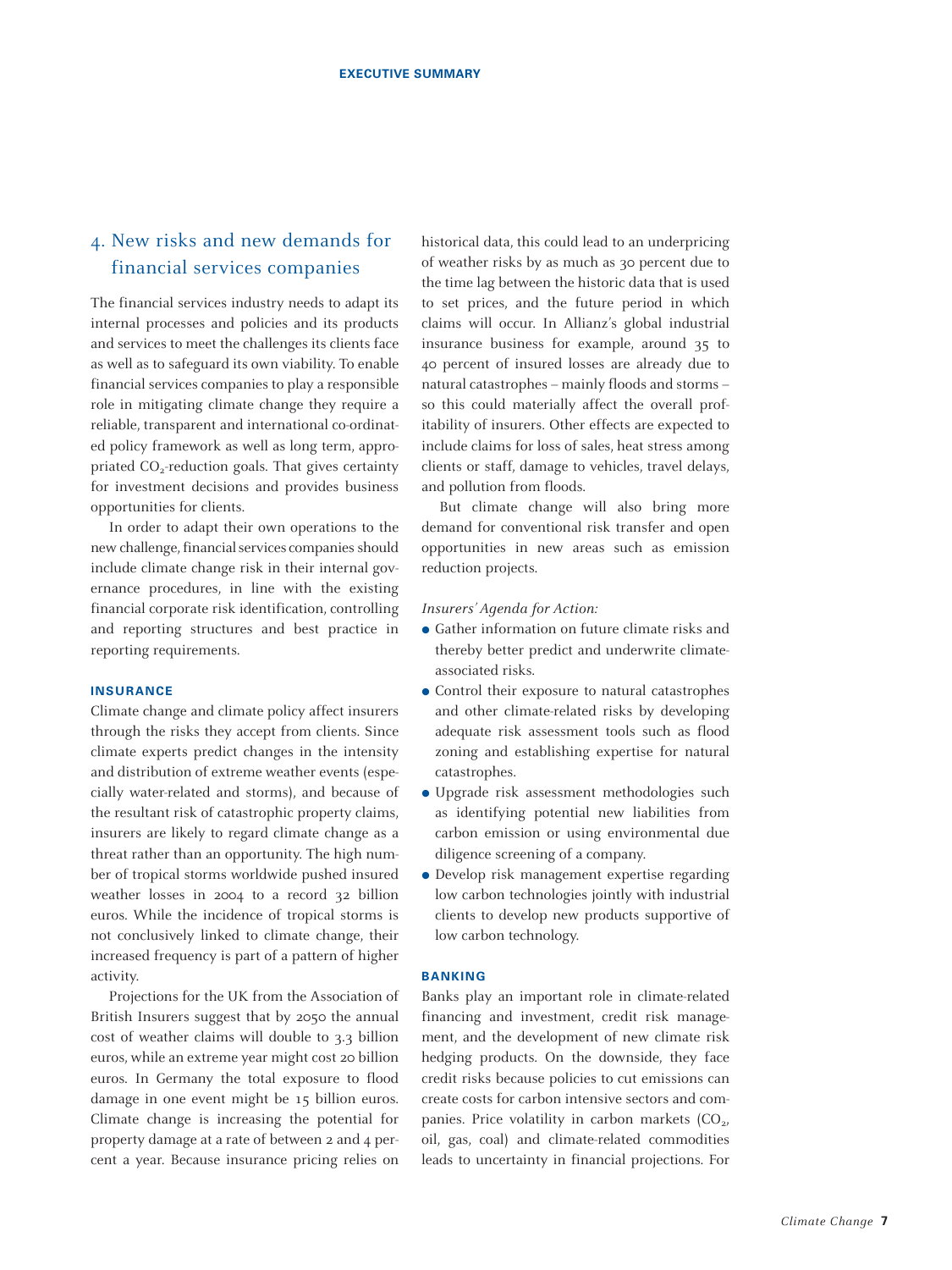example, the price of  $CO<sub>2</sub>$  varied between  $5$  and 20 euros per tonne in the two years to June 2005. But climate change also creates opportunities. According to the World Energy Council, the renewable energy market could be worth 1.4 trillion euros by 2020. The global carbon market in 2010 could be worth up to 200 billion euros, estimates Point Carbon. Exploiting the Kyoto Mechanisms could enhance project returns by up to 15 percentage points e.g. in methane reduction projects. Weather derivatives offer potential to banks: the total notional value of this market rose to 3.5 billion euros in 2003/04. Emission trading creates new relationships between corporates: cross-border, cross-commodity, cross-product, and that in an increasingly international context. Significant new investments will be required internationally in high value added technologies for both large and small scale aspects for each project. A key challenge here is to marry long-term investment horizons with short-term regulatory change.

#### *Banks' Agenda for Action:*

Banks taking leadership on climate change issues will therefore need to

- Review and optimize their own carbon risk management and (further) develop assessment tools applied to carbon risks and carbon risk reduction strategies (e.g. by using carbon related economic analysis for sectors or companies and/or by developing climate change related risk matrixes).
- Define clear risk requirements for clients regarding carbon risk reduction and market strategies (e.g. by discussing rating requirements with clients).
- Foster the development of carbon risk hedging products e.g. derivatives.
- Facilitate finance for public programmes that foster the introduction of low carbon technologies.

#### **ASSET MANAGEMENT**

Climate change is one of the most financially significant environmental issues facing investors today. It distinguishes itself in the fact that it has implications for a number of sectors that are exposed to policy-driven strategies to mitigate climate change. Therefore, understanding to what extent and how climate change will impact or enhance the value of investments is crucial if shareholder value is to remain protected. Although there is increasing evidence to suggest that climate change considerations are starting to permeate into investor thinking, it is an issue that as yet still lacks incorporation into mainstream investment considerations. Barriers exist in the lack of understanding of the implications and uncertainty around climate change policy and regulation which remain complex.

Furthermore, the availability of comparable and consistent data on companies' emissions levels, as well as tools to assess risks and opportunities remain limited. Looking at the asset management chain of responsibility – institutional investors, consultants, fund managers, financial analysts and companies – each face different challenges. But what is clear is that each one of them can take specific action, primarily to develop understanding and respective tools regarding the financial implications of climate change.

*Specifically, fund managers and financial analysts should:*

- Evaluate their client portfolios for climate change risks and opportunities in order to be able to respond to changes in climate change policy and legislation.
- Engage with company management to understand how climate change is impacting their business and what strategies they are employing to minimize its risks or maximize opportunities from it; educate clients about the benefits and processes being used to incorporate extrafinancial issues in the management of their assets.
- Request and reward external research providers e.g. brokers to produce consistent, quality, long-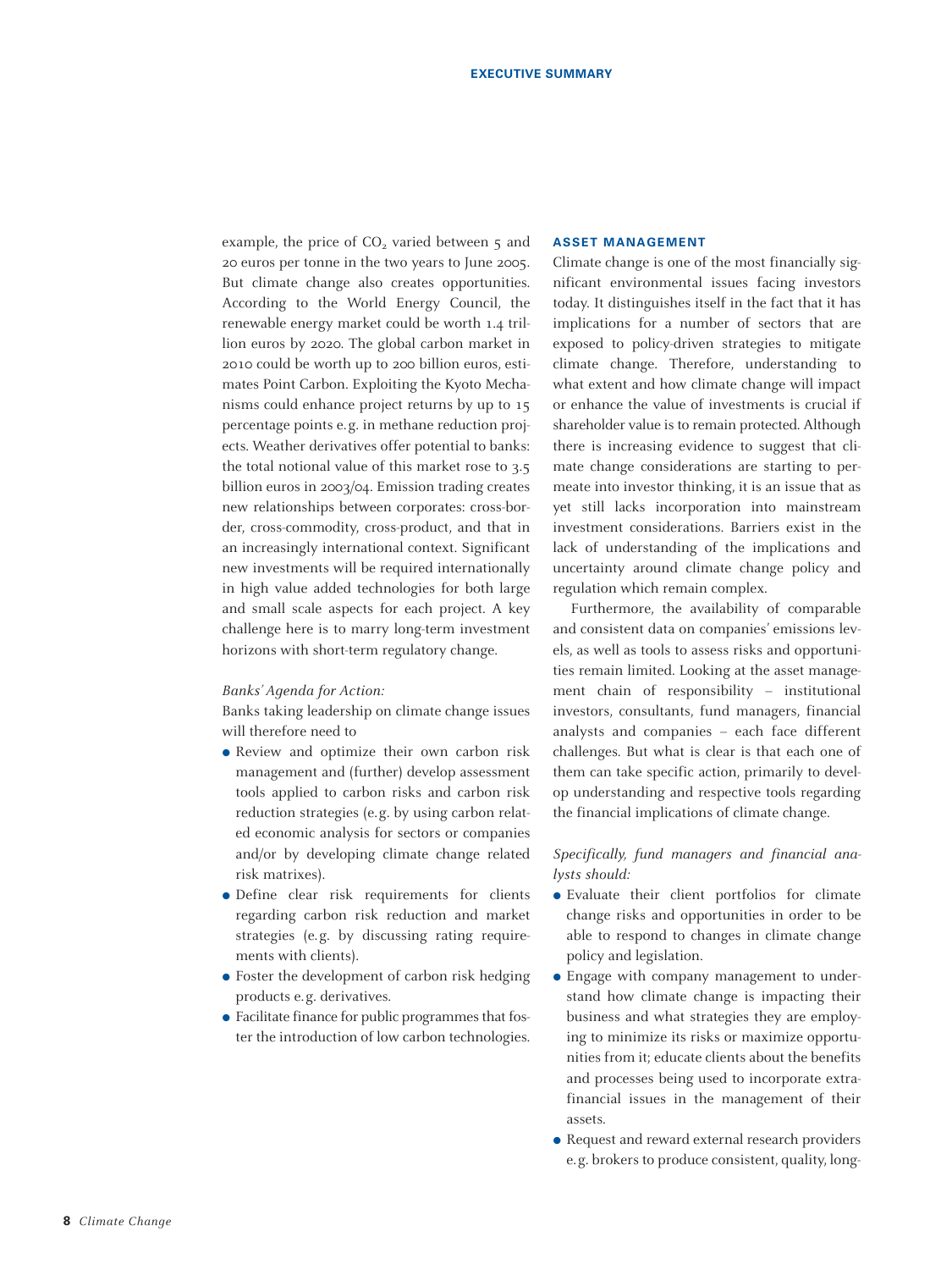term research, which incorporates extra-financial issues such as climate change and integrate such issues into their mainstream analysis and investment decisions also by utilizing the help of their in-house or external SRI expertise.

#### 5. Financing low-carbon energy

The solution to climate change is essentially to convert the world's economies to low-carbon technologies, through both alternative energies and more efficient energy conversion. Low-carbon energies can be a contribution to the mitigation of GHG emissions and a business opportunity for project developers and investors.

The future outlook for the low-carbon energy market is promising. According to the International Energy Agency investment in cleaner energy at present is USD 20 billion a year, mainly to solar and wind power, expected to grow to USD 100 billion globally within 10 years. Investment in renewables and clean energy technology rose 150 percent between the years 2000 to 2004, across a wide range of applications (efficiency, windpower, fuel cells, etc.).

The growing market opens increasing opportunities for financial services providers.

However, renewable energy technologies, given their innovative character, often face a number of additional barriers compared to other projects, e.g. technical problems or higher upfront costs. Therefore it is necessary to develop specific expertise and financial involvement in low-carbon energies and to diversify the risks of such energy projects.

### 6. Adressing climate change is 5. crucial for the financial sector

Climate change will increase costs for the financial sector if no action is taken. Banks and investors in particular need a clear regulatory framework on climate policy which they can adapt and base their investment and lending decisions on, while insurers face the prospect of heavy losses.

Integrated financial organisations need to be aware that climate change could result in a compounding of risk across the entire business spectrum, diluting some of the benefits of diversification. For example, an insurer is exposed to property losses from extreme events, but so too is a property investor, and also a banker providing services to the property management sector. Furthermore, if the insurer seeks to reduce his risk by withdrawing cover, other stakeholders (investors, bankers etc.) are left with greater, uninsured risks.

Therefore, integrated financial organizations need to develop pro-active strategies to manage the increasing risks due to climate change.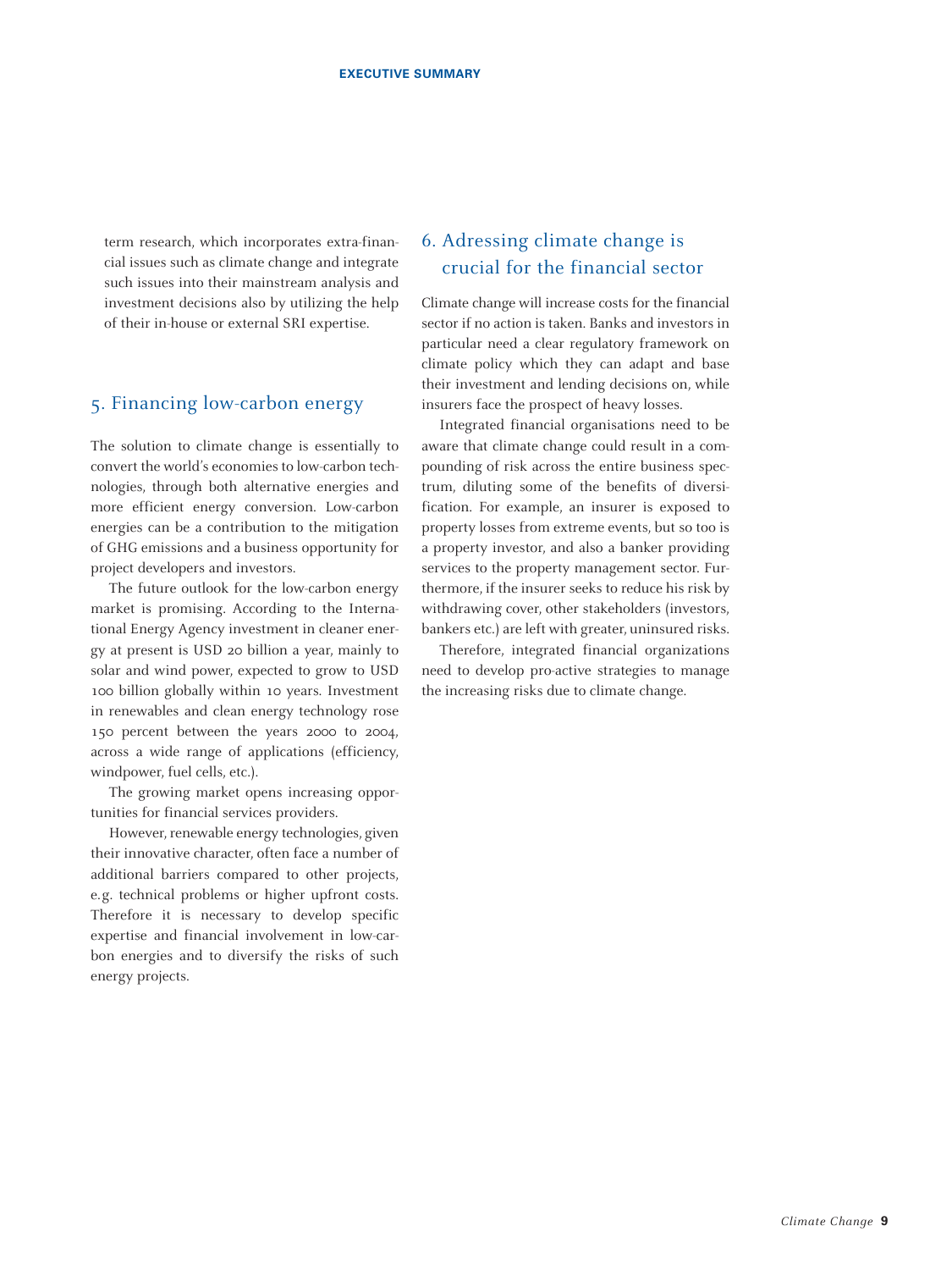# Introduction

Human-induced climate change has rapidly become an important factor for the financial sector in its insurance, banking and investment activities. For centuries the financial sector has been involved in the management of climate variability through its provision of credit for seasonal cycles of agriculture, selection of suitable investment opportunities, and insurance against natural disasters, and has gained an invaluable fund of experience in that area. However, now the changes are not random, and the rate of change is accelerating. The details of the future climate are still unclear, and in fact they depend critically upon the way we manage our business and social affairs and use the land. It *is* clear that planning for the future properly, means anticipating different weather patterns and different economic structures from todays. The risks faced by clients will be different, and the returns on their present and future investments will change from the customary ones. The challenges will spring from a number of directions – physical changes in the environment, regulatory moves to limit greenhouse gas emissions, legal challenges to inadequate governance, reputational fallout from the corporate position on climate change, and competitive pressures as production costs shift and products are substituted in response to the new economics of a carbon-constrained world.

In matters that affect them and their clients, financial companies have a duty also to join the debate to ensure that the outcome is efficient. Because of their involvement in every strand of the economy, and their dependence in the longterm on sustainable economic development, integrated global financial companies like Allianz need to take a broad, objective view. This is par-

ticularly valuable, since their views ought to reflect the best outcome for society as a whole.

The position as assessed by this report is that there is already enough information to see that "business as usual" is not an option – the undeniable costs of prevention are less than the potential damage that could result. Nor is there time to wait while knowledge about the climate change process is improved, and energy technologies are refined – early reductions in greenhouse gas emissions avoid the need for much sharper cuts later. The main sections of the report discuss these points in more detail. Section 1 The Direct Cost of Climate Change assesses the evidence about the economic costs of climate change. Section 2 The Economic Implications of Climate Change Policies considers the business effects of policies and measures intended to reduce the growth in greenhouse gases. Section 3 The Necessary Path then discusses what the best option for climate change policy is in the light of the costs and benefits of sustainable development. In section 4 Financial Services: New Risks, New Opportunities we look at the implications of climate impacts and policies for the financial sector in its three main branches: insurance, banking and asset management. Section 5 Financing Low-Carbon Energy gives a more specific discussion of the concrete options to facilitate market penetration for sustainable technological solutions. Finally, section 6 Recommendations identifies the key messages, and action points for the principal stakeholders including Allianz Group, its clients, and policymakers. Naturally, the specific mix of actions needs to be seen in the context of each financial market, but there are strong common elements throughout.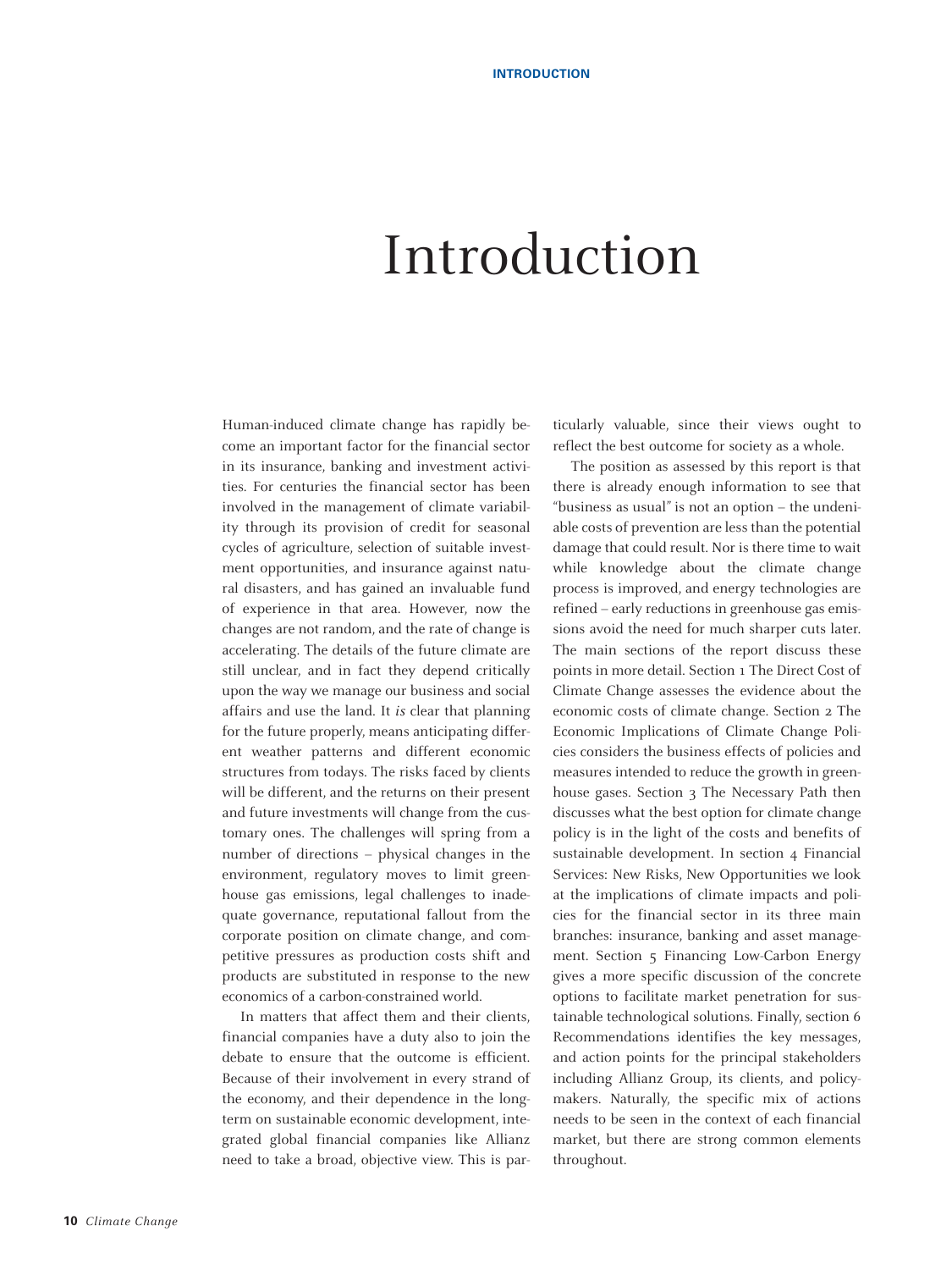# 1 The Direct Cost of Climate Change

Climate change will touch almost every aspect of life. Here is an assessment of financial impacts – first, globally; with some emphasis on two key impact areas health and water; and, secondly, relating to Europe.

#### 1.1 The Global Perspective

*Climate change will alter weather patterns and make the sea rise. The overwhelming scientific consensus is not only that the change will be considerable, but also that change has already taken place because of greenhouse gas emissions.* The most recent comprehensive global perspective is the 2001 IPCC Report<sup>1</sup>, which warned that climate change could reach dangerous levels this century. The next IPCC report is due in 2007, but already it seems clear that, in the light of recent research, the risk will be revised upwards from the 2001 assessment (see Section 4 Financial Services: New Risks, New Opportunities).

Climate change will increase the unreliability of water supplies – both in quantity and quality. It will decrease agricultural yields in the tropics. It will cause a rise in sea levels and thus threaten to displace tens of millions of people from coastal settlements. It will cause extreme temperature stress and cause shifts in the location of some diseases. And it will result in insurance losses from extreme events.

Putting a cost on climate change presents massive problems. Climate changes impacts are wideranging, cannot be modelled in detail, and trying to place a value on damage in the distant future poses problems that border on the philosophical.<sup>2</sup> In spite of these difficulties, an EU Commission paper puts the potential cumulative global damage at 74 trillion euros at today's value if action is not taken to prevent climate change. This amount is equivalent to a cost of 80–140 euros per tonne for  $CO<sub>2</sub>$ , compared to the current market level of around 19 euros per tonne. More important, aggregating costs and benefits is misleading because gains for some are taken to cancel out losses for others.3 Tropical countries may be particularly exposed. Coral decay caused by temperature rises and acidification could cost over 200 million euros a year in the Caribbean. The cost of Hurricane "Ivan" that hit Grenada in 2004 amounted to twice the country's GDP.4 The adverse outlook for water, crops and sea-level rise in developing countries mean that more people will be harmed by climate change than benefit from it.

In the short term, the rich north would benefit because of warmer winters while the poor would

| <b>Country type</b> | <b>Temperature rise</b>     | <b>Effect</b>                                                   |
|---------------------|-----------------------------|-----------------------------------------------------------------|
| <b>Developing</b>   | Any                         | Generally net economic loss,<br>increasing as temperature rises |
| <b>Developed</b>    | Up to 2 degrees Celsius     | Net economic gain                                               |
|                     | From 2 to 3 degrees Celsius | Mixed or neutral                                                |
|                     | Over 3 degrees Celsius      | Net loss                                                        |

**Table 1 Macro-Economic Effect of Climate Change** Source: IPCC, 2001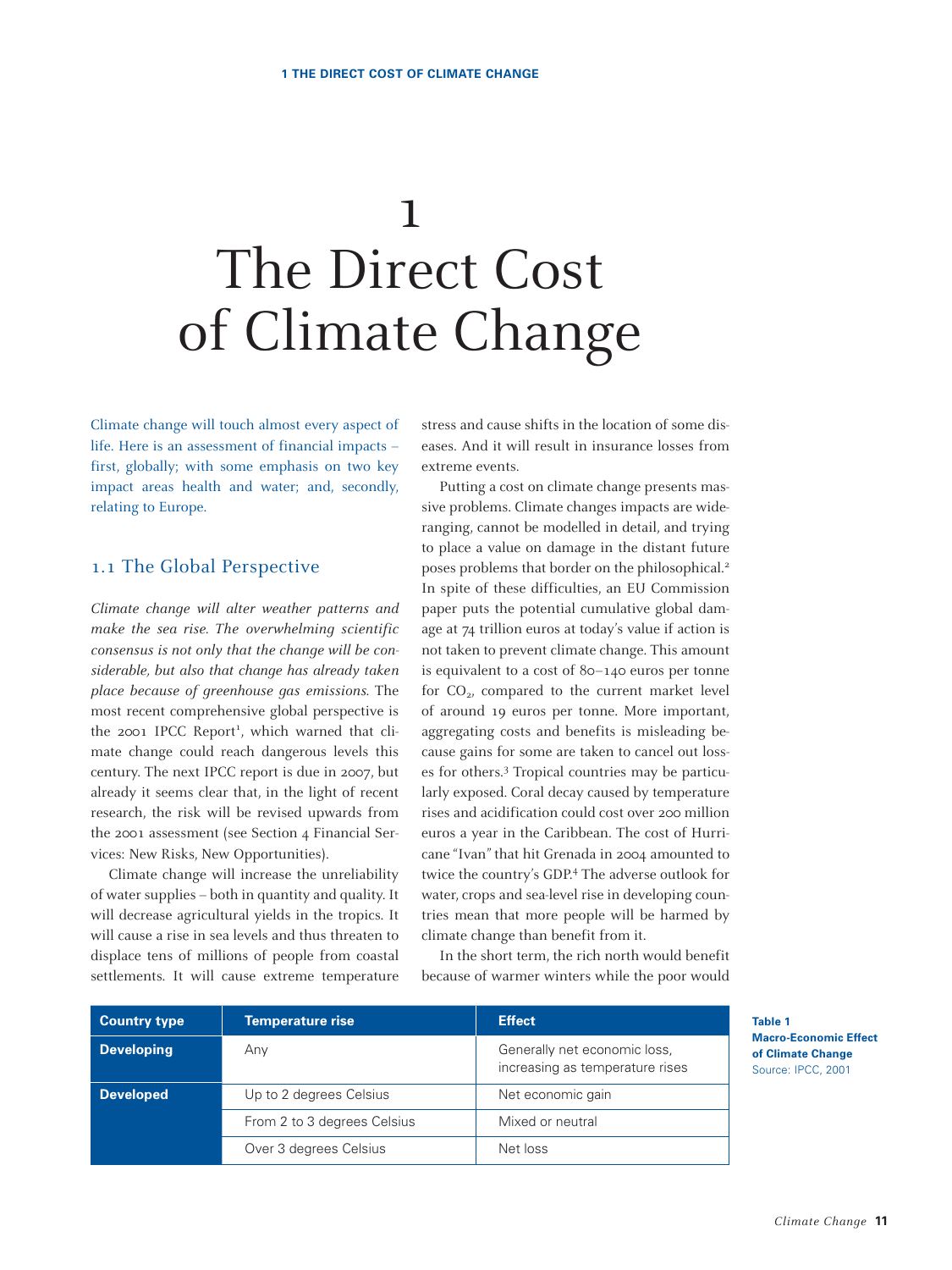become poorer. But even the wealthier nations would eventually have difficulties if climate change were to gather momentum, as shown in shown in Table 1. Even short term, problems in developing countries might destabilize the world economy. There are two reasons. First, an increasing proportion of industrial and service activity is located there, so that disruption would affect the whole supply chain. This has not yet been factored into the projections. Second, an increase in inequality could trigger criminal and civil disorder on a large scale.

These considerations are underlined by the possibility that climate change may accelerate due to chain-reaction effects as certain thresholds in the climate system are exceeded (see Box 1), leading to influxes of "climate refugees".

The cost of natural disasters can be crippling for developing nations. The World Bank has inadvertently become the world's third largest reinsurer after Munich Re and Swiss Re because it

has to divert so much of its development funds into disaster relief. Rich countries are vulnerable too, but they have the resources to cope. Japan for example has two million people living below high-water level, and assets of 400 billion euros in that zone. Climate change will double that exposure by 2100.

Among the concerns that Japan needs to deal with are heat waves. Each increase of 1 degree Celsius in air temperature reduces the efficiency of nuclear power plant by between 1 and 2 percent but at the same time increases demand by 5000 megawatts (MW).<sup>5</sup>

Water shortages are set to increase even in a stable climate simply because of economic development. Industry is greedy for water. 5 billion people will have inadequate access to drinkable water by 2025. Consumption is also increasing in countries where populations are growing and becoming wealthier. Climate change will worsen this in Central Asia, the Mediterranean region, south-

## Rapid Climate Change

Climate change projections depict a gradual increase in temperature and precipitation. However, prehistoric data shows that at least eight times in the past 11,000 years there has been an abrupt onset of a radical new state.<sup>6</sup> Ice-cores show that the average temperature in Greenland shifted by 10 degrees Celsius in 5 years, and that annual snowfall halved within 3 years. One of the key triggers appears to be the failure of the Gulf Stream or thermohaline current (THC). Shutdown of THC could result in catastrophic changes in ice cover or vegetation, dramatic shifts in the water cycle, and a sharp drop in temperature for the North Atlantic and all those regions which border the

Atlantic (East Coast USA and Canada, Western Europe).

A study commissioned by the Pentagon<sup>7</sup> concluded that "disruption and conflict will be endemic features of life" if abrupt climate change occurs, and that "many countries' needs will exceed their carrying capacity" with consequent large population movements. Contrary to the Hollywood blockbuster "The Day after Tomorrow", the possibility of this event occurring before 2100 is very small, $^8$  and general planetary warming would cushion the effect to some extent.<sup>9</sup> However, there are already signs of change in the North Atlantic: weaker currents,<sup>10</sup> and changing temperature.<sup>11</sup>

It is more likely that climate change could accelerate due to natural feedback mechanisms, such as the disappearance of tropical rainforests, the thawing of tundra, and the shrinking of ice-cover; all of which would speed up global warming by increasing the level of greenhouse gases, or the absorption of heat by oceans. Already the official UK climate models at the Hadley Centre are indicating such possibilities in some of their projections.12 The changes would compound themselves, because natural systems (e.g. forests and rivers) might start to fail due to the high rate of change, and the risk of unstable weather patterns would also be much higher.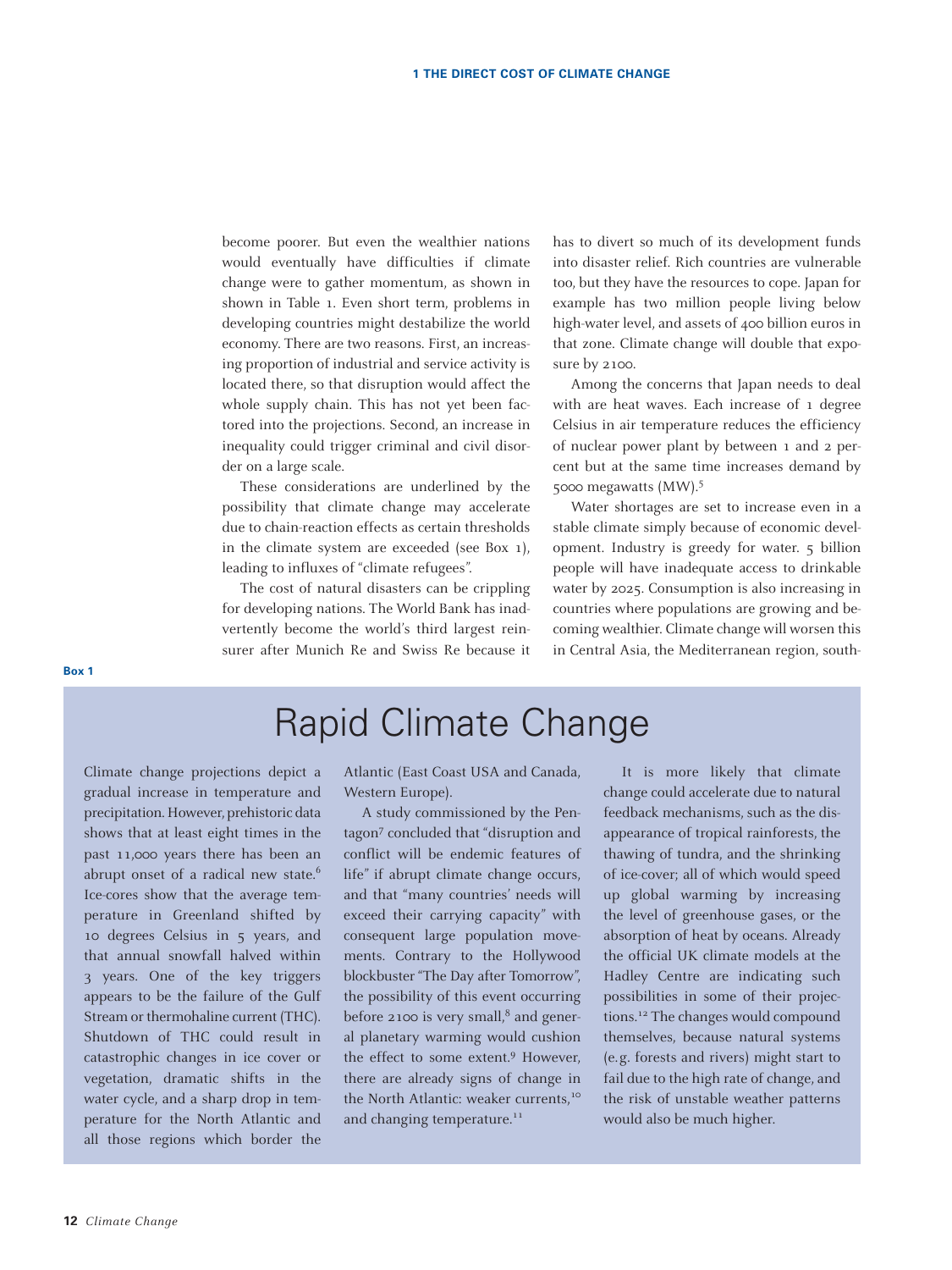ern Africa and Australia by 2025, adding another 500 million to the water-deprived. Around the world, the land surface hit by drought has risen from  $15$  percent to 30 percent in 30 years.<sup>13</sup> Many reservoirs in Australia are at only half capacity. A 2002 drought there cut farm output by 30 percent, lowered GDP by 1.6 percent, and cut 70,000 jobs.<sup>14</sup> In Africa, the Maghreb faces a rainfall decline of up to 40 percent by the 2050s. This in turn carries the risk that refugees will be driven away by drought and start heading for the EU.15 In places like Peru, California and India, the loss of glacier water will cause problems for hydropower, agriculture, and consumers, and lead to an ultimate conflict over resources.<sup>16</sup> In southern Africa, as much as 8 percent of GDP could be lost because of hydropower shortages.

Paradoxically, the flood risk will increase even in drought-prone regions because climate change concentrates precipitation. Warm air can carry greater amounts of moisture than cold air. When it rains, the run-off will be faster because of sunbaked surfaces. Rapid urbanization of low-lying coastal areas means not only an increase in population densities but also increasing levels of assets being placed at risk. The risk of urban flooding will increase due to outdated drainage and other infrastructure deficits. Individual country studies such as in Egypt, Poland, and Vietnam have estimated that the costs of rising sea levels will be in the tens of billions of euros. Although science remains unable to provide definitive information about future storms, it is notable that 2004 was a record year for both hurricanes in the USA and typhoons in Japan.17 The storms lasted longer than usual and reached further north than normal. In addition, Brazil was struck by its first-ever hurricane-like storm.

Temperature increases of up to around 2.5 degrees Celsius can have positive effects on food production. For example, milder winters prolong growing seasons in higher latitudes.<sup>18</sup> The effect is less in the tropics because of the existing high temperatures.

Overall, the effects of climate change on human health will be adverse, particularly for the

poor because of their vulnerability to flooding and to heat stress combined with greater humidity and air pollution. Diseases like malaria will spread. Climate change already causes about 160,000 deaths a year because of hunger, poor water quality, respiratory problems, and drowning. This will be greatly worsened by shortages of food and persisting difficulties in obtaining clean water.<sup>19</sup>

#### 1.2 The European Perspective

*The facts make it clear that action needs to be taken urgently.* A European Environment Agency report in 2004 said Europe is warming 40 percent faster than the world as a whole.<sup>20</sup> Across Europe the negative effects will be greatest in the south and east.<sup>21</sup> Hot summers will double in frequency by 2020 (in Spain, they will occur five times as often) and increase tenfold by 2080. Cold winters will halve in frequency by 2020 and be non-existent by 2080. Summers will be drier in southern Europe and winters will be wetter in northern Europe.

Severe damage is already evident. Storms in 1999 cost 13 billion euros, floods in 2002 13 billion euros, and a heat wave in 2003 10 billion euros. A total of 14 climate-related incidents since 1987 have cost over 75 billion euros, while the annual cost of climate disasters in the EU region has doubled to 8 billion euros in 20 years.<sup>22</sup> By 2070 rivers in southern Europe will be carrying half the water they do now while those in the north will be carrying half as much again. Even in regions that become drier, rainfall will be more concentrated. The risks of flooding will rise. An analysis of catastrophe damages suggests that a 1 percent increase in precipitation is associated with losses of up to  $2.8$  percent.<sup>23</sup> Already the number of major floods in Europe has risen from one per year between 1900 and 1974 to 15 a year between 1993 and 2001.<sup>24</sup>

In the UK, floods cost 1.5 billion euros a year. By 2070, this could be twenty times as much.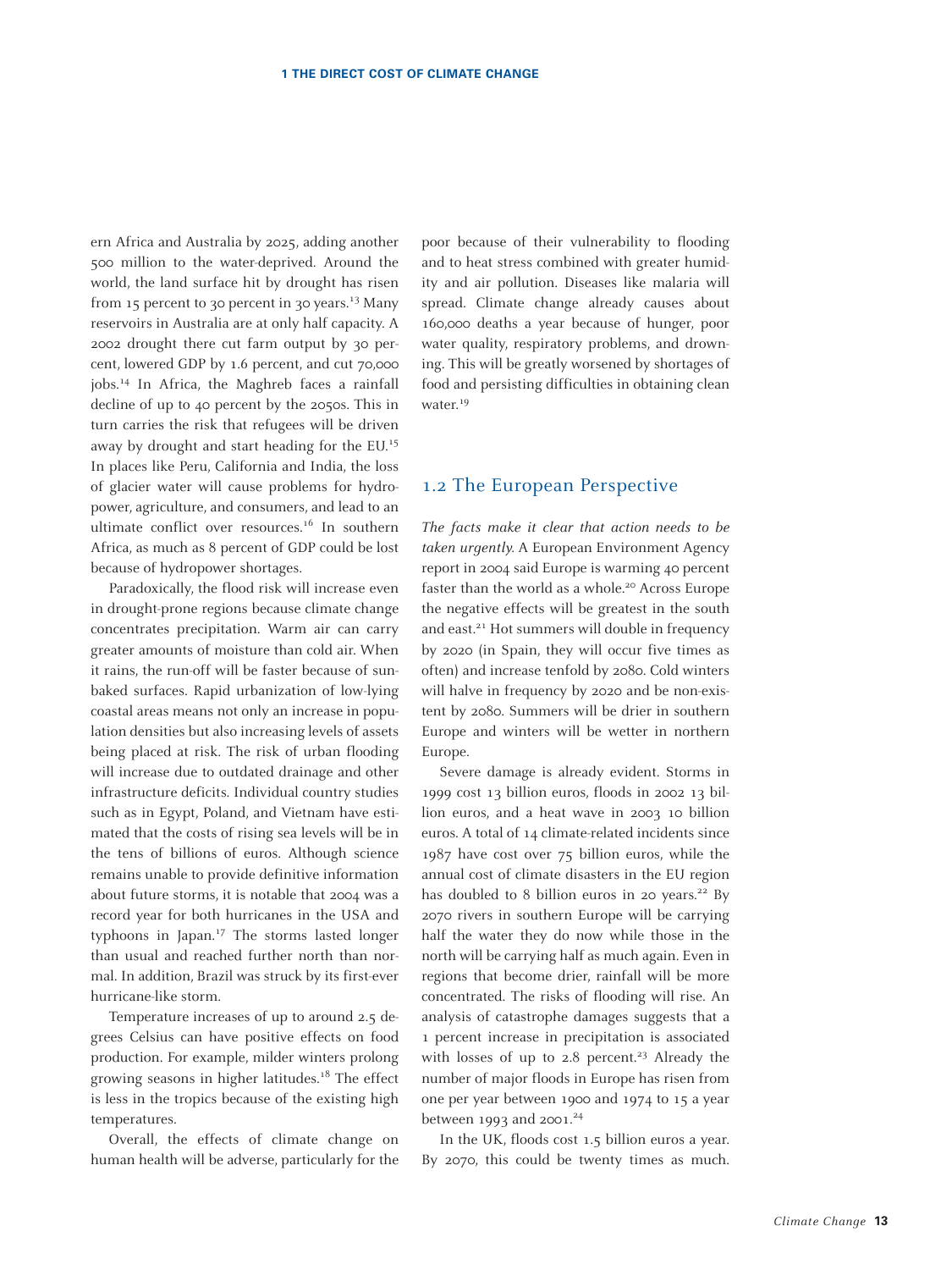10 percent of UK property with a value of 300 billion euros (5 million people in 2 million homes) is at risk from flooding. The Thames Barrier can be improved but the limits to protecting London are expected to be reached in the 23rd century – or about 150 years from now. This is because in practical terms, flood defences can only be raised another 2 meters.<sup>25</sup> Good emergency warning systems mean that deaths from flooding are relatively low.

The extraordinary 2003 heat wave caused 27,000 deaths in Europe and massive social disruption.<sup>26</sup> Agriculture and inland shipping were badly hit, power supply was affected as nuclear power plants had to be shut down. This was said to be the hottest heat wave in a thousand years. While it is possible that the heat was part of a natural fluctuation in weather patterns, some specialists believe the probability that human influence caused the heat wave to be at least 75 percent. The probability of similar heat waves is projected to increase a hundredfold over the next decades.<sup>27</sup> The upshot might threaten the very existence of agriculture in Southern Europe. An insight into the potential for destruction came in 2003, when forests covering a total of 5 percent of Portugal's surface area were destroyed in a loss put at one billion euros.<sup>28</sup> Any benefits in the north from an extended growing season and CO<sub>2</sub> fertilization may be cancelled by pests, weeds, and drought. Warmer winters will benefit health in Europe, but the negative consequences will include increases in the incidence of heat stress, tick-borne diseases, skin cancer, and food poisoning.<sup>29</sup>

The burden of the changes will be uneven. Some economic sectors such as the construction industry might benefit from climate change<sup>30</sup>. Others, such as manufacturing, are climate-neutral. But still others, such as insurance, water and travel and tourism, are vulnerable. Often the immediate physical effect will be dictated by geography but the impacts are not limited to the direct physical results. Increasingly, businesses report unusual weather affecting profitability. Travel and tourism generate about 4 percent of GDP in the EU. Preliminary calculations with the

Mieczkowski Tourism Climatic Index indicate that many more locations will become unattractive than will gain from climate change. For example, Seville could become too hot for comfort by 2020. Elsewhere, lower Alpine ski runs are already relying on artificial snow. Traditional activities like winemaking in France and Spain may become non-viable in some regions. Golfing at traditional coastal sites might be so badly hit by the weather as to be placed in jeopardy.<sup>31</sup>

Farming accounts for 1.7 percent of the EU's GDP (more in accession countries) and employs 4.2 percent of the workforce. A temperature increase of up to about 2 degrees Celsius might result in increased yields. However there will be problem years and problem areas. The 2003 heat wave caused losses of between 30 and 40 percent of the grain crop, while 4.5 million chickens died in France. Bad harvests in Russia are expected to double by 2020 because of drought, with some regions likely to face a decline in yields of up to 40 percent by the  $2070s^{32}$  Forestry productivity in northern Europe has already increased by 10 percent, but water shortages and heat stress in the south will cause drought, wildfire, erosion and desertification.

For economic activity, what matters is not necessarily changes in average temperatures or rainfall but changes in climate extremes. For example, models suggest that temperatures of average summers in Prague will rise by 3 degrees Celsius, but that the heat wave temperatures could rise by 10 degrees Celsius. Similarly, the incidence of heavy rain there will increase by 20 percent at the same time as overall rainfall declines by 20 percent.33 Such patterns are already emerging elsewhere.

Table 2 presents data from UK rainfall and temperature statistics, which reach back further than any other source available. Extremely warm months are occurring almost three times the statistically predictable levels; a change that began suddenly in the 1990s. Since then, cold months have almost vanished. This period has seen a number of severe storms, and also an increase in soil subsidence. There is no clear sign of a trend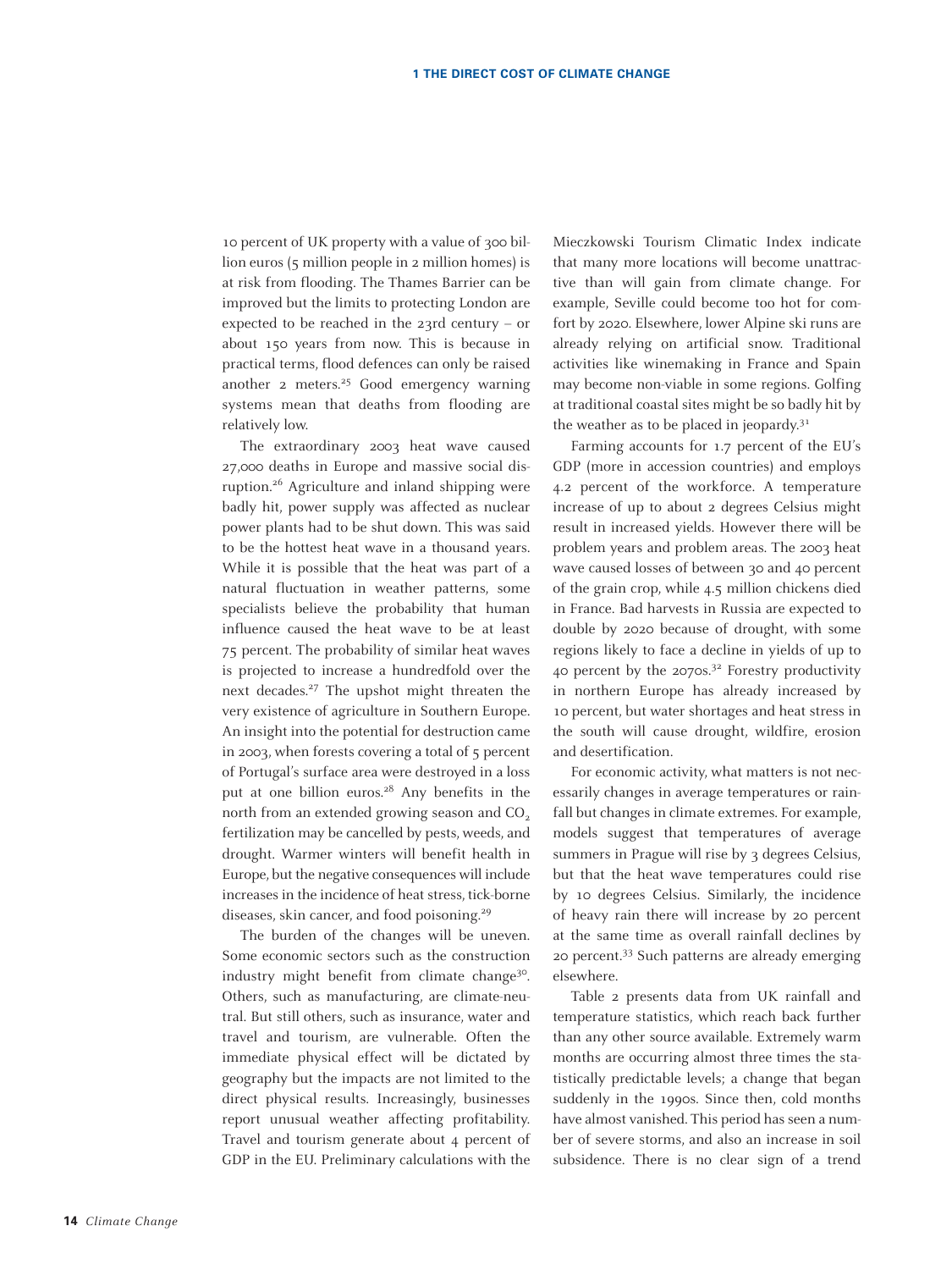towards either "wet" or "dry" months, but the current decade has been hit by severe flooding. A sector which is clearly exposed to extreme conditions is the insurance industry, but this is ameliorated by the fact that, outside the UK, the risk is often borne formally or informally by the state or by the victims themselves.

### Conclusions

- 1. Potential losses from climate warming are incalculable in detail, but a European Commission paper estimates a global figure of 74 trillion euros if effective action is not taken.
- 2. Rises in sea level will threaten to displace entire coastal communities and destroy their assets with severe disruption to adjacent regions and the finance sector.
- 3. Poor countries will be the first to be hit by climate change, but this will set off a reaction in the supply chain that will eventually affect wealthier countries.
- 4. Widespread drought and shortages of water will lead to problems for agriculture, hydro power and, ultimately, to a conflict over resources.
- 5. In Europe, where warming is happening faster than elsewhere, flooding is already costing huge amounts, with worse to come.
- 6. Health systems will need to come to terms with increases in certain diseases such as skin cancer as climates warm.
- 7. Insurance companies were the first financial sector companies affected by the impacts of climate change. Today the impacts extend to literally all branches of the sector.

| Type/decade | 1960's | 70's | 80's | 90's   | 2000's |
|-------------|--------|------|------|--------|--------|
| <b>Hot</b>  | 10     | 17   | 18   | 34     | 33     |
| <b>Cold</b> | 5      |      | 8    | っ<br>ں |        |
| Wet         | 14     |      | 19   | 15     | 26     |
| <b>Dry</b>  | 10     | 15   | 10   | 15     |        |

#### **Table 2**

#### **Number of Abnormal Weather Months per Decade in UK**

Expected level is 12 per decade. Threshold for abnormal is the 10-percent level. Data from the Hadley Centre website. 2000's prorated to observed period.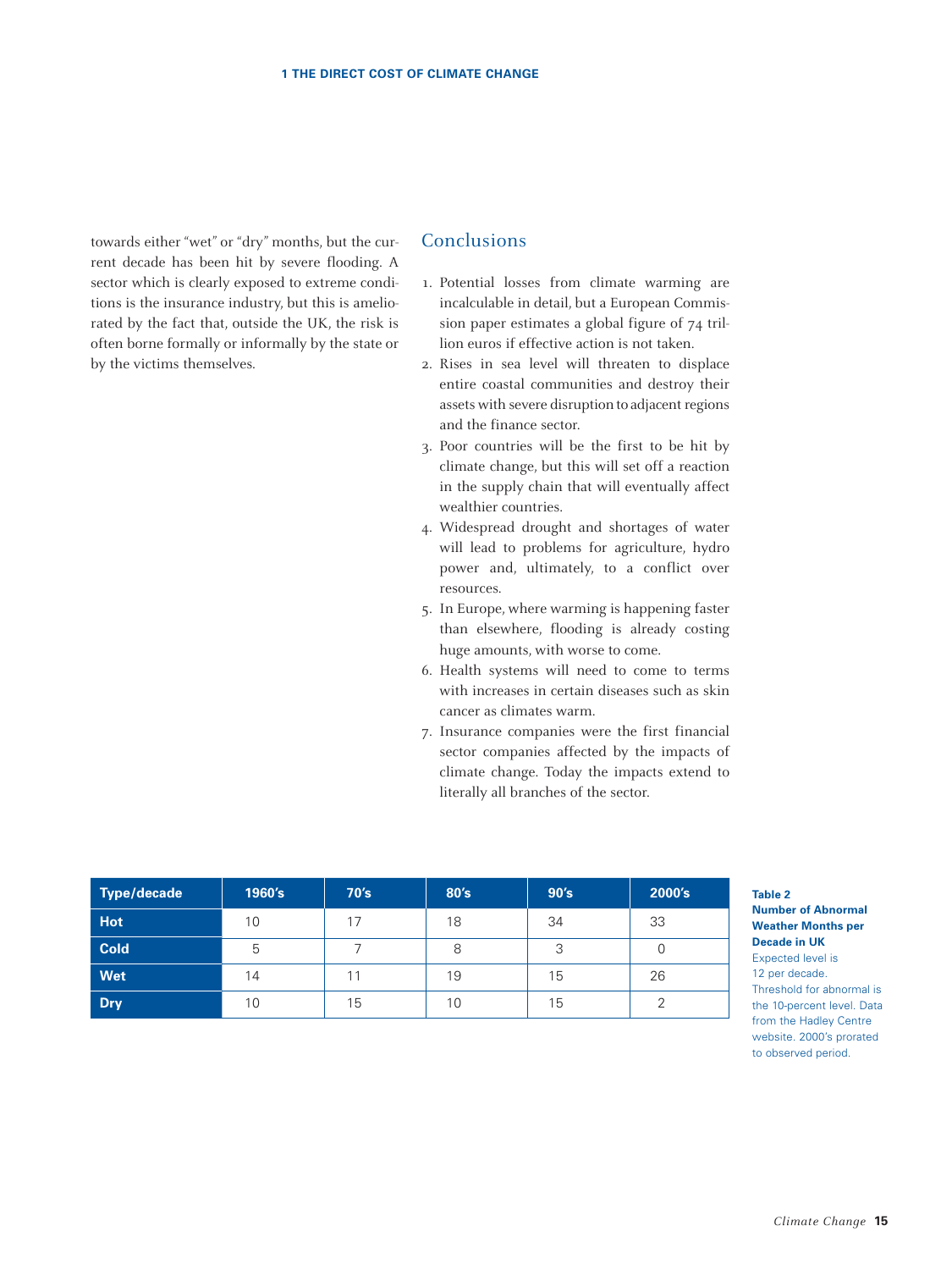2

# The Economic Implications of Climate Change Policies

*The problems of climate change have their origins in the greenhouse gases created from economic activity.*<sup>34</sup> Because these emissions were once considered as harmless by-products, their side-effects were not included in the cost of production. Even as economic progress was giving millions of people higher standards of living, climate change remained a nebulous concept that would take place sometime in the future and not a visible, immediate issue.

This means that deliberate intervention is needed to alter behavior patterns.35 In 1992, the countries of the world met under the auspices of the United Nations and agreed on the United Nations Framework Convention on Climate Change (UNFCCC). The key aim of this is to avoid dangerous climate change while permitting economic development. The primary objective is to reduce emissions from economic activity, and the second is to lessen the impact of unavoidable climatic changes. Under the UNFCCC, strategies to control greenhouse gas emissions and limit damage from climatic extremes are known as policies and measures respectively for *mitigation* and *adaptation*. Mitigation policies draw the most attention, because they affect the whole economy and often feature unfamiliar regulations. Adaptation is directed only at vulnerable activities, and may simply be an extension of current measures. The key instrument is the Kyoto Protocol (see Box 2).

#### 2.1 Mitigation Policy

*Mitigating the effects of climate change is not as expensive as many people think. Often there are significant, immediate benefits such as clean air and new jobs.*

Carbon emissions could be cut by between 20 percent and 40 percent by 2020 using current technology, estimates the Intergovernmental Panel on Climate Change. It says half that reduction would cost nothing extra while the rest would be subject to a modest cost of around ten euros per tonne of  $CO<sub>2</sub>$ .<sup>36</sup>

Efficient lighting can cut lighting bills by between 50 and 75 percent with a payback in one to three years.<sup>37</sup> BP claims to have saved 500 million euros over three years by introducing voluntary internal carbon constraints, encouraging its workforce and management to seek both greater efficiency and new sources of revenue from by-products.38 Similar stories come from other members of The Climate Group, an association of companies, cities and regional administrations devoted to spreading good practice in the area of climate change.

But climate change might not be the only reason for taking such steps. Other reasons might be reducing dependence on energy imports, achieving more reliable energy price levels, ensuring clean air, or creating jobs (45,000 new jobs were created in wind power industry in seven years).39

Another benefit of mitigation is the incentive to innovate. The development of wind-powered electricity is a prime example. Ultimately, supplies of conventional gas and oil need to be replaced anyway. Similarly, the growth of carbon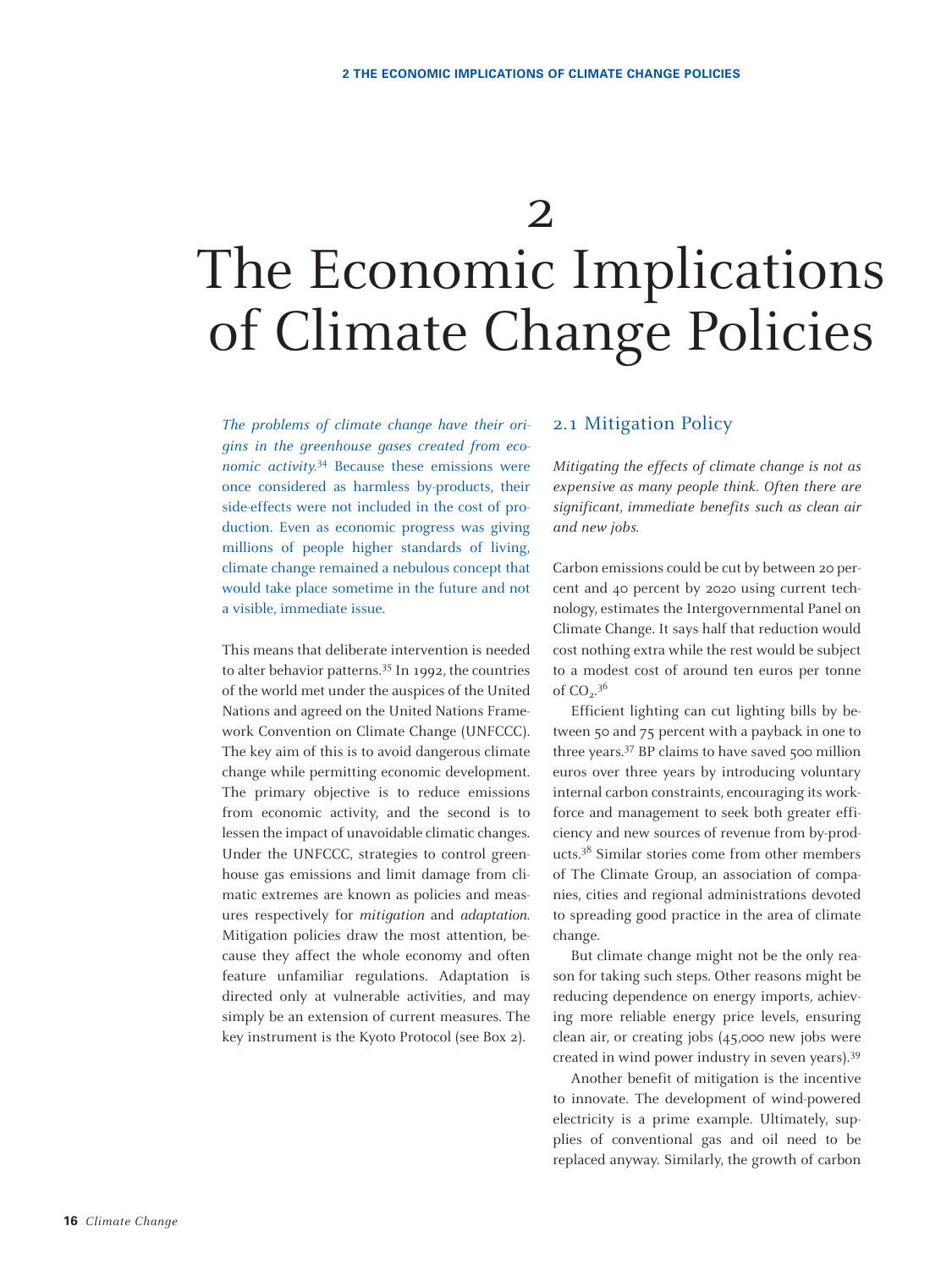markets associated with emissions entitlements offers revenue opportunities for developing countries and more efficient companies, and will need a range of services from the finance sector. International emissions trading could be worth between 50 and 800 billion euros in 2025.40

Policy is only beginning to take into account climate change as an economic factor. Policy innovations include price guarantees for renewable energy, quotas for non-fossil fuels, energyefficiency standards, compulsory and voluntary limits on emissions, and emissions trading schemes (cap-and-trade schemes, see Box 3).

The EU has in fact a wide range of policy initiatives in place or in prospect to fight climate change, and will have to develop further ones.

Outside the EU, various sub-federal initiatives are being implemented, notably in the United States, Canada, and Australia.

#### 2.2 Effects on the Corporate Sector

*Carbon constraints will mean different things for different sectors. Studies show, for example, that the effects on corporate earnings for the motor industry worldwide would vary considerably. Earnings for some manufacturers would increase while others would decline.* 

Other reports indicate that earnings globally in the oil and gas industries would be neutral in some cases and down in others, and that the variation would be less than in the motor industry. The gas sector stands to benefit from changes. Metals and mining – especially aluminum and steel – would be vulnerable. Electricity and water utilities would generally be able to minimize financial impacts by passing costs on to the consumer, although one study did suggest that coalbased utilities were in some cases unprepared while some utilities were not always in a position to pass on costs. The option of passing on those costs depends on the price sensitivity of demand,

# The Kyoto Protocol

The 1997 Kyoto Protocol was the first substantive agreement to mitigate global warming under the United Nations Framework Convention on Climate Change (UNFCCC). "Annex 1" (38 developed countries) agreed to reduce their emissions of six greenhouse gases by a total of 5.2 percent between 2008–2012 from 1990 levels. The six gases include carbon dioxide (CO2), methane, nitrous oxide, and three fluorocarbons. Other countries agreed to adopt positive measures, but without any binding targets. A share of the Annex 1 obligations to reduce the emissions can be achieved via three flexible mechanisms: International Emissions Trading (IET), Joint Implementation (JI) and the Clean Development Mechanism (CDM). Under IET, industrialized countries can trade part of their emissions budget known as Assigned Amount Units (AAUs). In principle, this trading regime applies to nation states, although the participation of companies is not explicitly excluded. JI and CDM are project-based mechanisms, since new emission certificates are generated via specific emission reduction projects. Under JI, an industrialized country invests in an emission reduction project in another industrialized country and receives credits for achieved emission reductions – so called Emissions Reduction Units (ERUs). Under the CDM, an industrialized country invests in a project in a developing country and obtains credits for emission reductions called Certified Emissions Reduction Unit (CERs). The Kyoto Protocol entered into force on February 16, 2005, but was somewhat diminished in impact by the non-ratification of key parties, including the United States and Australia.

In addition to the Articles on mitigation, there are also important ones on adaptation, particularly for developing nations, and awareness-raising.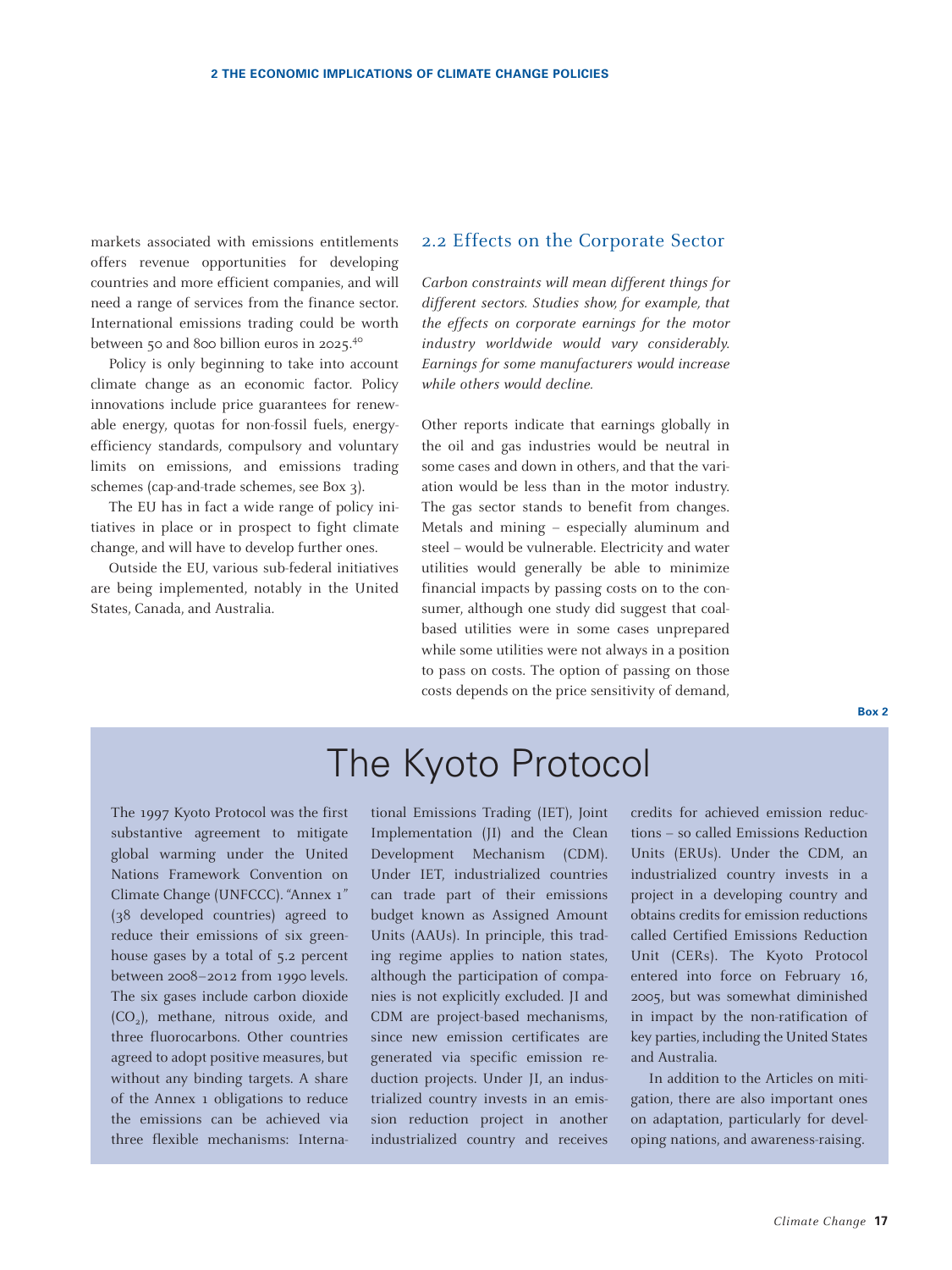# EU Emissions Trading Scheme (EU ETS)

The EU ETS is a so-called "capand-trade" scheme regulating industrial  $CO<sub>2</sub>$  emissions in the EU 25. The scheme started in January 2005. The first phase runs from 2005–2007, the second phase runs from 2008–2012, coinciding with the first Kyoto Protocol commitment period. About half of EU  $CO<sub>2</sub>$  emissions are covered by the scheme. It is targetted at large individual energy-using installations in defined economic sectors: mainly energy production, metals, construction materials, and paper. As a market-based mechanism the ETS ensures emissions are reduced most cost-efficiently, the cap giving effective control over total emission amounts.

Each EU country has to develop a National Allocation Plan (NAP) outlining the total number of emissions allowances (EUAs) allocated (free of charge) to the

individual installations covered by the scheme. According to the European Commission, the allocation of allowances should be in line with the member states' Kyoto commitments. At the end of each year, each site must surrender sufficient allowances to cover their  $CO<sub>2</sub>$  emissions for that year. Failure to do so will result in fines – 40 euros per tonne of CO<sub>2</sub> in the first period, and 100 euros in 2008–2012. In addition, the deficit must be compensated for in the following year.

Companies can meet their targets by implementing measures to reduce CO<sub>2</sub> emissions or by buying surplus allowances from other firms i.e. trading. The so-called "linking directive" from 2004 allows emissions credits from JI/CDM projects under the Kyoto Protocol to be used within the EU ETS.

as well as market regulation and market inefficiencies. Even more challenging for utilities is to make investment decisions to replace or upgrade existing infrastructure today while at the same time accommodating the long-term outlook of decreasing future emission allocations.

The driving force behind much of the current carbon market activity is the EU ETS (see Box 3). Although it started on January 1, 2005, it is still evolving as emissions allocations had not all been approved by that date. Some of the early warnings of huge effects in certain sectors seem unlikely

now, but the current market price has climbed to over 20 euros per tonne of  $CO<sub>2</sub>$  (May 30) which is not negligible. The International Energy Agency believes the effect of the EU ETS on international competitiveness of whole economies is marginal, as eligible companies receive "free" entitlements for most of their emissions. Nevertheless, sensitive sectors are the energy-intensive industries (cement, metals), or those which produce energy (oil and gas, coal, power utilities). Rising power prices combined with rising oil and  $CO<sub>2</sub>$  prices are likely to negatively impact energy intensive industries located in Europe, in particular when the rate of growth in Chinese demand is slowing.

There has been a steady flow of research reports looking into the issue of carbon constraints on corporate earnings since 2002. Naturally the earlier findings were somewhat speculative, because the status of the Kyoto Protocol was uncertain, and the EU ETS was not well-defined. The fact that the studies come from different sources (banks, investment brokers, policy analysts, energy industry institutes etc) and are broadly in agreement means that one can use them to frame strategies.

In some cases the analysis is simply qualitative, but it may still be useful given the great uncertainties in policy implementation, and the fact that climate change is only one influence on corporate performance.

Most of the results below relate to the EU ETS specifically. However the first three are broader, and contain an important general message. They demonstrate that there are non-trivial systematic differences in the present value of corporate earnings, across a range of possible future climate policy scenarios. This means that managements and investors cannot assume that there will be time to react to policy when it is approaching implementation, because there are strategic structural factors such as access to resources and technology, or customer mix, which take longer to shift. A second point that recurs is that some sectors face several environmental challenges, and that tackling greenhouse gas emissions may interact with some of those other problems.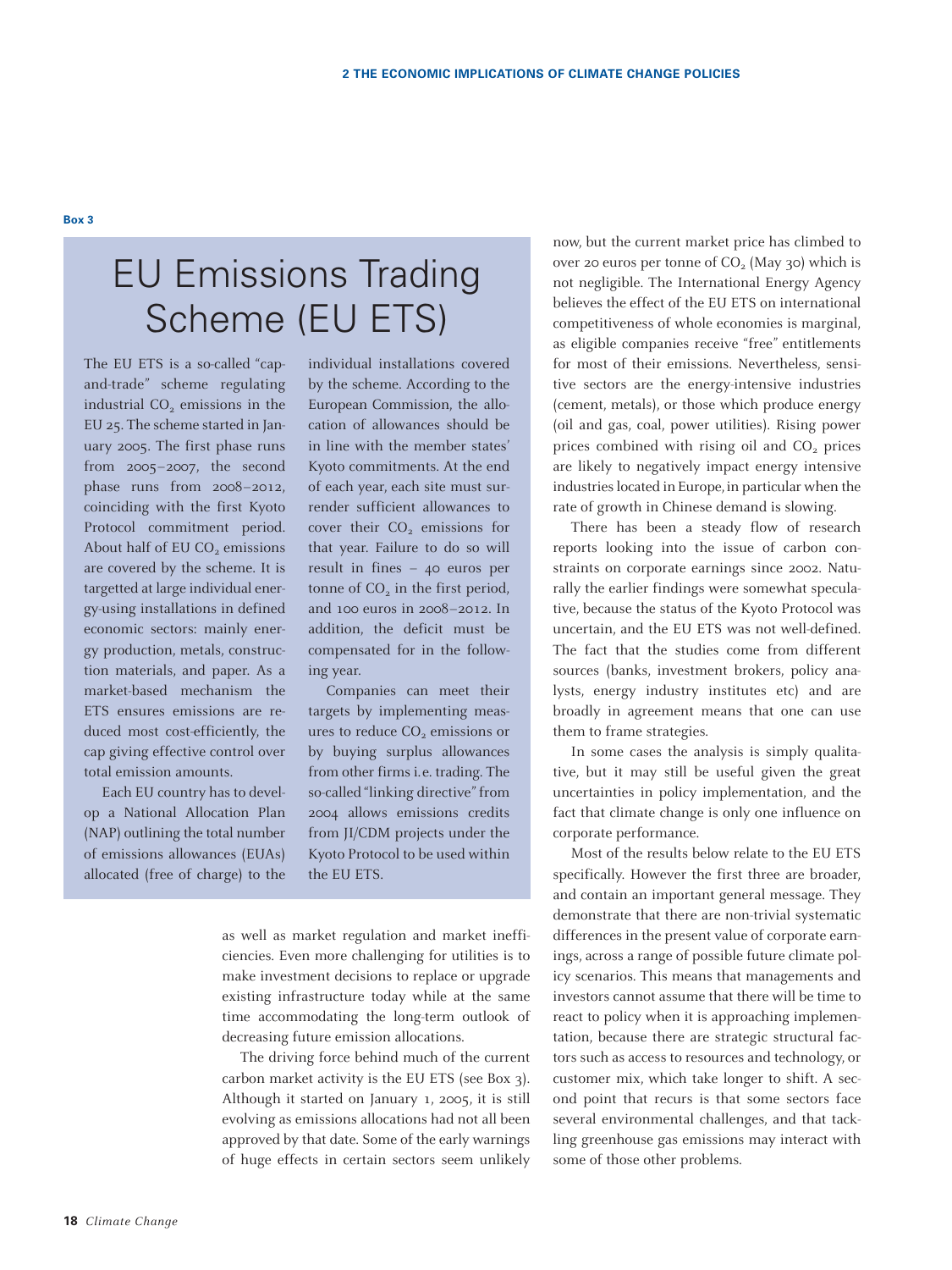A study of the general effect of climate policy on the *automobile industry* across the world by The World Resources Institute (WRI) concluded that the effect of carbon constraints on the corporate earnings of individual companies ranged from an increase of 9 percent to a decline of –10 percent, reflecting factors such as the likely compliance costs to match potential emissions controls on vehicles and the manufacturer's customer mix. Most interestingly, the study examined a range of scenarios and concluded that a company such as Toyota which had a strong R&D program on technologies that might replace the internal combustion engine would have a distinct advantage in every scenario.<sup>41</sup>

A second study in the same general, non-EU series by WRI looked at the *oil and gas* sector globally, again using a scenario approach to issues such as the Kyoto Protocol and found systematic differences, but over a smaller range, from marginally positive to a decline of –5 percent in earnings.42 Curiously, Exxon Mobil, which has campaigned against early action on climate change, was not as vulnerable to mitigation policy as some other petrocarbon companies.

ABN/AMRO carried out a multi-sector study, which identified *metals and mining* as the most affected industry, particularly aluminum and steel.<sup>43</sup> On the other hand gas (the cleanest fossil fuel, and an easy substitute for coal) and platinum (for fuel cells) will benefit. The analysts felt that electricity and water companies would be relatively unaffected because costs could be passed on to customers. Car manufacturers might face potential brand issues (along the lines of the campaign "what car would Jesus drive?"). Cement companies in Annex 1 countries might be forced to focus on special-purpose products because of external competition. The study named individual companies in each sector as winners or losers but the selection was different from other analysts and not quantified.44

Turning now specifically to EU ETS, in an early study of the *power sector* DrKW rightly felt that emissions regulation was inevitable. If a tough allocation of permits was adopted the effect on

wholesale electricity prices might be as much as a 70 percent increase. Initially, it looked as if the National Allocation Plans (NAPs) would be too loose, but then they were tightened by the European Commission. In fact, DrKW had already foreseen two years ago consistently high prices for  $CO<sub>2</sub>$  of above 15 euros per tonne. UBS adopted a four-scenario approach to look at company prospects. It found that coal-based utilities (such as RWE) faced an uncertain future, with a spread of 70 percent in valuations. By contrast, the British utility SSE was stable with positive upside in all four scenarios, because it would receive a windfall benefit (free emission allowances). The sector would become less "commodity-like" with premiums for "green electricity", and merger and acquisition activity might be stimulated. The effects would ripple along the value chain to fuel suppliers, and heavy consumers.<sup>45</sup> Power companies do have a range of options to respond with the exact choice of which would depend on the carbon price, and factors like vertical integration, availability and use of renewables, and diversification intentions.46 WWF commissioned a study of utilities which found that companies in phase 1 of the ETS were unprepared. Some could be affected by up to 10 percent of earnings because it was not always able to pass on costs. Accepting the considerable uncertainty on NAPs, companies could still plan responses such as switching from coal to gas. Wholesale electricity prices in the UK might rise by over 5 percent, the report said, but this now seems unlikely.<sup>47</sup> Other environmental issues that interact with climate change here are acid rain, water quality (outflow from cooling), and landscape aesthetics.

The effect of emissions trading on the energy sector should soon be clearly visible as an important factor in investment decisions regarding generation assets, i.e. technology and fuel choice.

*Cement* currently accounts for 5 percent of global CO<sub>2</sub> emissions. These emissions are growing at 4 percent per year.  $CO<sub>2</sub>$  emission reductions in this sector can be achieved by a number of strategies. However, to achieve deeper long-term cuts new ways to reduce the  $CO<sub>2</sub>$  impact of the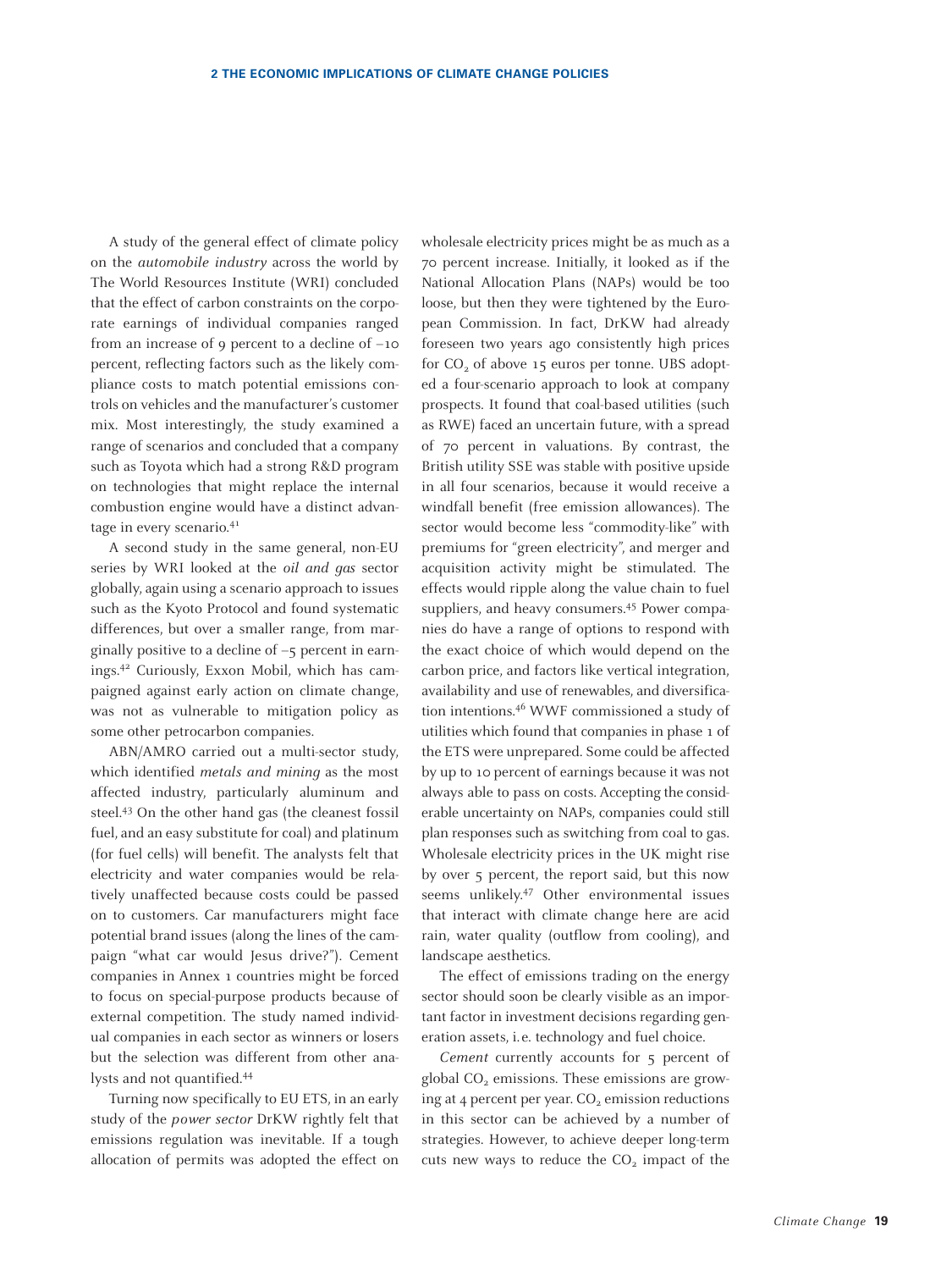cement sector will have to be developed. Uncertainty over the allocation of emissions permits does not provide the necessary incentives for the industry.48 Other construction materials (such as glass and clay) have strong local pricing power, which enables energy costs to be absorbed, or cannot be transported long distances. A DrKW study of the impact of EU ETS reduced target share prices on eight out of 18 companies in the cement sector by up to 13 percent and altered investment recommendations on several.49 This is broadly confirmed by McKinsey, whose experts note that while on average the effect may not be great, the impacts will vary greatly between companies depending on individual circumstances, and also what other mitigation measures are in hand in firms' primary areas.<sup>50</sup>

Some energy-intensive sectors – like the *aviation sector* – are not within the ambit of the EU ETS so far. However, the sector is growing so rapidly, at about 5 percent per year, and its impact is so large (possibly 10 billion euros in terms of climate damage) that it cannot be ignored by policy makers much longer. Potentially 15 percent of total human-induced climate change may be due to the aviation sector by  $2050$ .<sup>51</sup> Both a fuel tax solution and the inclusion of the aviation sector in emissions trading are currently being discussed on the political level – the airlines themselves (e.g. Lufthansa and British Airways) prefer emissions trading.52 Due to the large impact of the sector on climate change, climate policy regulations for the sector could have considerable consequences for the cost calculations of the airlines. DrKW estimates that corporate profits could be reduced by 10–15 percent by an EU-wide fuel tax.53

The related sector of *travel and tourism* generates about 4 percent of GDP in the EU, and, mainly because of "sun, sea and sand" tourism, accounts for about 0.75 percent of global greenhouse gas emissions from Northern to Southern Europe.54 As shown in section 2 The Economic Implications of Climate Change Policies, this industry is vulnerable to direct climate impacts, so it faces a doubled exposure to climate change if the cost of travel rises because of higher energy

prices. It has been ignored in investment studies, probably because its market capitalization is small. But the social impacts could be very large – it is a high employment sector, and also ranks high in consumer awareness.

Finally Nikko and Citigroup note a number of opportunities in power technology as climate change policies begin to show effect. Energy efficiency technologies as well as renewable energies will likely provide increased opportunities for financiers.

#### 2.3 Effects on the Consumer Sector

*Consumers will be affected by emissions regulations indirectly through the cost of goods and services*<sup>55</sup>*, and also through increasing emphasis on energy efficiency in household and transport use.* 

In the EU, the price effect of industrial sector regulation will generally be small, at least until the second phase of the Emissions Trading Scheme. The effect on high-street prices will be minimal; many non-energy factors in production process will be little affected. Although the impact is likely to be greater between 2008 and 2012, when the Kyoto Protocol targets have to be met, governments are likely to be careful about taking direct action that might hit the consumer sector such as introducing steep increases in energy prices or raising taxes.

Increasing emphasis will be placed on energy efficiency, and the setting of energy performance standards for all major types of equipment (cars, domestic appliances) as well as real estate (see Box 4). Though the capital cost of more efficient equipment may be higher, the "wholelife" cost may be less once energy savings and reduced maintenance are allowed. Voluntary standards run the risk that consumers will opt for "cheaper" equipment, ignoring the savings that come later.

Once consumer hardware becomes generally more energy efficient, policies leading to energy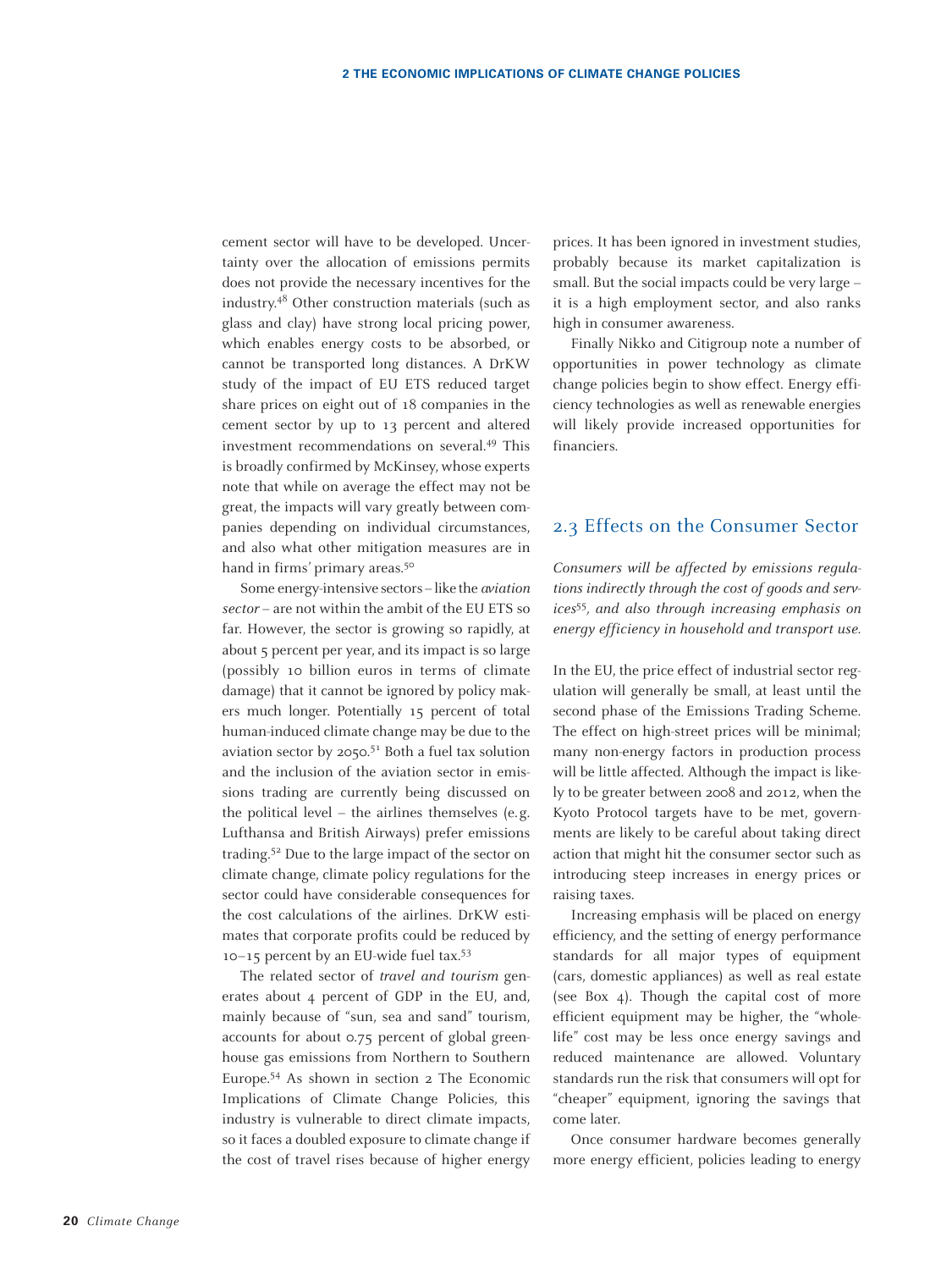#### **Box 4**

# EU Energy Performance of Buildings Directive

European Member States will have to implement the Energy Performance of Buildings Directive (EPBD) by January 4, 2006 at the latest. It is intended to bring about a major uplift in the efficiency of energy consumption in building stock, which accounts for 40 percent of EU final energy demand. There are four key measures: introduction of a sound methodology to calculate energy performance;

price increases will gain more widespread acceptance. The value of older equipment and property will decline in relative terms as their running costs increase. For consumer goods which are quickly replaced, it would be ideal if this entire process could take place within the time frame of the Kyoto Protocol – that is, by 2012. For property, the situation is more complicated because demographic trends and ownership patterns vary markedly across the EU, as does the replacement rate of domestic property stock. (Currently only about 0.1 percent of the UK housing stock is demolished every year).

A key element in getting consumers to play a part in emissions reduction is education. One consequence of higher efficiency is the "rebound" effect. Instead of accepting the savings from reduced consumption, consumers change their behavior to raise consumption back to previous levels. They increase home heating or drive farther or faster. Consumers need to learn to be energy-wise, to monitor consumption and to consider whole-life costs. For people with less disposable income such as the elderly or single parents, even small cost increases from climate policy may be burdensome, and policymakers will need to consider this.

application of minimum standards to new buildings and larger old buildings at the time of major renovation; certification of buildings' performance when built, sold, or rented; and regular inspection of heating and cooling systems. Only industrial and historic buildings are excluded, and any buildings frequented by the public will have to display a certificate of energy efficiency.

#### Conclusions

- 1. Managements and investors should not assume they will have time to react to policy when it is approaching implementation. Proactive engagement with policymakers to plan ahead for business changes is required.
- 2. Climate change mitigation measures are often inexpensive, and the savings and side benefits may accrue quickly.
- 3. Governments need to bring in unambiguous policies so investors are not deterred. Companies need clear signals and directions from policymakers about future climate change related regulations.
- 4. Carbon constraints will have different effects on the earnings of companies, both from sector to sector and within sectors.
- 5. Some measures to combat climate change will have significant side-benefits as well, such as reducing reliance on imports, stable energy prices, cleaner air, employment and innovation.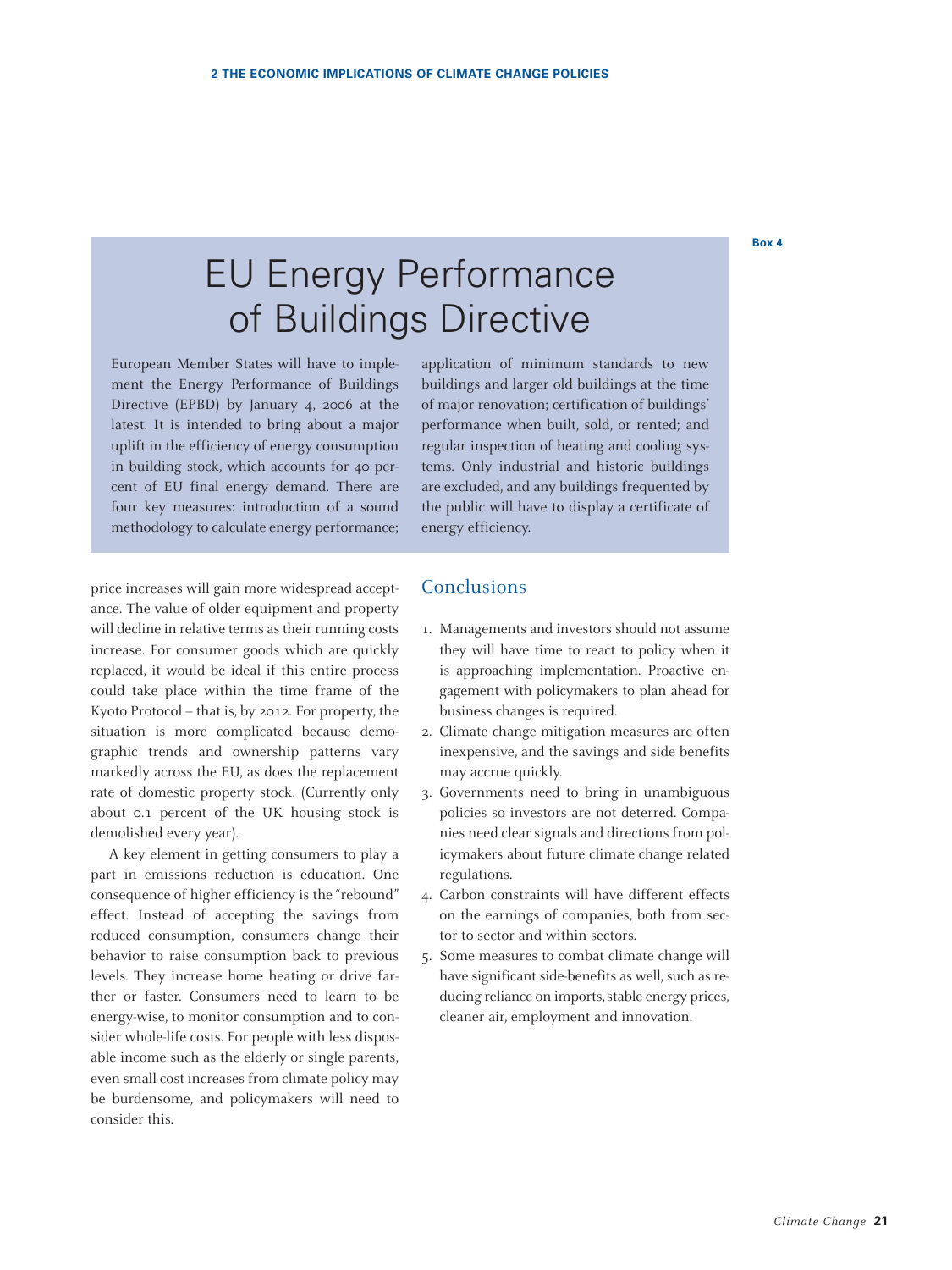# 3 The Necessary Path

Since the last report of the International Panel on Climate Change in 2001 much new evidence has arrived showing that the risk of climate change is considerably worse than previously thought. The sensitivity of the climate system has been underestimated (see Box 5). New factors like acidification of the ocean have been identified<sup>56</sup>. The disappearance of polar icecaps57, 58 and tropical forests59 is almost inevitable, unless we act soon.

### 3.1 Avoiding Dangerous Climate Change

*Climate has to be measured in many ways for an accurate picture, but the key statistic is the average temperature.* The Earth's temperature takes a long time to respond to changes in the atmosphere, because the land and water are so massive. Waiting until the temperature has stabilized is therefore not an option, because damaging impacts may arrive before equilibrium is reached. The alternative is to select a level of greenhouse gases in the atmosphere that seems likely to just avoid causing a "dangerous" equilibrium temperature and aim to remain below that. Atmospheric levels of concentration in gas are measured in parts per million by volume of carbon dioxide equivalent or ppmv cde. There is growing international consensus that global average temperature should not increase by more than 2 degrees Celsius and rather stay below this.

**Box 5**

# The High Sensitivity of the Climate System

Recent observations of the atmosphere show that pollution has been dimming the sun's radiation and so slowing down the pace of climate change, perhaps by as much as half. Unfortunately, it also has serious immediate effects on plant growth, human health, and rainfall, so it cannot be allowed to continue. If it is eliminated it will effectively double the rate of global warming.<sup>60, 61</sup> A second source of concern is that because of their huge size, very few variations can be tested on climate change computer models (General Circulation Models, or GCM's). The standard projection given for climate change is a temperature range by 2100 of 1.4 to 5.8 degrees Celsius. A recent novel experiment took advantage of the spare capacity on domestic personal computers to try out thousands of plausible variations and found that the range was extended at the top end to 11.9 degrees Celsius, which would be catastrophic.<sup>62</sup>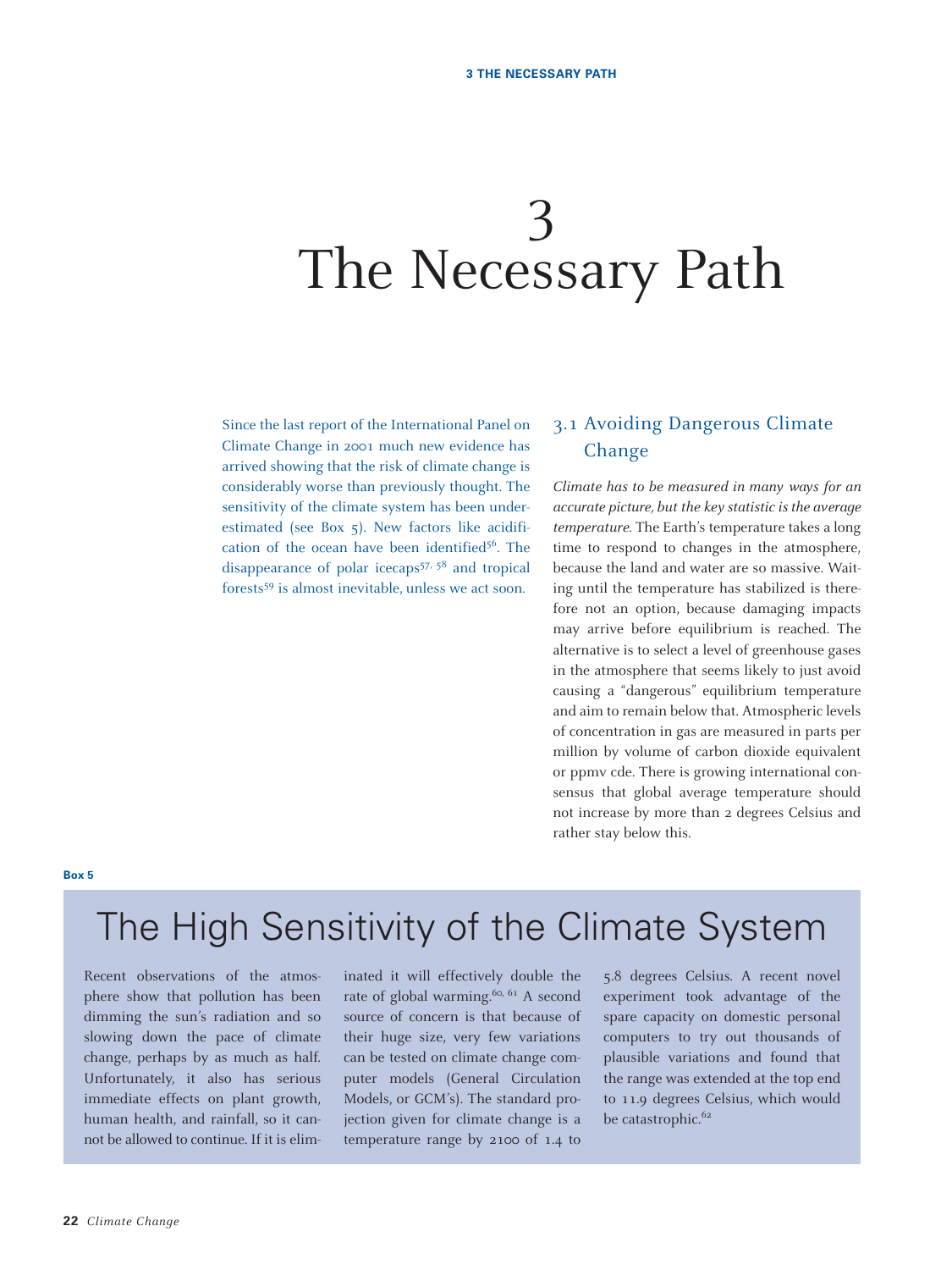Because of these factors the European Heads of State stated that the global average temperature increase should not exceed 2 degrees Celsius.<sup>63</sup> Earlier, the European Environment Ministers<sup>64</sup> stated that this temperature stabilization would mean require staying well below a GHG level of 550 ppmv cde, which is double the natural level of  $CO<sub>2</sub>$ . This implies a cut in annual GHG emissions of 60 to 80 percent by 2050 globally, from the current level of almost 7 billion tonnes of carbon to under 2.5 billion. In line with these targets, individual member states have already announced national greenhouse gas reduction targets that support a path of deep and consistent reductions. For example, France is aiming at a 75 percent reduction by 2050, UK a 60 percent cut by 2050, and Germany 40 percent by 2020. However, the most recent evidence on climate change processes reduces the safe level of GHG's by about a quarter. Therefore, to limit the rise in temperature to under 2 degrees Celsius with high confidence means aiming for  $450$  ppmv cde, not  $550$ .<sup>65</sup>

By 2004 the GHG level was already over 400 ppmv cde and rising at 2 ppmv each year<sup>66</sup>. It is clear that urgent action is needed to address the divergence between what we are doing and what we need to do and that using less energy, or using carbon-light technologies will be needed to compensate for this. In fact, because we are not maintaining a stable level of emissions but increasing them, it will require double the effort to achieve a safe concentration of greenhouse gases in the atmosphere. Therefore deeper and faster reductions of greenhouse gases will be necessary. For governments, "waiting for more scientific certainty does not appear to be sound".<sup>67</sup> Delaying action by 20 years could mean reducing emissions very rapidly later (three to seven times faster to meet the same target). On the other hand, early action overcomes the inertia of the climate and socioeconomic systems, and provides greater certainty to business for long-term investment and technological change.To take an analogy from physics, the static friction that prevents movement is much greater than the kinetic friction that opposes a moving body.

#### 3.2 What is Good Policy?

*A key issue is finding policies that work. Because there are many barriers to change (such as the long-life of capital stock, fear of risk, problems of scale, transition from laboratory to marketplace), to inspire confidence and innovation policies must be "loud, long and legal".*<sup>68</sup> That is, they must be unambiguous, well-signalled in advance, and enforced reliably. Cinergy, a major coal-dependent utility in the USA, has publicly called for emissions regulation by the federal government, because there is a proliferation of sub-federal initiatives, but more importantly because investing in cleaner technology is expensive and cannot be justified economically without a change in operating regulations.<sup>69</sup>

At present, businesses are faced with mixed signals on energy technology. EU-15 subsidized fossil fuels by 24 billion euros in 2004, compared to 5.3 billion for renewables. International transport fuel is tax-exempt, yet air transport is the fastest-growing source of emissions.

Absence of policy is in fact worse than unfavorable policy, since the risk of policy change deters any investment. Long-term policy planning can have a strong payback in economic terms. Providing 10 years warning of a fiscal tax can reduce the "cost" by one-third as efficient processes can be implemented beforehand. Costs will be lower if new technology is introduced as part of the business cycle. Much of EU power capacity needs to be replaced within the next 20 years (at a cost of 1.2 trillion euros), which raises serious issues for those countries and companies in particular that currently operate on the basis of a fossil-fuel heavy generation portfolio or electricity sector. If the restructuring can be accomplished with low-carbon technology, new plants will not have to be retired early. Developing countries like China and India are expanding rapidly, with huge investments in new infrastructure and buildings. Both situations offer a golden chance to introduce climate-friendly solutions in the course of economic expansion or replacement.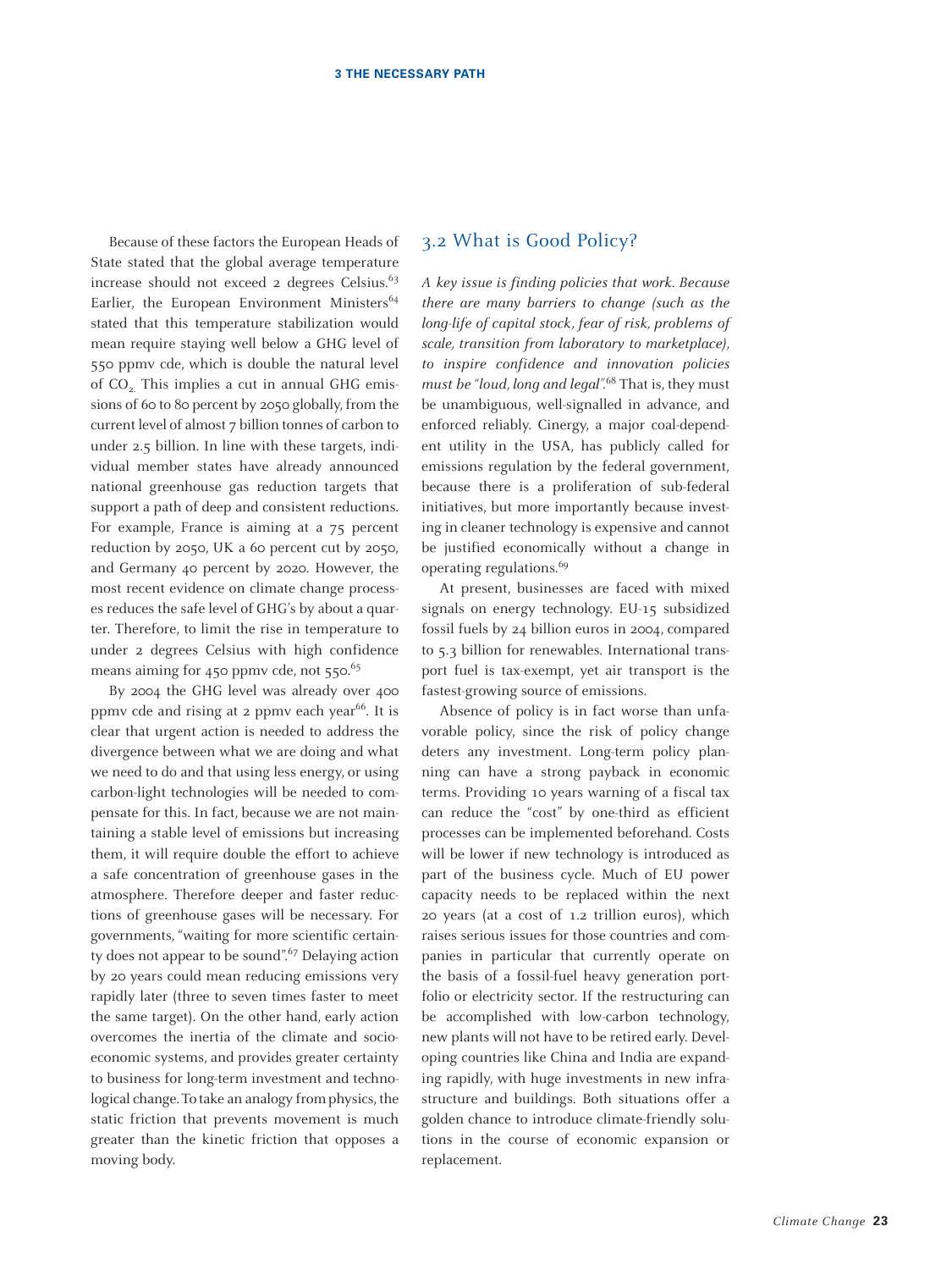Creating new energy technologies can be costly and risky. Generally this means that it does not suit investor's requirements. The private sector operates on a short duration-high risk to long duration-low risk front. Unfortunately, this is the reverse of technological development, where the longer the gestation, the higher the risk. This means that governments need to provide support for lengthy programs to reduce the risk profile. Yet globally, government energy R&D has fallen from a peak of over 10 billion euros in 1980 to under 6 billion in 2001, and most of the spending was concentrated on nuclear power. Some countries also heavily subsidize fossil fuels at the expense of funds available for new technologies. Policy changes are creating a perception of greater risk for investors in the energy sector due to increased uncertainty about fossil fuel economics. This can be countered to some extent by reducing the uncertainty in renewables, but in such a dynamic situation it seems inevitable that investors will have less appetite to participate in the energy sector until policies have crystallized and new business models have emerged and stabilized.

A second area of concern for the private sector is the so-called "valley of death" for innovators. To get from pure research to the marketplace, innovations have to pass through a number of stages, from basic R&D to demonstration, to niche market and then full commercial production. Governments are often prepared to support the initial phases of innovation, but are reluctant to "pick winners" – that is, to support manufacturers in the wind-up to full-scale production and marketing, between the demonstration to niche market phases of development. Since this is a "cash-burn" situation, when the costs are still high and the revenue is insignificant, it is unattractive for investors. Nevertheless major American institutional investors have announced a target of investing 400 million euros into clean technology including renewable energy in the near future, and have set up the organizational structures to achieve this with external advisors. Allianz's private equity arm Allianz Capital Partners has

entered renewable technologies. So far, Allianz has bought the wind power gearbox manufacturer Hansen Transmissions for 132 million euros. More major investments will follow.

A crucial issue is how climate change will be tackled internationally. There are many possibilities. The finance sector would like to know now what goals for emissions will be set for after 2012, when the first Kyoto Protocol commitment period ends and what instruments will be used to achieve them. Financial companies see emissions trading systems as having great potential in emissions reduction efficiency with a range of business opportunities. This requires transparency and reliability in rules and regulation, based on a clear downward path for reduction targets to achieve the required  $CO<sub>2</sub>$  target levels.

The sector would also like to see developing countries involved in a way that utilizes market mechanisms such as emissions trading.

#### Conclusions

- 1. To avoid dangerous climate change, very large cuts in greenhouse gas emissions are required, of the order of 60 to 80 percent by 2050.
- 2. This means a big shift in energy policy now. Governments need to bring in unambiguous long-term policies so investors are not deterred by the increased riskiness of energy projects.
- 3. Climate change mitigation measures are not always expensive, and the gains are not always only in the long-term.
- 4. Carbon constraints will have different effects on the earnings of companies, both from sector to sector and within sectors.
- 5. Some measures to combat climate change might be introduced for other reasons as well, such as reducing reliance on energy imports or to avoid energy price volatility.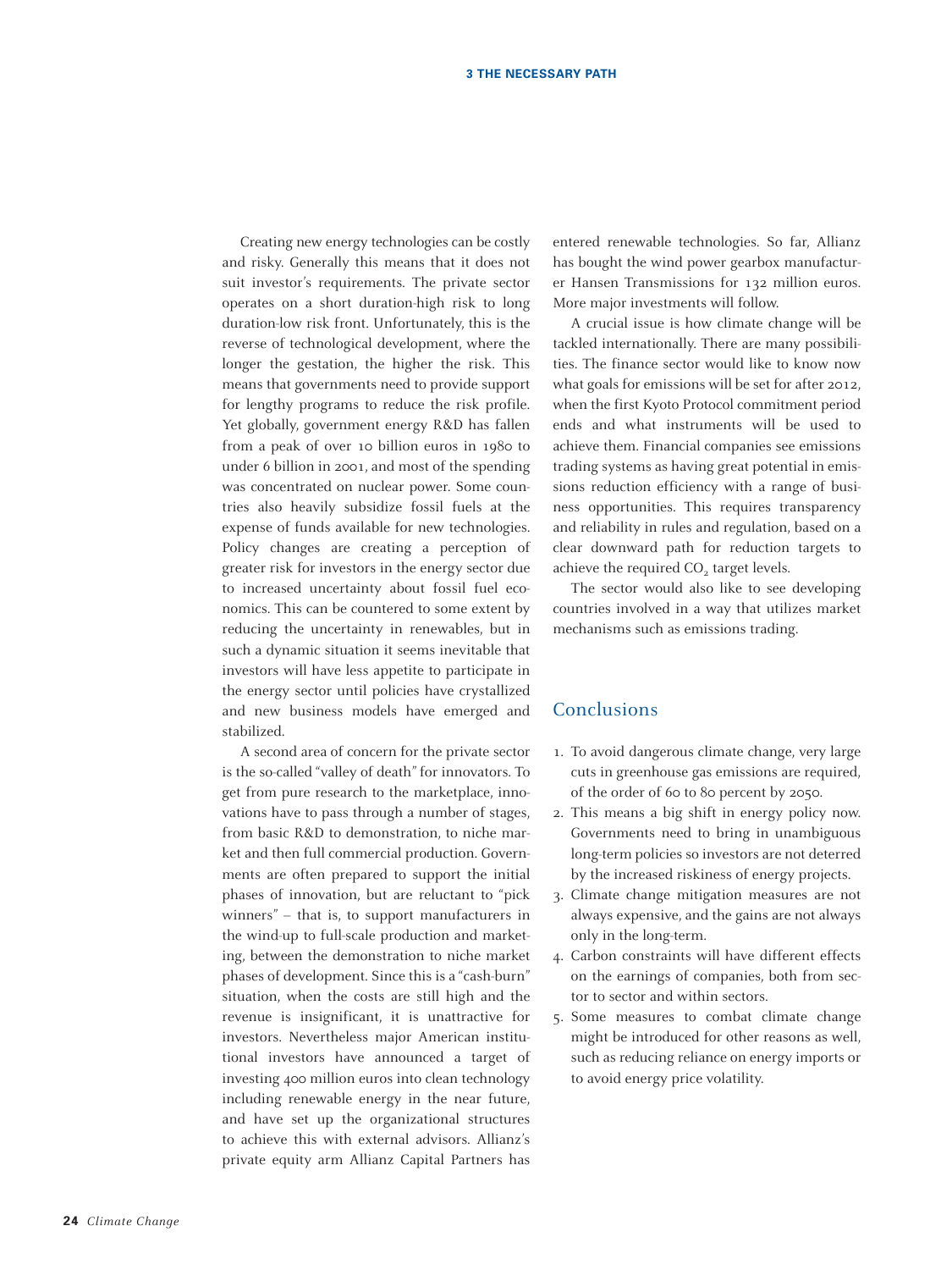# 4 Financial Services: New Risks, New Opportunities

Climate change is creating new risks but also new opportunities for all sectors of society from changing weather conditions to greenhouse gas abatement measures. The financial services industry needs to adapt its internal processes, policies, products and services to meet the challenges its clients face as well as to safeguard its own viability. This survey looks at each of the three branches of financial services – insurance, banking, and asset management – as well as issues that affect institutions in all three.

#### 4.1 Insurance

*Climate change and climate policy affect insurers through the risks they accept from clients.* Since climate experts predict changes in the intensity and distribution of extreme weather events (especially water-related and storms), and because of the resulting risk of catastrophic property claims, insurers are likely to regard climate change as a threat rather than an opportunity.

Insurers need to adapt to climate change by assessing how changing weather patterns will influence their clients' exposure. They must adapt their risk assessment and review their underwriting (pricing, contract conditions and risk acceptance procedures) with a view to their specific risk exposure (line of business, geography, etc.), and business opportunities as well as the type of customer (private, commercial, industrial) they are focussed on (see Table 3).

Beyond this core business activity, mitigation offers some interesting new opportunities for insurance. In some cases, insurers may be able to

assist clients that are involved in renewable energy or energy efficiency technologies. In this way the insurance industry can offset its short-term risks arising from polluting and inefficient technologies and also decrease its long-term risk arising from extreme events.

### 4.1.1 Adapting to Climate Change

#### **IMPACT ON INSURANCE**

Adapting to climate change is a huge challenge for insurance. Insured weather losses from property damage in 2004 hit a record 32 billion euros because of severe storms in Japan and USA.<sup>70</sup> Such storms, their frequency, location, timing and intensity are a strong indication of climate change. Their occurrence is also part of a strong upward trend in catastrophe costs in other locations like Europe<sup>71</sup> and Australia.<sup>72</sup> A study by the Association of British insurers has found that climate change is increasing the potential of property damage at a rate of 2 to 4 percent a year. Since insurance pricing relies on historical data, this could lead to an underpricing of weather risks by as much as 30 percent.73

 In Allianz's global industrial insurance business, for example, around 35 to 40 percent of insured losses are due to natural catastrophes. More than three quarters of these losses are from storms and floods, so the overall effect of ignoring a trend would be serious. Potentially, climate change will make storms worse because a warmer atmosphere will contain more energy and transport more rain.

Here, research in co-operation with modelling centers is necessary to better identify regional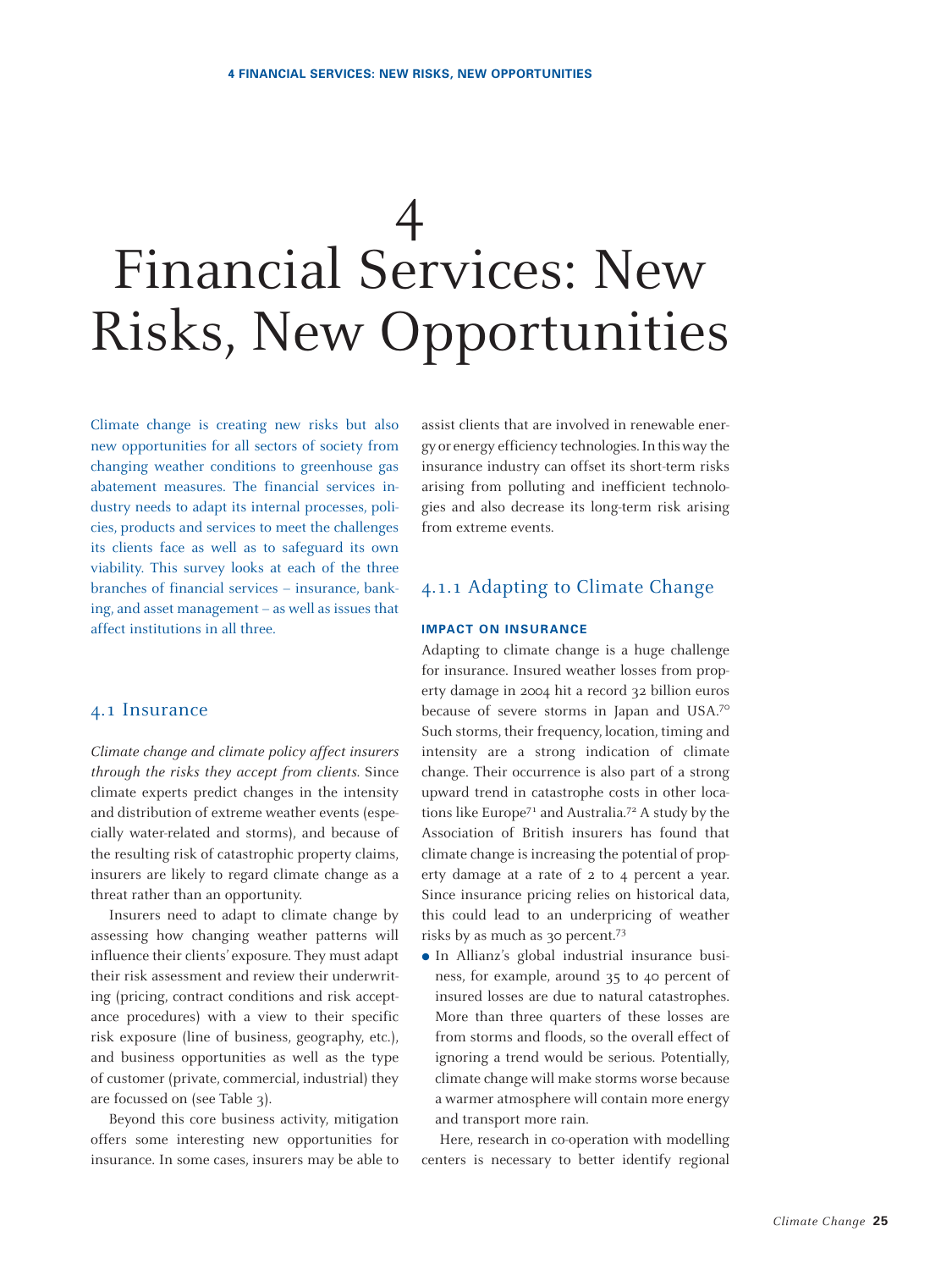impacts of climate change. On balance, climate change in Europe may prolong human life because of milder winters, but it could also bring increased burdens for health insurers and pension funds. Other effects are expected to include claims for loss of sales, heat stress to clients or staff, damage to vehicles, travel delays, and pollution as a result of floods.

How insurers react to trends or scientific evidence varies greatly between the lines of insurance. For industrial and large commercial clients, contracts are renewed every year and the portfolio can be totally altered, taking into account

the number of contracts in regions particularly exposed to risk of climate change. Trend assessments can help to investigate the vulnerability of different industrial sectors. However, extreme events occur in bursts, so that there are quiet periods that lead to a form of inertia and scientists are reluctant to commit themselves on individual events, so market and regulatory forces may be the decisive factors. Finally, to be able to react at all, insurers need to survive the first onslaught – several insurers in Florida did not survive Hurricane Andrew.

**Table 3 Important Climate Change-Related Risks and Opportunities for Insurers**  Adapted from ABI 2004

| Insurance class/<br>line of business | <b>Risks</b><br>(from climate impacts,<br>policy implementation,<br>or policy failure)                                                                                                                                                                           | <b>Opportunities</b><br>(from proactive policy or<br>climate impacts)                                                                                                                                                                                                |
|--------------------------------------|------------------------------------------------------------------------------------------------------------------------------------------------------------------------------------------------------------------------------------------------------------------|----------------------------------------------------------------------------------------------------------------------------------------------------------------------------------------------------------------------------------------------------------------------|
| <b>Property</b>                      | • Unprecedented accumulation<br>of extreme events threaten<br>solvency/liquidity<br>• Getting cover may become harder<br>• Lack of capital/reinsurance<br>• Inaccurate risk pricing<br>• Misinformed response from<br>public sector<br>• More costly repair-work | • More demand for insurance and<br>alternative risk transfer<br>• Risk differentials can be priced<br>· Insurance of "Kyoto" projects<br>• Administration of disaster recovery<br>• Prototype equipment can be<br>insured                                            |
| <b>Casualty</b>                      | • Unexpected claims for duty of care<br>• Product failures in new conditions<br>• Disruption to transport<br>(extreme events)                                                                                                                                    | • Cover for professional services to<br>carbon markets<br>· "Green" transport products such<br>as low-mileage motor policies                                                                                                                                         |
| Life/health/<br>savings              | • Episodic impacts on human health<br>• Underestimating human life<br>expectancy due to warmer winter<br>in northern hemisphere<br>• Reduced disposable income<br>due to disasters                                                                               | • More demand for health cover<br>• Growing wealth in developing<br>markets due to technology<br>transfer                                                                                                                                                            |
| <b>Other under-</b><br>writing       | • Increased losses from business<br>interruption, e.g. due to failure<br>of public utilities<br>• Disruption to leisure events<br>• Increased losses in agro-business<br>• Novel technology in energy sector                                                     | • Alternative risk transfer<br>(catastrophe bonds etc.)<br>• R&D risks for low carbon<br>technology<br>• Consulting/advisory services<br>• Insurance for emissions trading<br>• Trade risks for technology exports<br>$\bullet$ Carbon becomes an insurable<br>asset |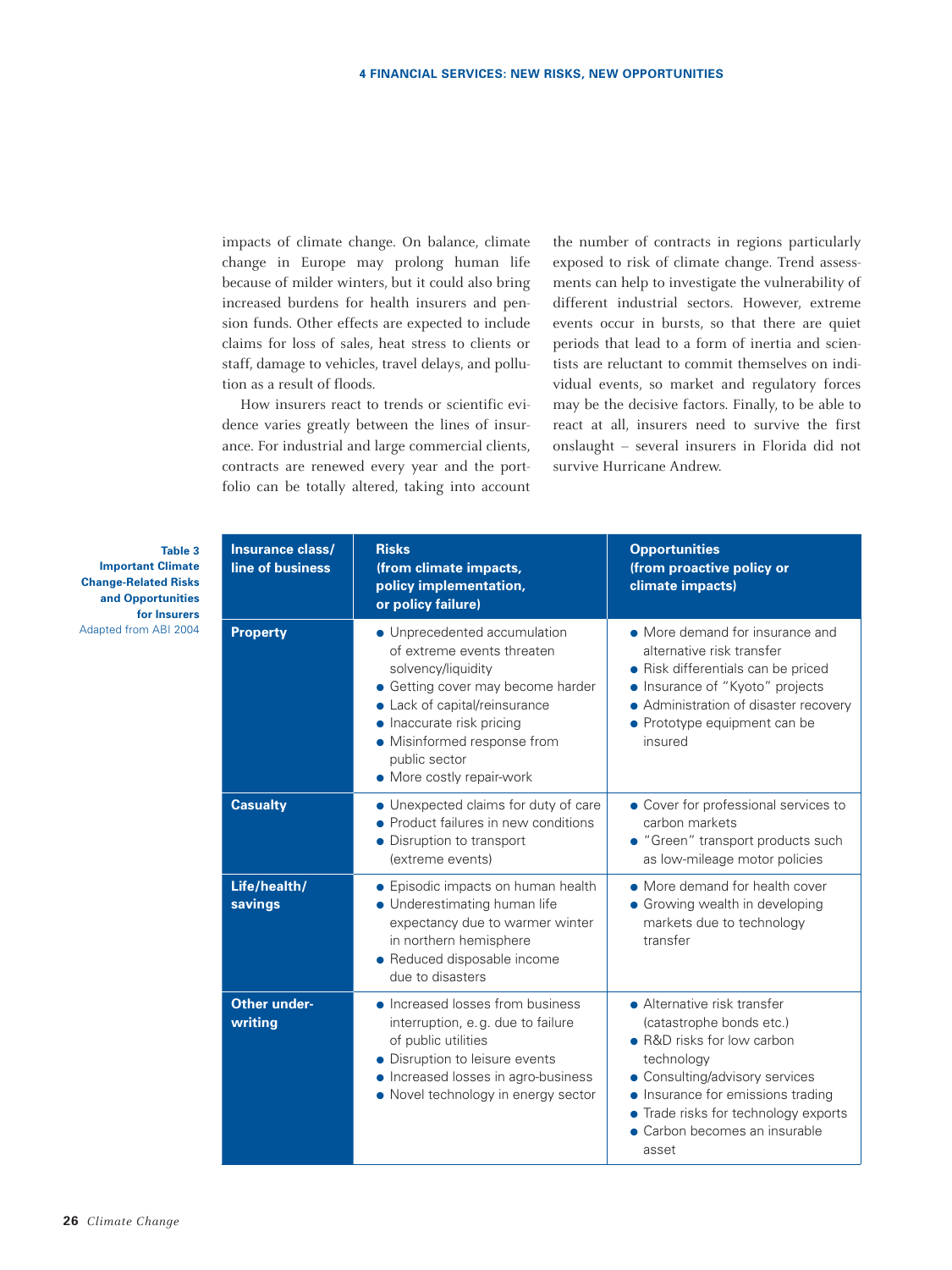For private and small commercial clients (mass markets), however, policies are not regularly reviewed. In fact, these policies generate the bulk of claims, for example during the Elbe flood of summer 2002 in central Europe. Changing the strategy in mass markets is much more difficult compared to industrial clients, due to regulatory and other pressure, which leaves insurance companies with a substantial climate related residual risk in mass markets.

## 4.1.2 Insurance Solutions to Tackle Climate Change Business Risks – European Examples

Insurance practices vary greatly across Europe. The following pages give an overview of how the issue is being tackled in Allianz's major European markets.

- In *Britain*, where much analysis has been carried out, cover against weather perils is wide-spread. Projections suggest that climate change will double the annual cost of British weather claims to 3.3 billion euros by 2050, while an extreme year might cost 20 billion euros. Research suggests that the underlying weather risk is rising at 2 to 4 percent a year, which could lead to an underestimate in pricing of as much as 30 percent because of the time lag between the historic data used to set prices and future claims.74 A particular issue in the UK is flood insurance. The industry is introducing a competitive risk-based pricing structure to replace the old uniform tariff. This requires cutting-edge analysis with geographical information systems and catastrophe models.
	- Norwich Union has developed its own risk maps by using aerial surveys and is now selling them to other insurers. As a result it was found that 10 percent of property to a total value of 300 billion euros is at an immediate risk of flooding.
	- The industry is also working with the government and other stakeholders to control the risk through land-use planning, infrastructure design, and funding for maintenance.
- In *Ireland*, which has a similar insurance system to the UK, insurers are hampered by the absence of a public post-code for real estate. Allianz Ireland has therefore "geo-coded" the bulk of its risks itself in order to apply a riskrelated underwriting approach. An important resource for carrying this out has been the 15 man internal risk survey force, which provides local knowledge about flood hazards for example. The government has just released its first assessment of future climate impacts in Ireland,75 and this will help insurers to improve their planning.
- In much of *Germany* flood insurance is available for private and industrial customers. Allianz and other insurers supported the development of a zoning system based on the calculation of probability of flooding using geological data to allow risk-adequate priced insurance. Research commissioned by Allianz and other German insurers indicated that the total exposure to flood damage in one event might be 15 billion euros.<sup>76</sup> This reflects the fact that flood defences in some regions are rather weak (only good against a 30-year flood in former East Germany, for example).
- The *Czech Republic* was hit hard by floods in both 1997 and 2002. Unlike in 1997, little reinsurance cover was available in 2002 because of low reinsurance capacity after the World Trade Center attack in 2001 and the concurrent stockmarket crash. It was clear that risk management was worth investing money in.At the same time public geo-data was obtained to construct risk maps by combining internal insurance data and public data (see Figure 1). By working directly on model development itself, Allianz has side-stepped the "black-box" syndrome associated with proprietary models previously used. These models allow individual properties to be underwritten more precisely. However historical data is not sufficient and it is impossible to check the programmed logic of proprietary models which makes it difficult to assess how effectively they will cope with novel circumstances. The company is now exploring the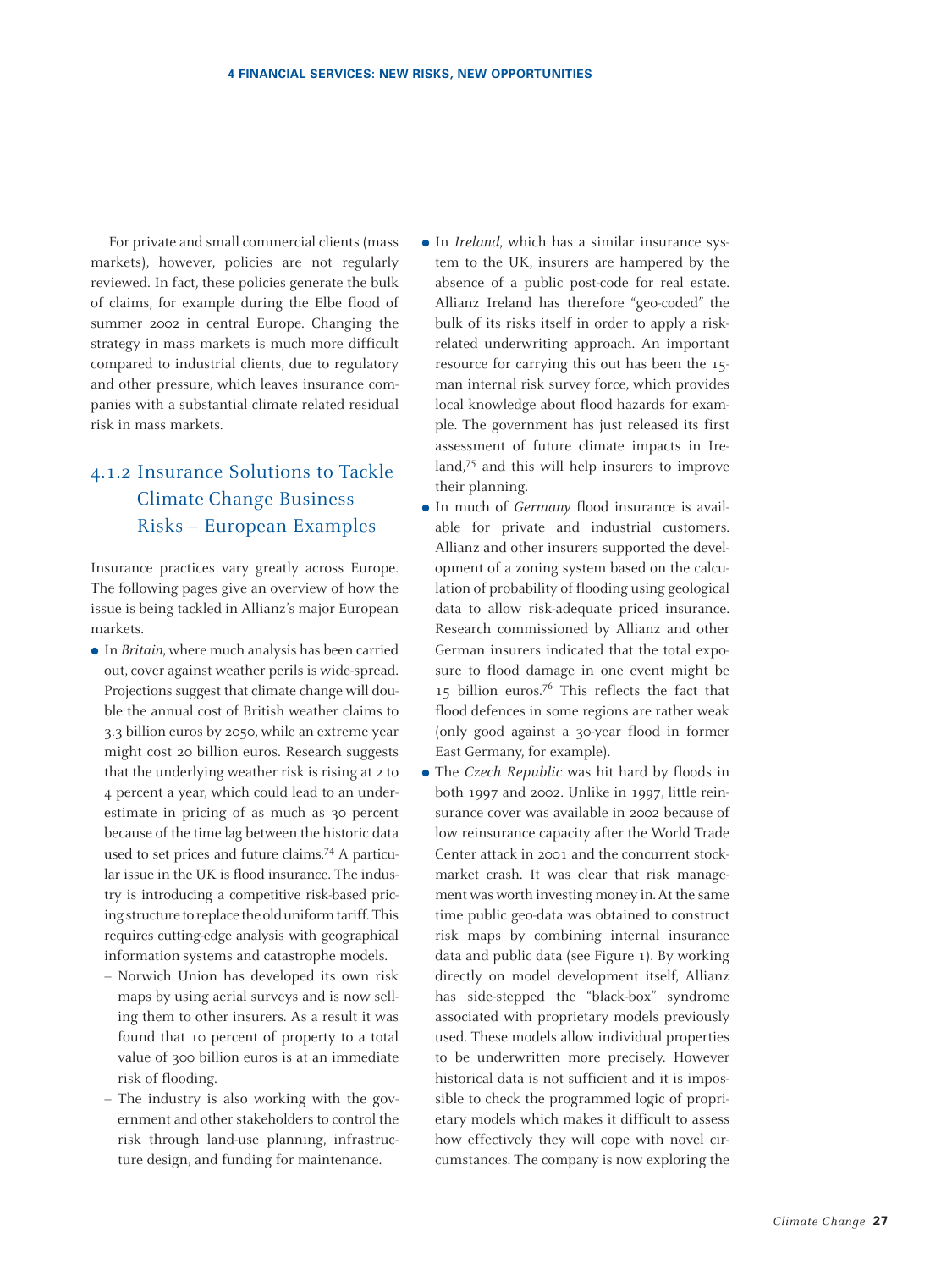

**Figure 1 Geographical Information Systems and Flood Risk – Czech Republic**  Source: V Bohdanecky, Allianz

> potential costs of various flood scenarios by applying its data to hydrological models.

 Geological and hydrometeorological hazards generate important economic losses and social damages in *Spain*. The country is especially sensitive to the impact that desertification could have in certain areas of Spain, such as the center and the south, and the possible consequences of a sea level rise in the coastal zones.

Overall, floods produce the most important losses, having reached in the last decades an annual average of losses of around 0.1 percent of the gross domestic product.

Projections made by the Geological Survey of Spain estimate losses due to floods will total 25.7 billion euros over the next 30 years.

In this context, it is remarkable that the Spanish Consortio77 coverage has provided a reliable protection against these climatic events in the past. Last year the Consortio introduced important modifications, giving much wider coverage in order to insure all major climatic event scenarios.

 In *Italy* Allianz's Italian subsidiary RAS adopts a territorial area approach to implementing underwriting rules and principles. The publicly available data on flood hazards is still not adequate for a thorough risk assessment, so insurers are cautious in this area. Improvements in river banks, beds and maintenance programmes in general are under way, but due

to failure in the past in enforcing regulations on land development, property in certain areas remains exposed. Insurance cover for climate change related events is mostly restricted to the commercial lines sectors. The price-driven small and medium enterprise market tends to generate an adverse risk selection. As a consequence, the offer of coverage and the development of a diversified weather risk portfolio are limited. Storm and atmospheric events coverage, however, is widespread. Apart from flood events recorded in the north of Italy in 1994 and 2000, the market was hit last winter by heavy snow falls. The peak loss was 2.5 million euros, due to a collapsed roof, which highlighted the importance of building codes and the quality of construction.

 Elsewhere in Europe, the public sector often prefers to operate a "solidarity" system of crosssubsidy for weather risks, through disaster relief or public insurance. For example, in *France*, there is a well-established public "cat-nat" reinsurance system which uses the private sector for administration. However, one aspect that causes some problem is that a disaster has to be "declared" by the local prefect to trigger the cover which can lead to anomalies. After severe droughts in the period 1989–2002 which caused three billion euro worth of damage to buildings, a "double trigger" method was established,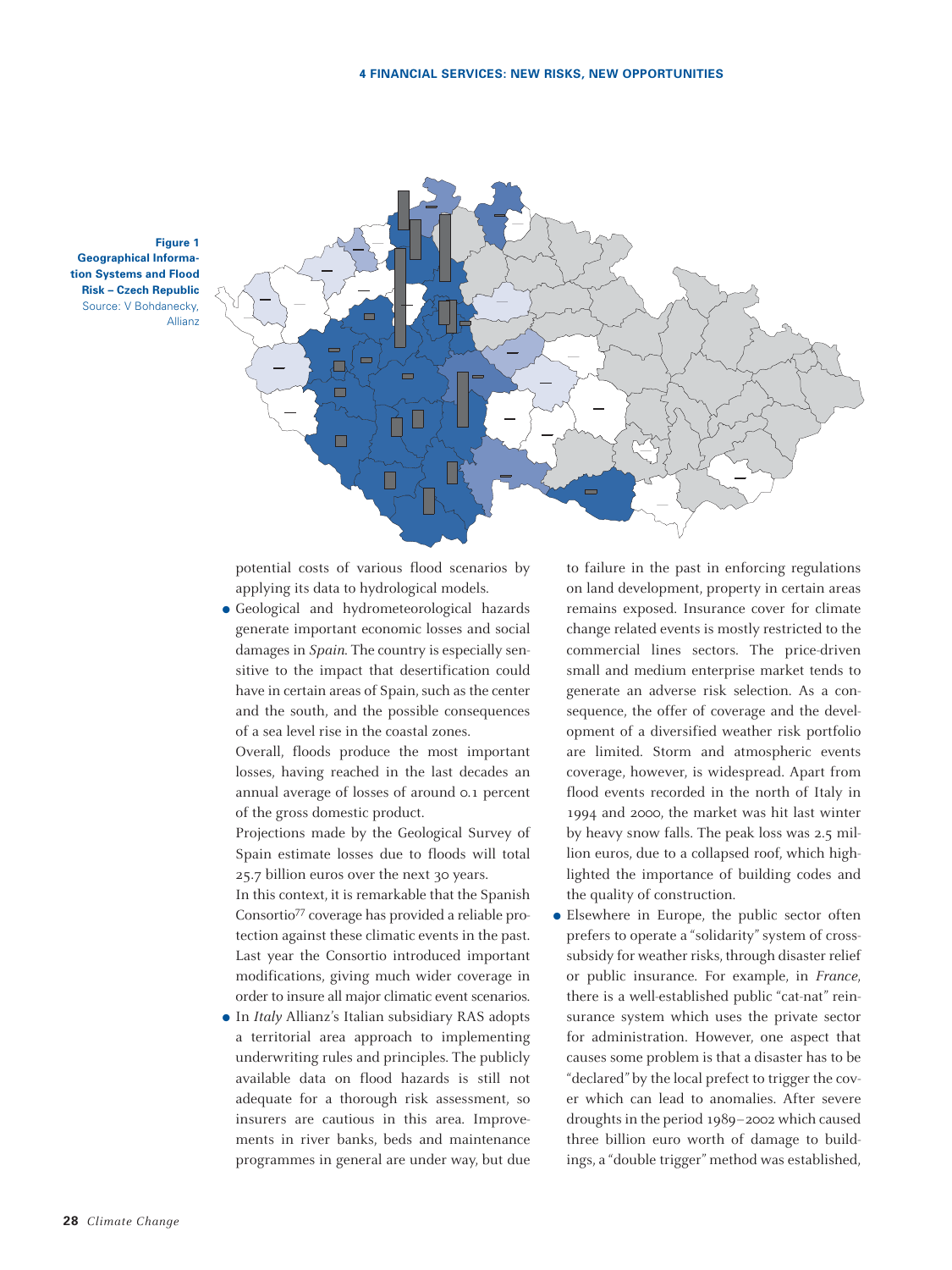based on water table and soil typology to give an objective way of defining drought-hit areas. Yet, this method has its limitations; as it was not able to cope with the drought of 2003 which caused over one billion euros of damage in a single year. It was not preceded by a dry winter, which was a criterion to provide coverage. The methodology is therefore being reassessed.<sup>78</sup>

The expected increases in losses from climate change as described above will result in greater demands for public and private insurance mechanisms to provide compensation to victims, particularly in flood-prone areas such as coasts, river catchments, and steep valleys.79 This will be counter-productive unless appropriate attention is given to risk management, which is where the insurance industry could play a valuable role. Insurers need to focus their attention on solvency management by assessing their exposure to catastrophe scenarios and arranging reinsurance.

- For example, Allianz Group set up two big catastrophe ("Cat") programs to optimize its use of reinsurance and to increase the group protection against "worst case" natural perils:
	- 1. "Super Cat" covers medium-sized events in Europe and Australia up to return periods of 250 years by pooling the potential losses of the Allianz entities.

2. The "Mega Cat" program reinsures the top natural peril scenarios of Allianz Group up to return periods of more than 1,000 years. Both tools make extensive use of the good geographical diversification of the different Allianz entities. Depending on the scenario, these two covers provide "NatCat" protection of more than 1.5 billion euros, so that even more intense events due to climate change should be covered.

The regulatory boundaries of insurance make some risk transfer solutions complicated.<sup>80</sup> For example, new risk transfer tools like weather derivatives are not regulated as insurance products, and there is a basic presumption that catastrophe risk can be accounted for on a one-year basis, although it is closer to the multi-year nature of life and pensions business.

## 4.1.3 Insurers' Risks and 4.1.3 Opportunities in Mitigating Climate Change

New technologies are ultimately more efficient and represent better risks. Therefore there is a natural interest for insurance companies to

#### **Box 6**

# Upgrading Technology to Protect the Environment

Supplementary to any compensation for lost assets, insurance policies can provide financial resources to cover costs incurred for clearance and demolition, expenses involved in damage limitation, outgoings for decontamination and removal of soil, and professional disposal. If a commercial client of Allianz in Germany decides to include the eco-package in its property insurance, any additional costs involved in order to upgrade facilities and protect the

environment as a result of replacing lost or damaged items covered by the insurance will be proportionately reimbursed. For example, the owner of a building that has burnt down can replace the original single glazing with energy-saving multiple-pane insulation glazing when the structure is rebuilt. The additional costs incurred will be reimbursed up to an agreed limit under the terms of the eco-package.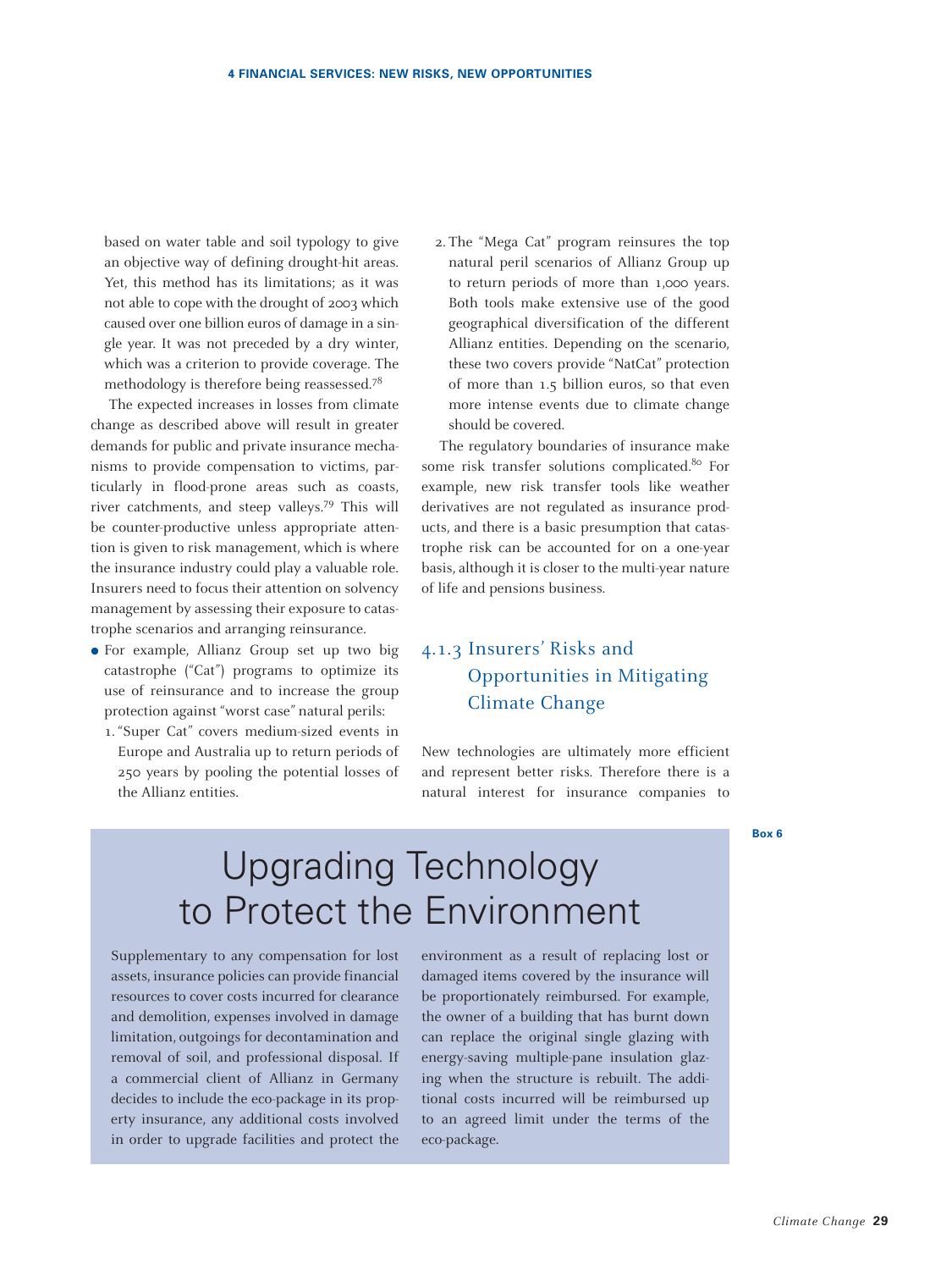# Insurance Solutions for Clean Development Mechanism (CDM) Projects in Practice: Carbon Delivery Guarantee

Various researches have been conducted by the financial sector to develop insurance instruments for the greenhouse gas market as a whole and CDM projects in particular. There is obvious demand from project developers, investors and buyers of CERs for risk-mitigating tools for CDM projects. Austrian Garant Insurance, French Global Sustainable Development Project (GSDP) and Swiss Re Greenhouse Gas Risk Solutions are trying to meet this demand with the launch of the first carbon delivery guarantee insurance. A carbon delivery guarantee is an insurance product where the re-insurer/insurer acts as guarantor for future CER delivery, and financial compensation is paid in case CERs are not delivered according to agreed terms and conditions. The carbon delivery guarantee is shaped to meet the CER buyer's demand for risk mitigation. One of the first carbon delivery guarantees was applied to CERs generated by a reduction project

in South America, which utilizes an innovative proprietary filter technology. In total, the project consists of 1,000,000 tons of CERs. The seller will deliver CERs annually from 2005 to 2007 and the carbon delivery guarantee is based on a purchase price of USD 5 per CER. The insurance covers carbon delivery guarantee, political risk insurance (incl. host industry insolvency, seller insolvency, political and country risk) and business interruption.

#### **Box 7**

Source: UNEP FI 2004: CEO Briefing on Carbon Finance Solutions, Geneva

benchmark new technologies and thereby steer technical innovation to effective implementation through risk-assessment techniques as well as consider concessionary conditions for environmentally-friendly technologies.

Thus GHG mitigation provides some interesting new opportunities for the insurance industry. It can influence and leverage the emergence of new technologies in several ways. One area is property and engineering insurance. Usually after an insurance loss in an old industrial plant, the insurer only has to pay for the installation of the technology that had been in use at the time of loss. Yet, if an upgrade of old facilities is possible, insurance could support this technological innovation, although it is a more expensive option. Allianz is applying this possibility in many cases today (see Box 6).

However, as with every profit-risk ratio, every new technology also has unrecognized or unfamiliar risks – for example offshore wind park installations will entail cable laying, high stress components, and salt corrosion, all of which can

potentially increase the risk of such an installation. Absence of insurance is a powerful blocker to finance for projects in this area – some experts believe the volume of projects might rise by 300 percent if insurance cover were available.<sup>81</sup> This rise is expected despite the fact that insurance cover would make up as much as 11 percent of operating costs of offshore wind parks.<sup>82</sup>

- Allianz has paid 33 million euros in the last ten years in claims related to on-shore wind turbines. This led the company to initiate close collaboration between wind turbine producers, energy suppliers and certifiers to improve the technology and maintenance practices so that insurance could become available later.
- In the field of geothermal energy, Munich Re has similarly played a major role in developing insurance cover for exploration risk.
- Loss of revenue for renewable energy producers is another potential field for new covers, for example, for wind generators if the wind speed is too high or too low.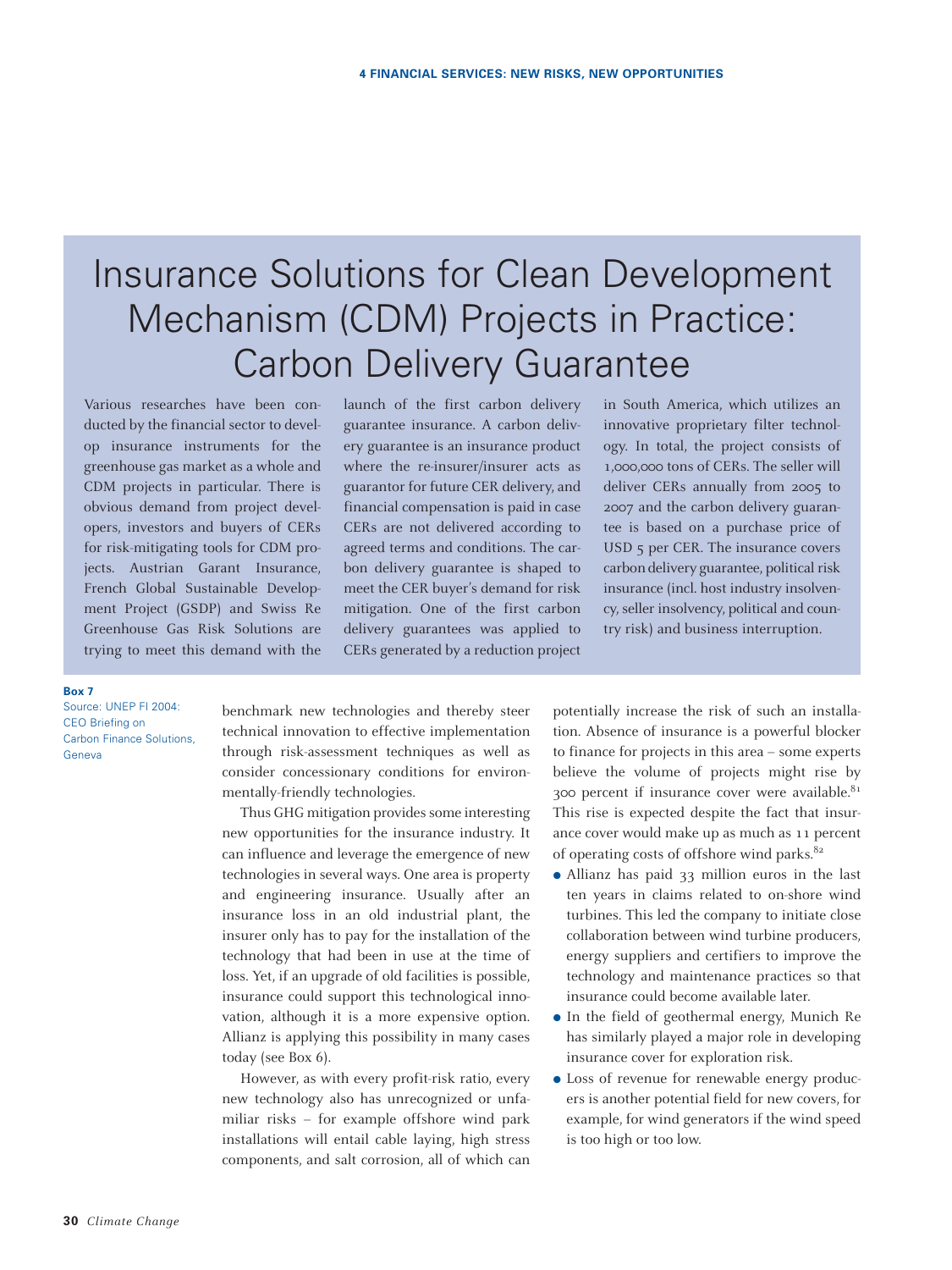Climate policy has created opportunities to develop new carbon products (see Box 7).

 Gerling Insurance Group is providing services for carbon markets. A reliable database on GHG emissions will be fundamental for operators and investors. Gerling offers the verification and certification of data for projects that aim to offset carbon emissions.

Legal action has been taken by shareholder groups to test companies' responsibility for greenhouse gas emissions or disclosure of relevant information (see Box 8). It is unlikely that insurance policies provide any scope of cover through risk transfer from the original emitters. This is an area which will warrant careful monitoring in the light of the way that other claims for environmental or health damage have developed – such as for asbestos claims.

 Swiss Re already reviews corporate responses to the Carbon Disclosure Project (see Box 10) for clients requiring Directors and Officers insurance, to assess corporate carbon emission strategies and to see if further inquiries are needed.

Another area still to be explored is the valuation of carbon assets and liabilities, setting an appropriate price for the risk of loss, and adjusting the loss when it happens. A variety of novel risk transfer tools have been proposed to tackle the complicated issues of innovative technology (catastrophe bonds, weather derivatives, contingent capital, double trigger structures, finite insurance, captives). $83$  Again there are legislative difficulties for insurers because some of these are not classified as insurance products, and so they will require alternative non-insurance solutions.

#### **Conclusions**

- 1. Climate change poses an economic risk to insurers.
- 2. Major insurers are developing new techniques for assessing the ground-level risk of extreme weather and are adjusting their underwriting.
- 3. New insurance products can support climatefriendly technology but insurance companies focus mainly on the adaptational aspects of climate change induced risks.

#### **Box 8**

# Liability for Climate Change?

Businesses that emit large amounts of greenhouse gases could be held liable for the damage that is caused by climate change, and so might providers of financial services to such companies. The Alliance of Small Island States, and more recently the Climate Justice Network, have suggested that compensation should be paid for impacts such as communities affected by sea level rise. In 2002 Friends of the Earth, Greenpeace and others launched a suit against two federal agencies, the Export-Import Bank and the Overseas Private Investment Corporation, for providing financial support "illegally" of over USD 32 billion to fossil

fuel export projects without assessing their contribution to climate change in the USA. More directly, on 21 July 2004 eight states and a number of NGOs in the USA filed against five major electricity utilities that are collectively responsible for 10 percent of USA's emissions for creating a public or private nuisance by discharging carbon dioxide into the atmosphere, contributing to climate change. In this case the plaintiffs are not seeking damages, but simply an injunction compelling the companies to reduce their emissions by set amounts over a specified timetable.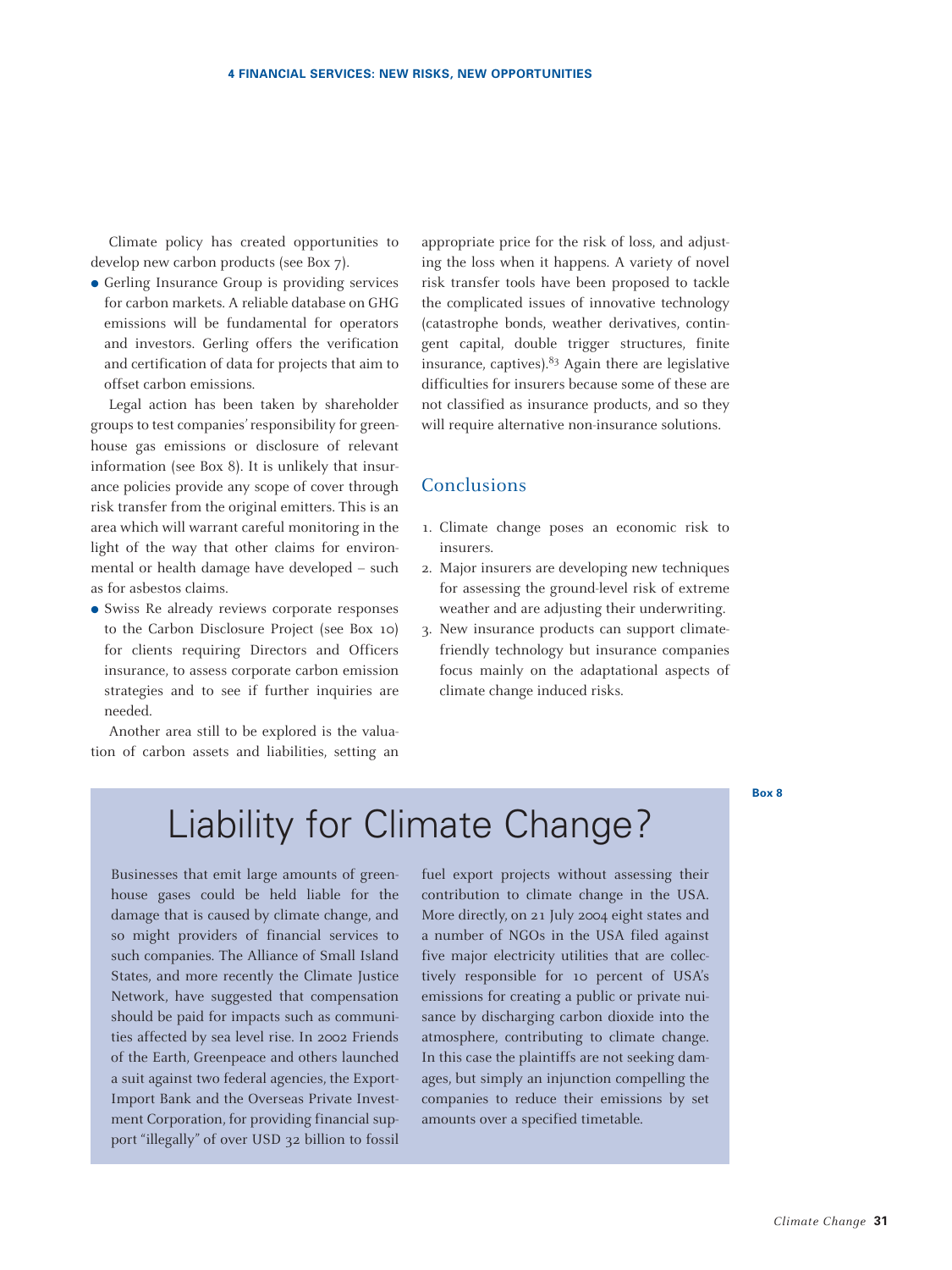#### 4.1.4 Recommendations

#### *Insurers should:*

- Gather information on future climate risks and thereby better predict and underwrite climateassociated risks.
- Control their exposure to natural catastrophes and other climate-related risks by developing adequate risk assessment tools such as flood zoning and establishing expertise for natural catastrophes.
- Upgrade risk assessment methodologies such as identifying potential new liabilities from carbon emission or using environmental due diligence screening of a company.
- Develop risk management expertise regarding low carbon technologies jointly with industrial clients to develop new products supportive of low carbon technology (such as multiperil cover for renewable technologies, loss of revenue cover for renewable technologies, eco-package for Allianz Property/Commercial Clients).

#### 4.2 The Banking Sector

*Banks can play an important role in society's adjustments to climate change. They do this through financing and investment decisions, credit risk management policies and lending practices, and the development of risk-mitigation products.* Climate change policies pose new risks and offer new opportunities to banks. The most striking ones are outlined in Table 4.

### 4.2.1 Climate Change-Related Risks

The biggest risk to banks is credit risk. This is related to new climate change mitigation policies *(legal/policy risks)*. Policies to reduce greenhouse gas (GHG) emissions – most importantly the Kyoto Protocol and the EU Emissions Trading Scheme (EU ETS) – transfer new liabilities and therefore *business risks*, e.g. via tradable emission certificates, to the economy. These policies

**Table 4 Important Climate Change-Related Risks and Opportunities for Banks**

| <b>Banking class</b>                                    | <b>Examples of risks</b>                                                                                                                                                                                                                                                                                                                                                            | <b>Examples of opportunities</b>                                                                                                                                                                                          |
|---------------------------------------------------------|-------------------------------------------------------------------------------------------------------------------------------------------------------------------------------------------------------------------------------------------------------------------------------------------------------------------------------------------------------------------------------------|---------------------------------------------------------------------------------------------------------------------------------------------------------------------------------------------------------------------------|
| <b>Corporate</b><br>banking and<br>project<br>financing | • Reduction in competitiveness<br>of GHG-intensive business clients<br>due to higher mitigation costs<br>• Higher costs for consumers of<br>energy due to new mitigation<br>policies<br>• Price volatility on carbon markets<br>and carbon-related products<br>• Reputational risks due to<br>investments in controversial<br>energies projects (e.g. large<br>dams, nuclear power) | • Risk management services for<br>clients affected by the EU ETS<br>• Carbon trust services (adminis-<br>tration and custody of client's<br>emission allowances account)<br>• Carbon project finance services<br>(JI/CDM) |
| <b>Investment</b><br>banking and<br>asset<br>management | • Investment in immature<br>technologies<br>• Additional costs due to changes<br>in weather patterns e.g. in the<br>utilities sector                                                                                                                                                                                                                                                | • Trading services in the EU ETS<br>• Offering weather derivatives<br>• Set up of carbon fund and fund<br>custody                                                                                                         |
| <b>Retail banking</b>                                   | • Direct losses due to drought,<br>precipitation, soil erosion, flood<br>• Policy change, e.g. termination of<br>subsidies for renewable energies                                                                                                                                                                                                                                   | • Microfinance for climate-friendly<br>activities<br>• Advisory service in the field of<br>loans for small sized renewable<br>energy projects                                                                             |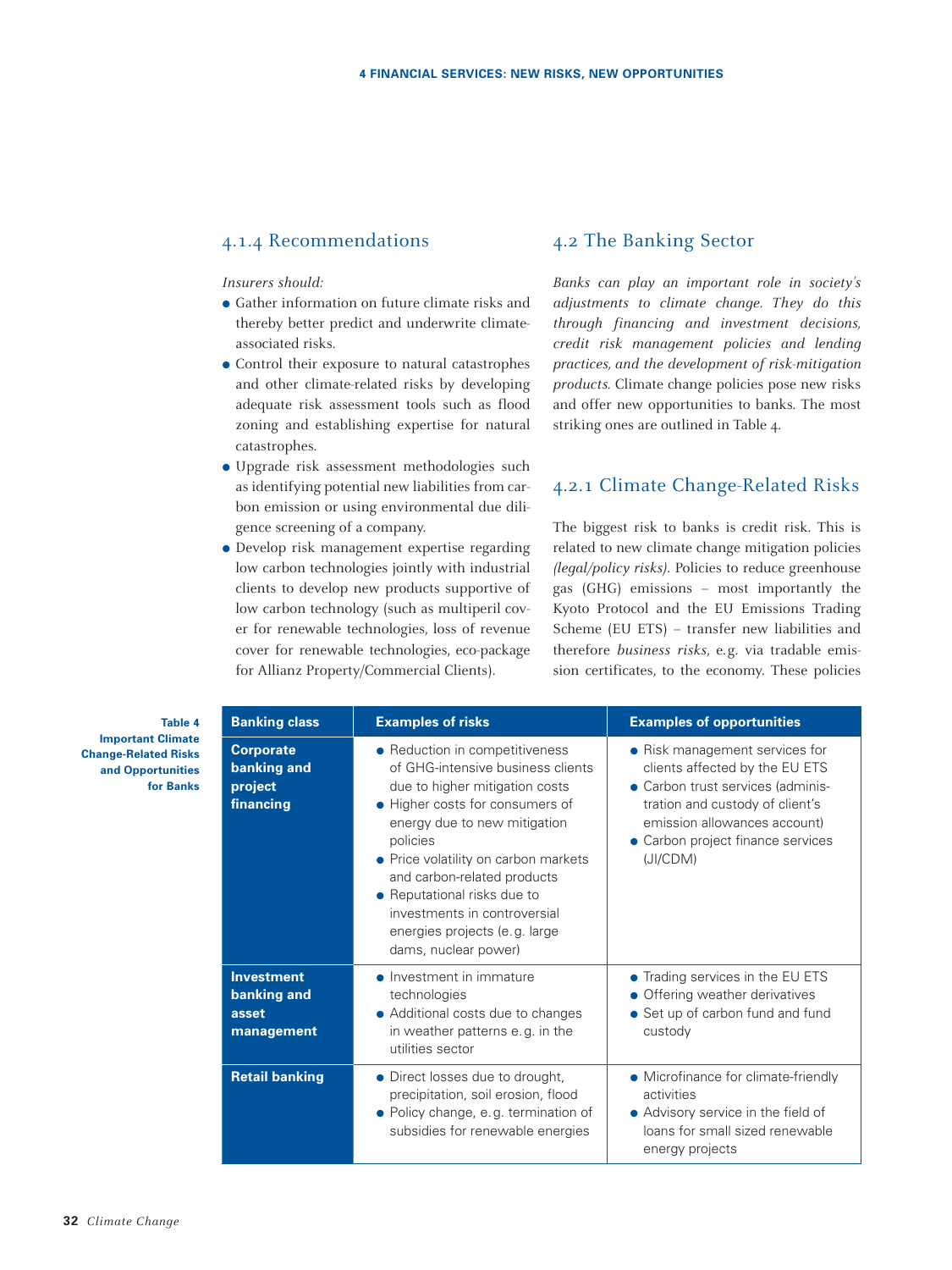influence the credit quality of GHG-intensive borrowers and therefore the risks of banks. The EU ETS is directly targeted at company level and creates direct costs of compliance on related sectors and indirect costs on all consumers of energy and electricity. In particular the energy sector, which accounts for 63 percent of the EU emissions market (see Figure 2), is affected.

- As a consequence of the EU ETS, Point Carbon predicts higher electricity prices across the EU with additional costs of between 260 to 600 million euros/per year for the sectors affected.
- DrKW Research concludes that cement companies with large exposures to EU countries could be affected by the EU ETS with estimated extra costs for individual companies of up to 15 percent.

Looking at the current developments in the international climate policy arena, it is likely that the EU ETS and the Kyoto Protocol only mark the beginning of a more rigorous future global climate policy regime. This, of course, has implications for banks in their important role as loan providers, equity investors, and project financiers. Besides those credit risks, banks face *operational risks* from inappropriate internal risk assessment processes and a consequential misassessment of such carbon-related impacts, e.g. bank's internal failures in the climate due diligence for investments or loans lead to decreased margins. On top of this, the related operational risks for the bank's clients, for example, suboptimal carbon risk management, can result in financial sanctions which also impair the client's liquidity and therefore the bank's competitiveness and creditworthiness. Within the EU ETS 40 euros per ton must be paid for excess emissions from 2005 to 2007, from 2008 the sanctions are 100 euros/ton. In addition to the financial sanctions, the amount of the deficit in allowances is carried over to the following year, which creates additional price and volumetric risks for the affected companies.

*Market risks* are significant for banks and their clients. The main ones are volatile carbon certificate prices, volatile carbon-related commodity



prices (e.g. coal, gas, oil) and the insufficient availability of EUAs at the market. These price and volumetric risks lead to decreased corporate planning reliability – both for banks and their clients. The price for EUAs moved between 5 to 20 euros/ ton between March 2003 and May 2005, displaying extremely high volatility and therefore high uncertainties in the EU ETS.

 DrKW Research in 2003 has been estimating 15 euros/ton as a likely price for EUAs for the period 2005–2007 and foresees even higher prices for the period from 2008–2012, in case the reduction constraint tightens for the companies affected by the EU ETS.

In addition, changes in fuel prices as well as movements in EUA prices will influence the socalled "merit order" of energy generation. Banks must have the expertise to monitor and understand the impact of emissions trading on clients' business.

The more frequent the occurrence of extreme weather events such as flooding and storms, the higher the *direct climate change related risk* of physical damage to corporate assets and real estate.

 The U.S. Department of Commerce estimates that nearly one-third of the U.S. economy, or USD 3,800 billion, is at risk due to the weather.

Changes in weather patterns lead to high uncertainty especially in the utility sector, but possibly also to increased energy costs for the corpo**Figure 2 EU Allowance Allocation**

**by Sector in the EU ETS** Source: 3C GmbH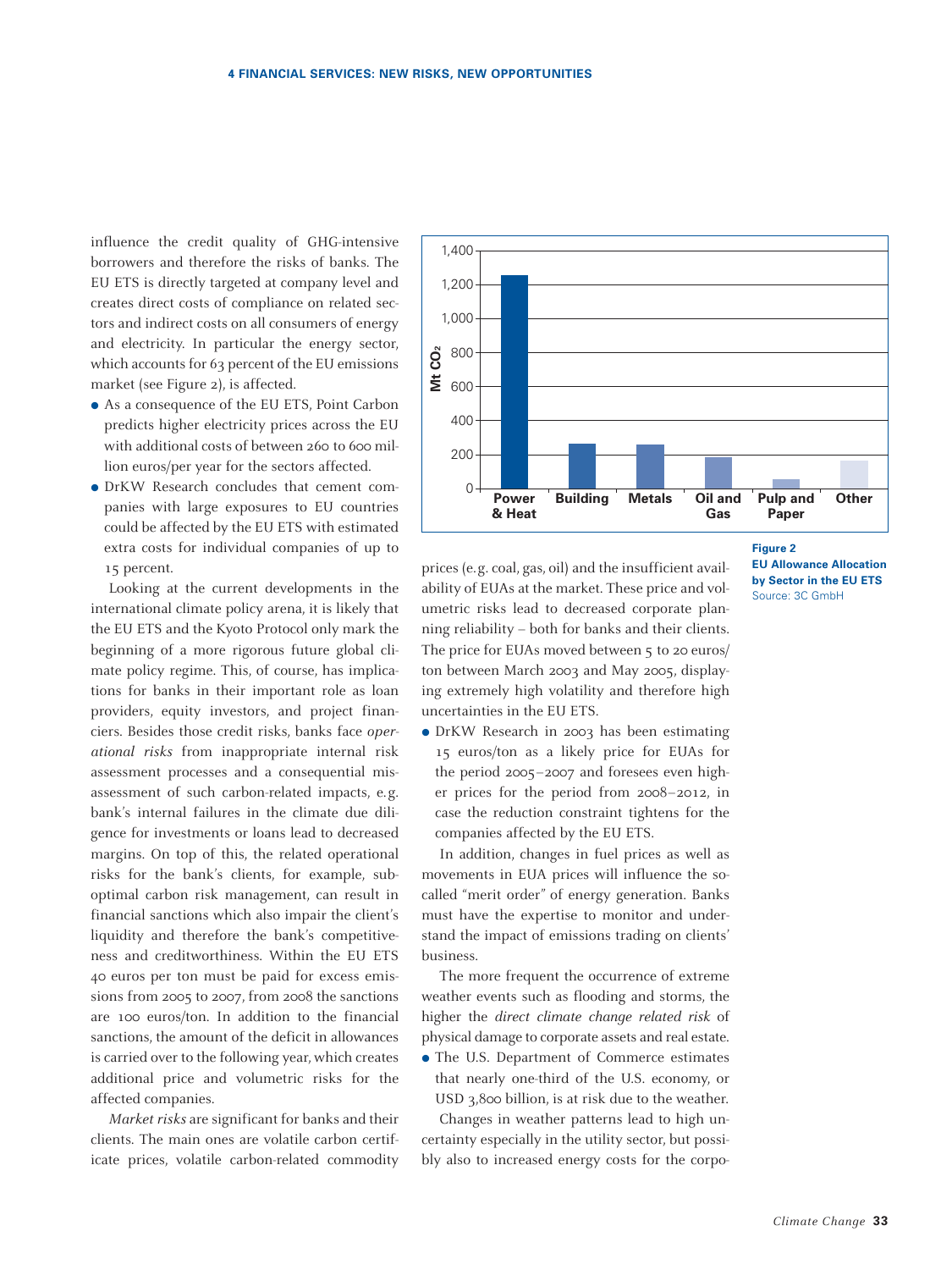rate buildings of banks themselves. Weather is – next to economic business activity – the main influence on power and heat production and therefore also on  $CO<sub>2</sub>$  emissions.

Non-compliance with mitigation policies is likely to be expensive for some companies. For example, companies that do not comply with the EU ETS will be put on a publicly available blacklist. These companies might become *reputational risks* (and therefore credit risks). The year 2004 also saw the first lawsuit in the US accusing companies of liability for global warming. A number of states and environmental organizations have begun litigation charging five of the nation's largest power companies with being a "public nuisance" by emitting  $CO<sub>2</sub>$ .

Investments in controversial forms of renewable and conventional energies or related projectfinancing activities (e.g. large dams, nuclear) could bring reputational risks. The so-called Equator Principles have been adopted since 2003 by more than 20 major banks to mitigate such risks. The Equator Principles are a voluntary set of guidelines for managing environmental and social issues in project finance lending, developed by leading financial institutions. They are based on the environmental and social standards of the International Finance Corporation (IFC), and apply globally to development projects in all industry sectors with a capital cost of USD 50 million or more.

The existence of these risks mean banks need to develop *carbon risk management* tools for their loan and investment due diligence.

- Dresdner Bank has incorporated a set of emission trading related questions in its credit rating process and conducts thorough investment research in view of the consequences of the EU ETS for the affected industry sectors.
- UBS Investment Bank, the investment banking arm of the financial institution UBS AG, has launched a program to integrate environmental and sustainability criteria into the bank's overall assessment of investment risk and opportunity.
- Other banks like Bank of America intend to develop new metrics to demonstrate the "carbon intensity" of their client portfolios.

 In its Public Environmental Policy Statement from 2005, JP Morgan announced it would restrict its lending and underwriting practices for industrial projects that are likely to have an adverse environmental impact. The bank also plans to calculate in loan reviews the financial cost of greenhouse gas emissions, such as the risk of a company losing business to a competitor with lower emissions and plans to include climate risk aspects in regular company analyses.

#### 4.2.2 New Opportunities

Climate change not only creates new risks, costs and liabilities for banks, it also generates economic opportunities such as investments in renewable energy technologies, energy efficiency projects, emissions trading and weather markets, and climate change related microfinance.

#### **EMISSIONS TRADING**

The entry into force of the Kyoto Protocol in February 2005 and the start of the EU ETS in January 2005 have created an international emissions trading market incorporating various opportunities for banks.

 Point Carbon estimates the volume of the international carbon market in 2010 between 4.6 to 200 billion euros. The wide spread shows not only the remaining uncertainties but also the opportunities. For 2005, the market-size forecast is 2.5 billion euros.

Figure 3 shows EU emissions market trading volumes in the first half of 2005.

- Emissions trading offers new client service opportunities for banks. First, there are financial opportunities. Since the establishment of the EUA spot-market in early 2005, various banks have entered the market, providing further liquidity.
- Dresdner Bank, Barclays Capital and Fortis Bank have set up their own emissions trading desks to provide trading services for clients and to trade on their own account.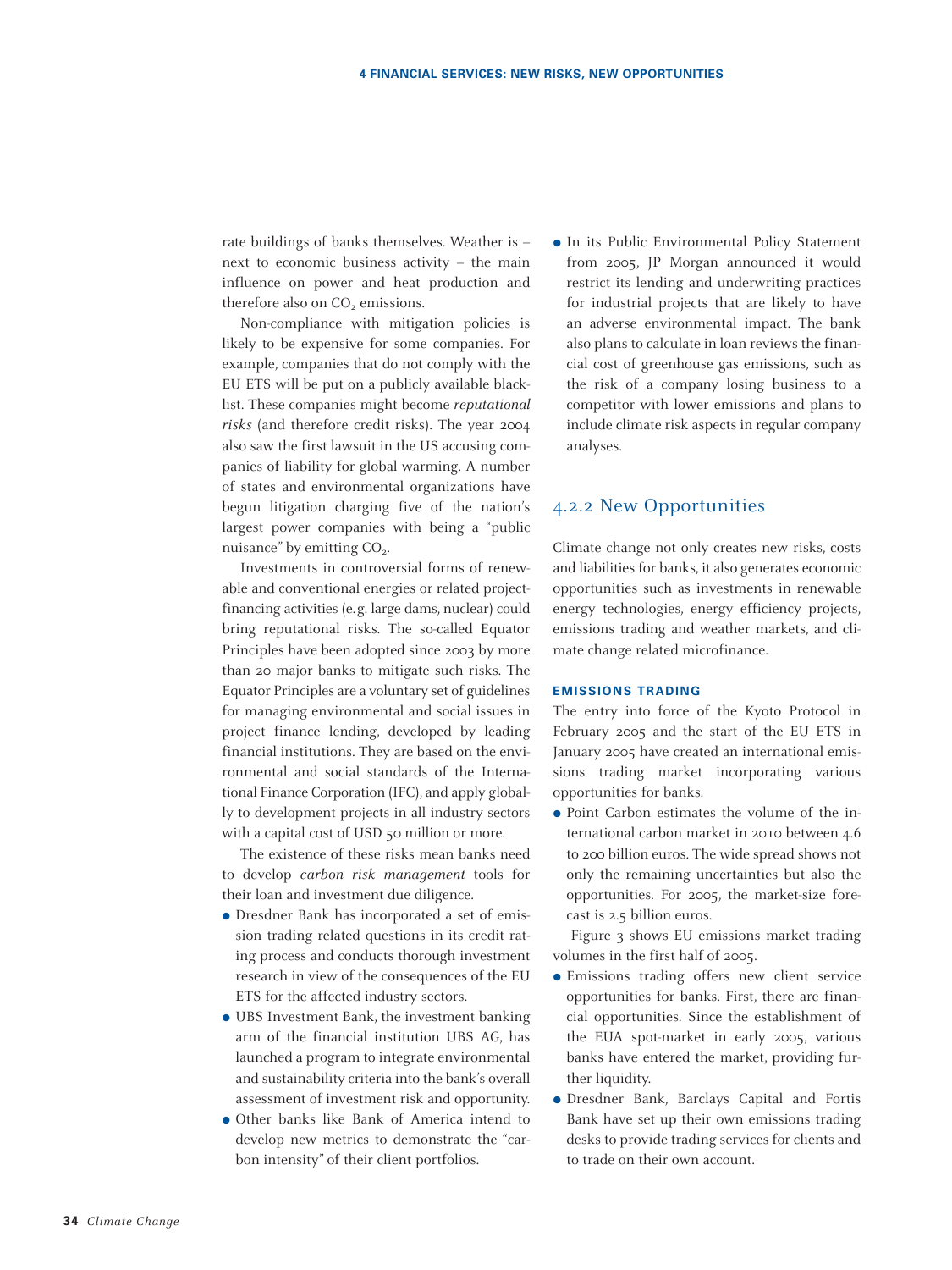Westpac has set up an Environmental Markets Group focussing closely on emissions trading.

Emissions trading is also an interesting option for project financiers, since the internal rate of return (IRR) of emission reduction projects can be enhanced through the project-based mechanisms JI and CDM.

 According to the World Bank, the Internal Rate of Return (IRR) increase through JI and CDM at USD  $4/ton CO<sub>2</sub>$  is between 0.5 and 2.5 percent in hydro, wind and geothermal projects and between 5 and 15 percent in methane reduction projects at landfills.

Because administering JI and CDM projects is very complex and time consuming, these two mechanisms are still economically risky. But because they are, in principle, promising, various financial institutions have started to lobby for both to be designed more efficiently.

- For the Financial Initiative of the United Nations Environment Program (UNEP FI) (with members such as Dresdner Bank, UBS, Abbey, Bank of America), the current interpretation of an emission reduction project's "investment additionality" is the crucial bottleneck in the CDM process which deters private financial institutions from getting involved in such projects.
- According to Environmental Finance, Swiss cement company Holcim has cancelled three CDM projects due to the regulatory problems of the mechanism.

#### **WEATHER DERIVATIVES**

Weather derivatives help mitigate weather-related risks. Initially, the use of weather-hedging products was confined to North American energy companies. However, major financial institutions (e.g. Société Générale, Axa, DrKW) have also become players in the weather market.

The market for weather derivatives is gathering momentum again, despite the loss of confidence that this market experienced following the insolvency of Enron, which was the former market leader in weather derivatives.

According to PricewaterhouseCoopers, the total notional value of the weather market has



increased from USD 2,517 million in 2000/2001 to USD 4,578 million in 2003/2004 (see Figure 4). In June 2001 DrKW became the first German bank to make a temperature-related transaction

with a regional energy utility. Against the background of the interdependen-

cy of weather changes, carbon prices and carbonrelated commodity prices, weather derivatives provide – in particular for companies affected by the EU ETS – an attractive instrument to mitigate the related risks.



#### **Figure 4 Size of the Weather Market** (in millions USD) Source:

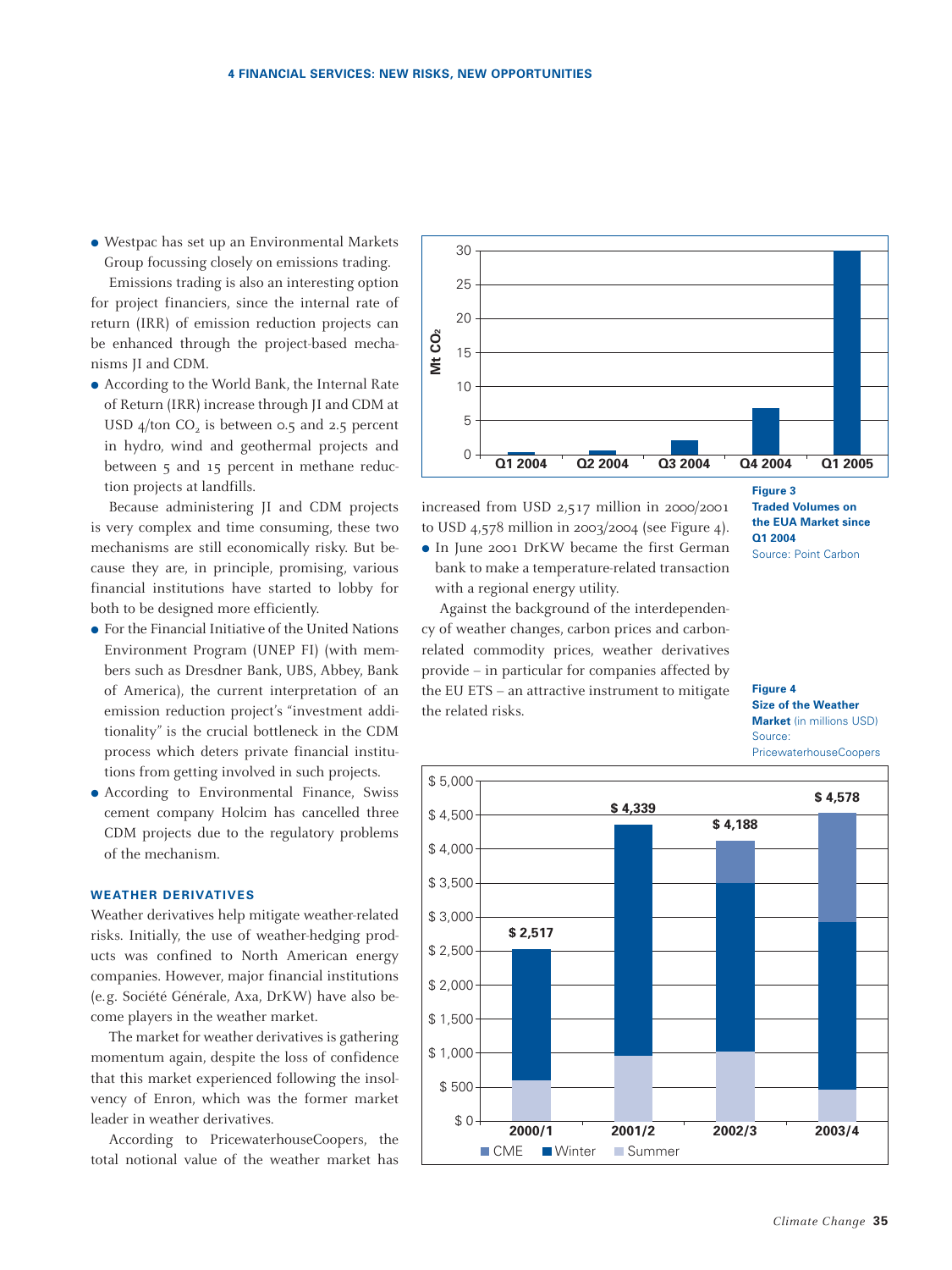#### **STRUCTURED FINANCE**

Adapting corporate investment strategies to the new energy environment as outlined in this document also brings interesting opportunities for banks. The range of major facilities needing finance sector support include renewables, and low-carbon technologies. All of those require the financial involvement of banks. The associated long-term risks also need to be understood.

#### **MICROFINANCE**

Climate change-related microfinance offers innovative business opportunities for banks. Microfinance means providing poor families with small loans (micro-credits) to help them develop tiny enterprises. Over time, microfinance has come to include a broader range of services such as insurance or savings. Typical clients are low-income

persons without access to formal financial institutions. Microfinance money is often used for climate protection projects such as installing solar power.

Data from the Micro Banking Bulletin reports that 63 of the world's top Micro Finance Institutions – often NGOs or credit unions – had an average rate of return, after adjusting for inflation and taking out any subsidies that programs might have received, of about 2.5 percent of total assets. This compares favorably with returns in the commercial banking sector.

 An increasing number of private financial institutions like Société Générale, Citibank in India or ABN Amro are recognizing the benefits of serving poorer clients.

## Export Credit Agencies

Export Credit Agencies (ECAs) sit between banks and insurance. Firstly, with a mandate to facilitate exports from their respective countries, ECAs can play an important role in climate protection projects e.g. by facilitating the financing of renewable energy products and services. Secondly, they provide mainly short-term credit and specialized types of insurance e.g. against political events. Often operating as an arm of government, they follow strict guidelines laid down by the OECD to avoid unfair competition. With their ability to take a wider view following their "guardian authorities", they could play an important role in financing mitigation projects such as renewable energy in developing countries. Four areas of action were identified by an ECA/UNEP Working Party on renewable energy:

- 1. Changes to international agreements to allow greater local content in projects and longer repayment periods.
- 2. New products/processes e.g. "bundling" small projects for economies of scale, factoring in emissions allowances, adopting "non-recourse" project finance structures, and measuring the carbon intensity of credit portfolios.
- 3. Strategy: greater attention to working with other ECAs and multilateral development banks, more flexibility within the existing OECD rules for small businesses, and outreach campaigns to target business sectors.
- 4. Experiment: giving responsibility to a team to consult widely and pilot ideas.

Because ECAs are closely related to the public sector, practices are scrutinized by NGOs and have resulted in legal actions for alleged breach of environmental care in funding fossil fuel projects (see Box 6). A new twist to this is calling for disclosure of information on finance activities related to environmental issues e.g. energy exploitation, under the Aarhus Convention or further national regulations. Against this background, the German Government is facing action from Germanwatch, related to the German Environmental Information Disclosure Law (Deutsches Umweltinformationsgesetz). Euler Hermes, an Allianz subsidiary and a German ECA, is acting as ECA Federal Export Credit Guarantees and is a potential party to the action.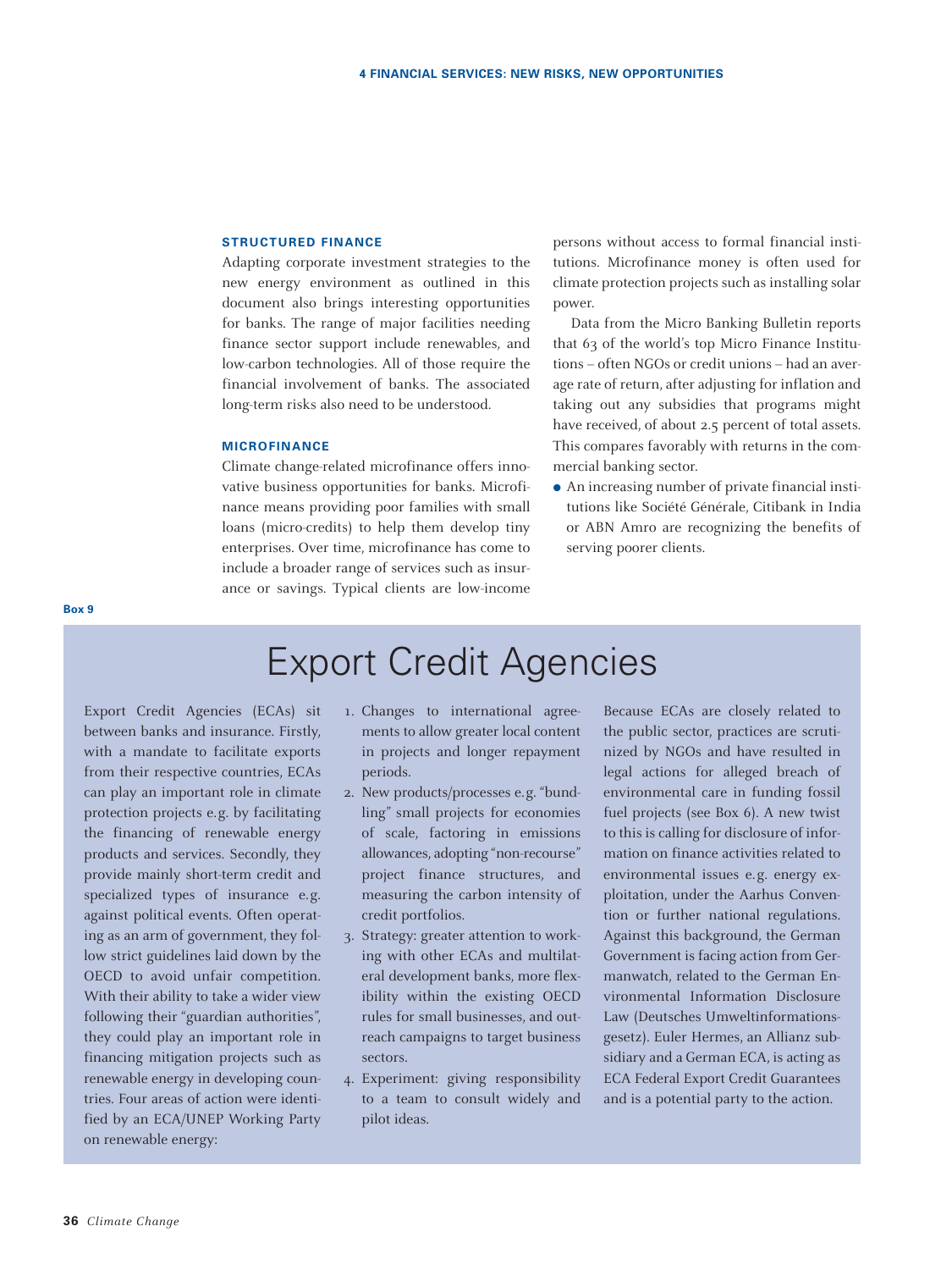### Conclusions

- 1. Leading international banks now include climate change as a factor in the credit and investment rating process, in their overall risk management and in due diligence for project financing.
- 2. The examples of Dresdner Bank, Barclays Capital, Fortis and ABN Amro show that when climate change policies are well-articulated, they provide positive opportunities for banks to widen the scope of their services to clients that have become subject to those regulations.

#### 4.2.3 Recommendations

#### *Specifically banks should:*

- Review and optimize their own carbon risk management and (further) develop assessment tools applied to carbon risks and carbon risk reduction strategies (e.g. by using carbon-related economic analyses for sectors or companies and/or by developing climate change related risk matrixes).
- Define clear risk requirements for clients regarding carbon risk reduction and market strategies (e.g. by discussing rating requirements with clients).
- Offer carbon risk advisory services for clients.
- Define clear requirements for rating agencies on carbon risk in corporate and sector ratings.
- Foster the development of carbon risk hedging products e.g. derivatives.
- Facilitate finance for public programs that foster the introduction of low carbon technologies.
- Improve the opportunities of JI/CDM project development to generate  $CO<sub>2</sub>$ -reduction certificates for optimizing the cash flow of project financing.
- In respect of their own operations and on a voluntary basis, adapt frameworks such as the Global Reporting Initiative (GRI) or guidelines more specifically based on the emissions inventory of the GHG protocol as an accounting and reporting standard.

#### 4.3 Asset Management

*The extent of the impact from climate change will vary sector by sector (see Table 5). What is clear, however, is that overall it will have a significant direct impact on the global economy, financial markets and ultimately shareholder value.*<sup>84</sup> Climate change has received ever greater attention, as Tony Blair, the UK prime minister, has placed climate change, along with Africa, at the top of the agenda for the UK's chairmanship of the Group of Eight industrialized nations and the European Union this year. Therefore, understanding to what extent and by which causal connections climate change will impact or enhance the value of investments is crucial if shareholder value is to remain protected.

To varying degrees, companies have begun to look at climate change risk and its impacts on their businesses, but the level of sophistication varies from company to company. The financial markets and investors are starting to recognize the potential opportunities arising from climate change, for example, the launch of and investment in various carbon or environmental technology funds.

 Allianz Group subsidiary AGF has invested, together with Fortis Bank, 60 million euros in the European Carbon Fund launched by the French financial institution CDC IXIS. Currently, they are looking to invest more than 1 billion euros in Carbon Funds.

Institutional investors are also acknowledging that climate change can have a material impact on their investments, and are taking action to address the issue. Consequently, investor groups such as the Institutional Investors Group on Climate Change (IIGCC) in Europe and the Investor Network on Climate Change in the United States have been established with the same common purpose: to promote better understanding of the risks of climate change among institutional investors and encourage companies and markets to address any material risks and opportunities to their business associated with climate change and a shift to a lower carbon economy. Furthermore,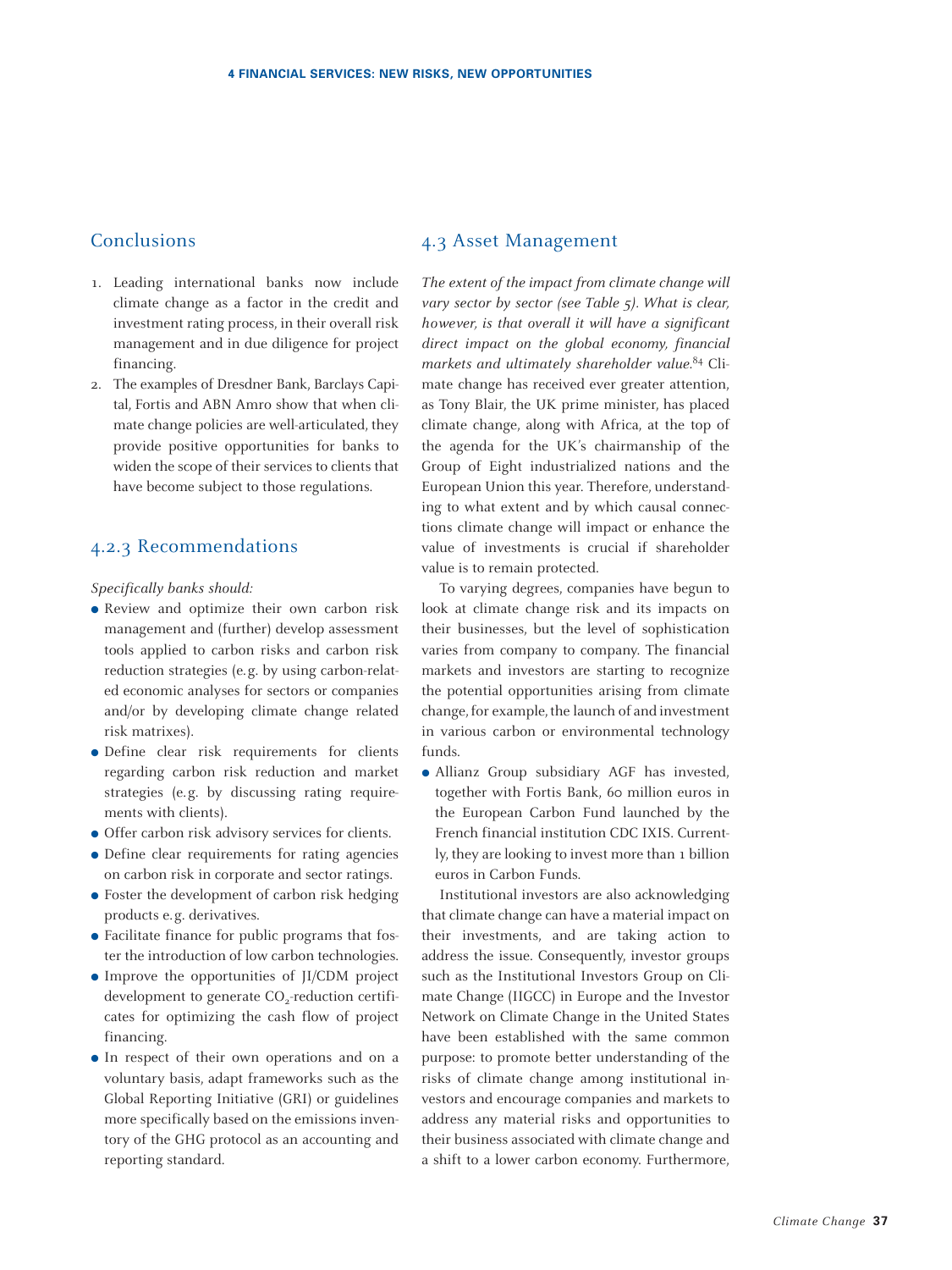**Table 5 Equity Value at Risk to Climate Change** Source: Carbon Trust, 2005

|                                        | <b>Adjusted carbon</b><br>intensity <sup>a)</sup> | % of brand value<br>at risk | <b>Equity value at risk</b><br>(billion euros) <sup>b)</sup> |
|----------------------------------------|---------------------------------------------------|-----------------------------|--------------------------------------------------------------|
| <b>Food and drink</b><br>manufacturers |                                                   | 10                          | 9.9                                                          |
| <b>Banking</b>                         | 0.45                                              | $1 - 2$                     | 8.55                                                         |
| Oil and gas                            | 10                                                | $2 - 2.5$                   | 5.85                                                         |
| <b>Airlines</b>                        | 14.5                                              | 50                          | 2.25                                                         |
| <b>Telecommunications</b>              | 0.3                                               |                             | 1.8                                                          |
| <b>Food retailers</b>                  | 0.7                                               | $<$ 1                       | < 0.6                                                        |

a) Measured in kg CO<sub>2</sub> emitted per GBP of corporate earnings b) Assumption: exchange rate GBP: EUR 1:1.5

projects such as the Carbon Disclosure Project are additional evidence of investors willing to collaborate in order to better understand the implications of climate change and to increase transparency (see Box 10).

Although the CDP and other climate change investor groups demonstrate the rising importance of impacts from climate change for the investment process, the issue and its consideration still remain largely ignored by the majority of short-term oriented mainstream investors and fund managers. As such, only a small proportion of such investors and their fund managers are actively considering climate change issues in the course of their investment decisions. The reasons behind this are varied and can be best explored by looking at the chain of responsibility of asset management.

#### 4.3.1 Institutional Investors

Institutional investors or pension fund trustees have a fiduciary duty to their pension fund beneficiaries to ensure that they act in the best, longterm interests of plan members and beneficiaries by maximising the returns of the pension fund assets entrusted to them. In fulfilling this responsibility, trustees must maintain maximum diversification and have an understanding of the risks their assets are exposed to and manage them accordingly.

The consideration of environmental, social or ethical issues in the management of these assets has started to permeate trustee thinking, as a result of pension legislation e.g. UK Pension Reform Act 2001 and as a result of increasing attention being paid to these issues by consultants and the media. However, this has been limited as trustees grapple with how they should be addressing climate change. A large proportion of institutional investors still sees the issue within the context of socially responsible investment which is viewed with some skepticism as to the financial benefits.<sup>85</sup> Crucially, the majority of institutional investors are finding it difficult to make the link between climate change risk and investment risk and consequently they are not actively instructing their fund managers to take the issue into consideration in the running of their assets.

Given the potential impact that climate change may have on financial performance, trustees have yet to recognize that they have a responsibility to consider climate change if they are to act in the best interests of their beneficiaries. Some institutional investors, such as the Dutch pension fund PGGM, have taken the step to actively explore the added value of considering climate change in their investments by allocating pools of funds to various socially responsible investment strategies ranging from "best in class" to engagement overlays. Alternatively, pension fund trustees leave the consideration of issues such as climate change to the discretion of their fund manager.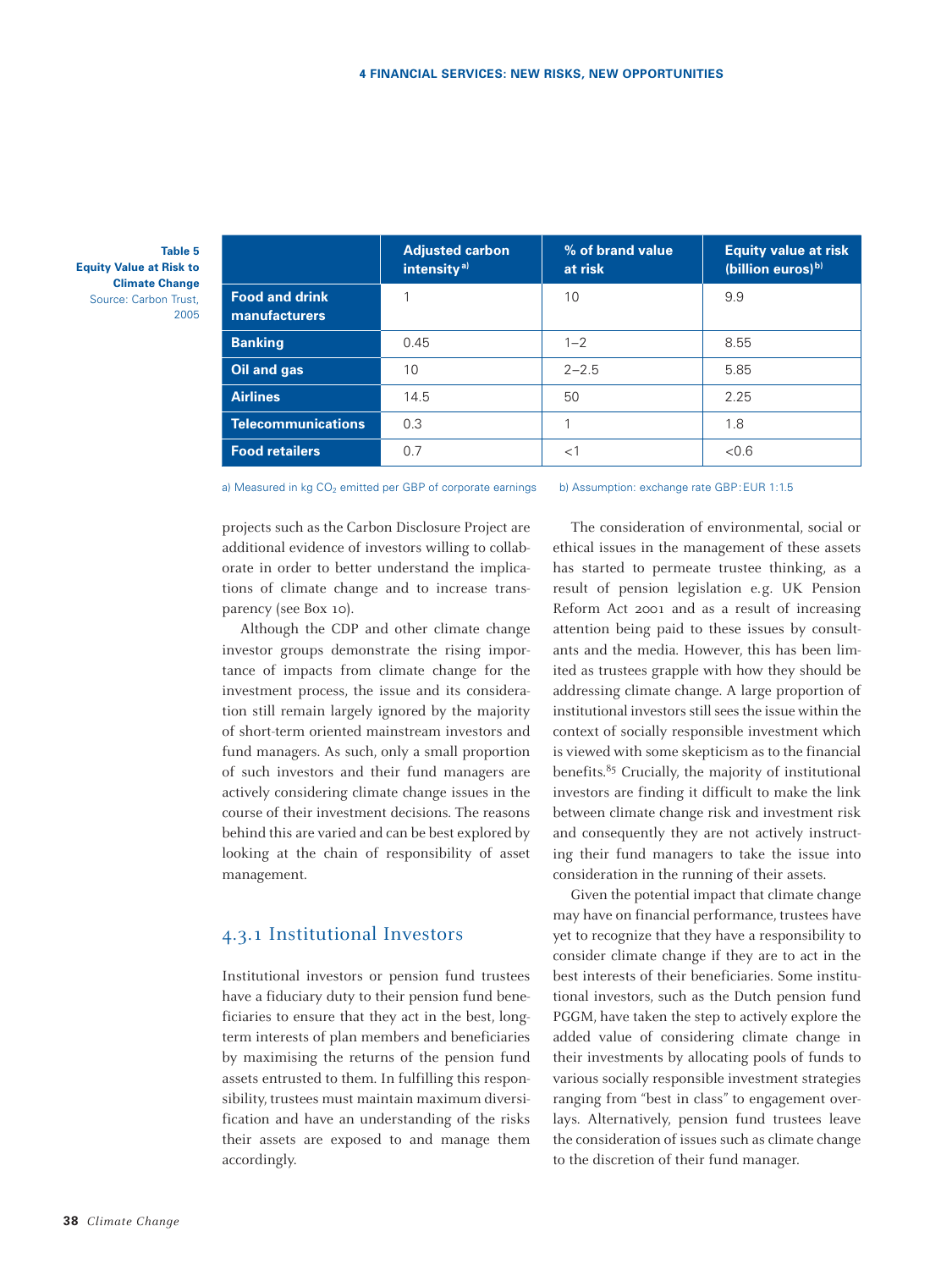Pension fund trustees are also facing a number of significant challenges, the most pressing and immediate being to meet their pension fund liabilities. In this respect, there is limited amount of time available to focus on issues such as climate change and, coupled with greater pressure to perform, so this has led to greater focus on short term, relative performance measurement.<sup>86</sup> This is at odds with the long term nature of climate change, since climate change risks are usually talked about in the space of decades. Some investors are looking to address this, one example being the "The Marathon Club" which is a consortium of individuals representing major pension funds to research how their funds can encourage active long term and responsible investing. There is less doubt than ever that climate change is a fact, that it is happening, and that it has the potential to pose a real threat to global economies and financial markets. $87$  The remaining uncertainty is when and to what extent these threats from climate change will become a reality. Being prudent investors, pension fund trustees need the appropriate tools to help them understand the implications of climate change on their investments and instruct their asset managers accordingly. Alternatively, they may look at the possibility of diversifying their assets into investment vehicles that provide a hedge against climate change risk.

#### 4.3.2 Consultants and Actuaries

The role of consultants and actuaries as advisors to pensions fund trustees is to provide commercial, financial and prudential advice on the management of assets and liabilities – especially where long-term management and planning are critical factors. Environmental factors such as

**Box 10**

## Carbon Disclosure Project (CDP)

The Carbon Disclosure Project was launched in November 2003, and provides a secretariat for the world's largest institutional investor collaboration on the business implications of climate change. CDP provides the process through which many institutional investors, including Allianz, representing USD 20 trillion, collectively sign a single global request for disclosure of information on Greenhouse Gas Emissions. CDP then sends this request to the FT500. 300 of the 500 largest corporations in the world currently report on climate change issues through the CDP website. The CDP has been successful in both attracting institutional investors to sign up to the project, starting from 35 institutions in the first year to 143 in the third year, and getting more companies to provide responses to the questionnaire. The CDP has helped to illustrate the extent to which the largest global companies

are aware of and responding to climate change. The first (CDP1) survey found that while 80 percent of respondents acknowledged the importance of climate change as a financial risk, only 35 to 40 percent were actually taking action to address the risks and opportunities. The second (CDP2) survey showed that climate change and shareholder interest are becoming more closely intertwined. However, significant differences in opinion remain as to the importance of climate change to business and competitiveness. Major discrepancies still exist between some companies' responses and what is publicly known about their actual climate change stance. Not all companies respond to shareholder requests for more climate change information. CDP3 was launched in February 2005, representing a larger group of investors.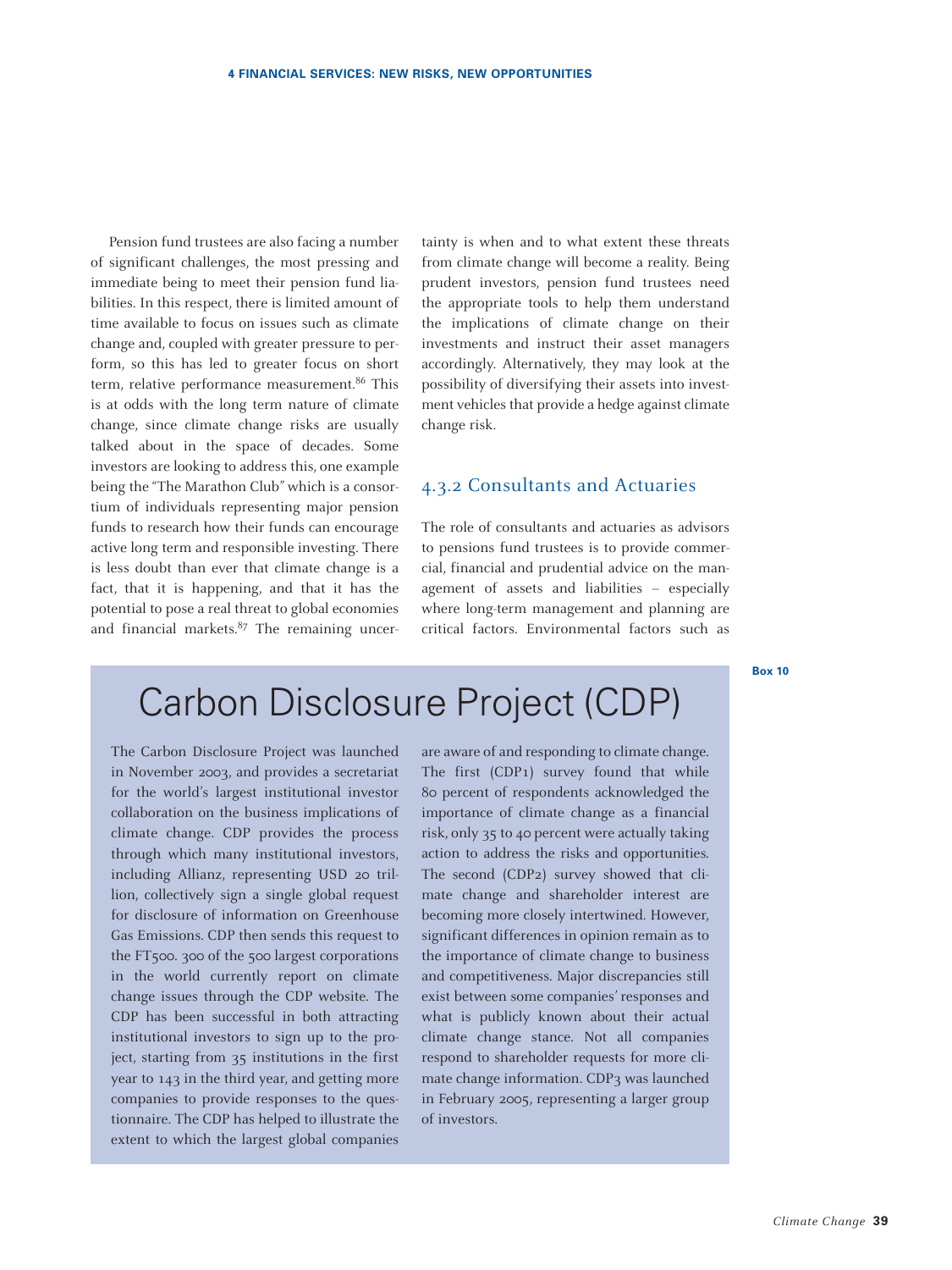climate change should not be viewed as a natural consideration. Given the long-term nature of climate change and the wide-ranging impacts it may have on client assets, this ought to be a natural consideration for them. However, many consultants are fairly skeptical of the moves towards shareholder activism and socially responsible investments.<sup>88</sup> Climate change is often pigeon holed into socially responsible investment, which is seen as potentially interfering with trustee fiduciary duty and an issue that falls into the environmental rather than the financial sphere.

There is also a significant element due to political and regulatory uncertainty. Consultants, just like institutional investors, do not have the correct tools to enable them to understand the impacts of climate change and as such remain reluctant to provide advice on an issue they are not familiar with and which does not yet fall into their area of expertise. Given that climate change and its impacts remains a complicated issue it may be acting as the "barrier to entry" for consultants and actuaries to understanding how this issue could impact investments, since it requires a wide range of skills to be able to give the kind of advice that would affect a portfolio. Among other issues, it requires an understanding of climate change policy and how the price of carbon may affect a particular market.<sup>89</sup> Some consultants such as Mercer Investment Consulting have already formalized their approach towards socially responsible investment, and have dedicated SRI capabilities. The next steps for Mercer include the assessment of fund managers and how they are integrating issues such as climate change within their traditional or mainstream investment practices.90 Mercer is soon to publish a report in July 2005 for the Carbon Trust and the IIGCC, entitled "A climate for change: A trustee's guide to understanding and addressing climate risk".

In conclusion, if investment consultants and actuaries are to take climate change into account when advising clients, this needs to be supported by increased awareness and knowledge building as well as an understanding of the approaches that fund managers are taking towards climate change in their investment processes.

### 4.3.3 Fund Managers

When making decisions on a client's assets and fulfilling a client's requirements, the core of a fund manager's decision-making process is to evaluate the relative risks and opportunities of their investments. Traditionally, these have been financial and include the growth of a company, the margins it is generating and the annual profits it is making. Non-traditional issues such as climate change do not normally fall into the realm of a traditional fund manager's thought processes, an exception being the introduction of the EU Emissions Trading Scheme, which places a value on the price of carbon leading to direct financial implications for specific sectors and investee companies. Climate change is a regular consideration for SRI fund managers whereas mainstream managers still tend to marginalise the issue and rarely include it in their investment considerations. There are several reasons for this. Such fund managers are finding it difficult to make a clear link between climate change and portfolio risk, thus it is still being seen as an "SRI issue", and as such not relevant to mainstream investments. There is also a conflict for fund managers: the long-term nature of climate change appears to clash with the short-term measurement of their performance by institutional investors, despite the fact that such investors ought to have a longterm investment horizon.

The lack of clarity around climate change policy and its long-term time frame places a level of uncertainty around the actual impacts this will have on investments. The availability of investment tools to enable fund managers to evaluate the impact of climate change is limited; although some organisations such as the World Resource Institute (WRI) have developed frameworks which provide fund managers with a multidimensional framework for assessing climate change risk in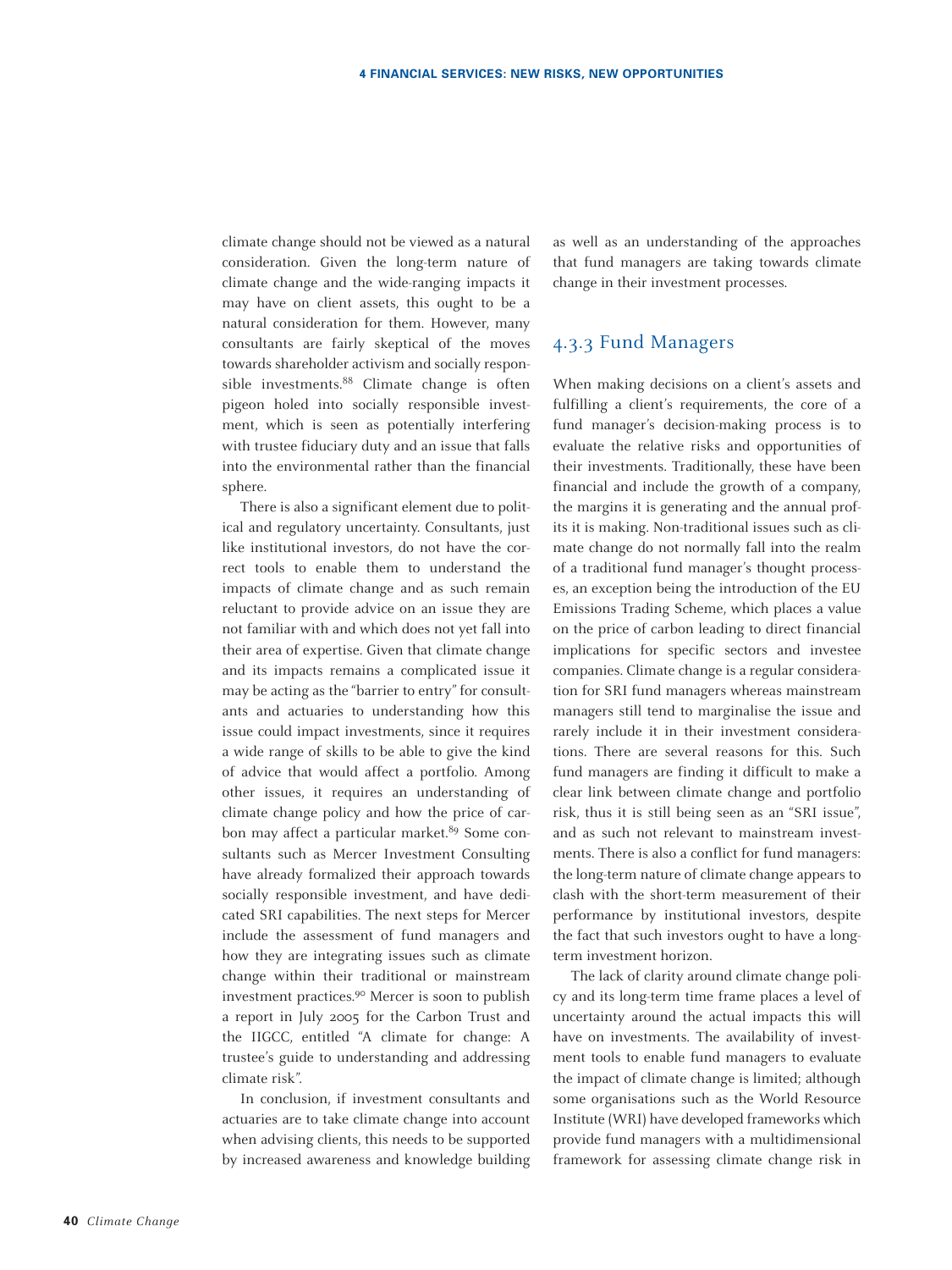their portfolios.91 The framework highlights that "*greenhouse gas regulatory risk and its competitive implications are most immediate and tangible aspects of risk*". It also states that "*to accurately analyse the implications of policies on greenhouse gas emissions, investors should consider how companies respond competitively to these policies and ultimately how this affects cash flows*". It therefore appears to be an issue relevant to a prudent investor, which is the responsibility of the fund manager to their institutional investor.

Fund managers are in the early stages of being provided with the tools and information that should enable them, better than before, to start understanding the impact of climate change risk on their investment decisions and ultimately their client portfolios. These will include WRI reports, the Carbon Disclosure Project, and support from their in-house SRI specialists who have

been evaluating the impacts of climate change on investments for many years (see Box 11).

Having described this situation, there are indications that mainstream fund managers are beginning to recognize the importance and approaches of socially responsible investment. In their annual "Fearless Forecast survey" review conducted in late 2004, Mercer Investment Consulting asked 190 fund managers worldwide whether certain SRI practices would become a common component of mainstream investment processes in the near and long term. The survey findings indicated that the majority of fund managers outside the USA are becoming more convinced that the adoption of SRI practices and strategies will become more commonplace. Furthermore, some participants in the financial markets are recognizing the importance of integrating environmental, social and governance issues into mainstream investment processes and have

**Box 11**

## Socially Responsible Investment at RCM

RCM is the core growth equity platform within Allianz Global Investors, a wholly-owned subsidiary of Allianz. RCM's in-house SRI specialists are responsible for focusing their research on non-traditional or extra-financial issues, by means of a proprietary sustainability scoring and rating process, which among other issues evaluates companies on their approach towards the management of climate change risks and opportunities. RCM was one of the first signatories to the Carbon Disclosure Project when it was launched in November 2003, recognizing the need for consistent and comparable climate change information from companies for a better research process. RCM's SRI specialists also use Grassroots<sup>SM</sup>, which is a proprietary research entity within RCM that provides the investment platform

with additional market analyses by conducting market research at the local, regional and global levels. In SRI analyses, it helps to confirm and identify where material environmental and social factors are starting to have an impact on a company's financial performance. RCM SRI specialists discuss with companies areas relating to material business issues such as climate change, especially in instances where companies do not fully disclose their policies and approach towards their management. Finally, all SRI research outputs are fed back into the RCM global investment platform, which includes RCM fund managers and financial analysts, to aid the integration of extra-financial issues into mainstream research and investment decision making.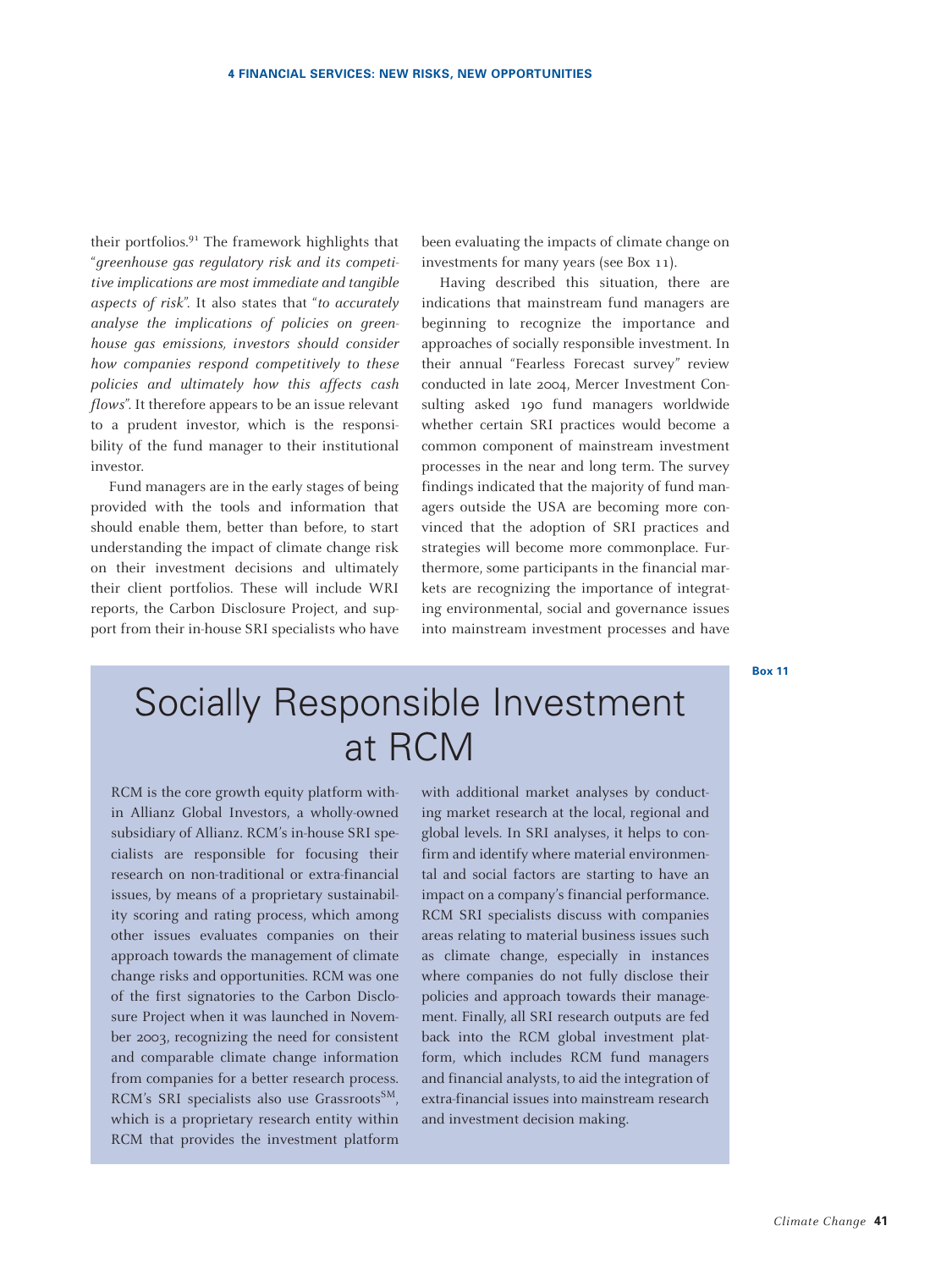produced a set of recommendations for asset management, securities and brokerage to take action under a UN-based initiative.<sup>92</sup> This is encouraging and provides confidence that extra-financial issues such as climate change will become more of a regular feature in fund manager thinking. Especially since there is increasingly strong evidence suggesting that companies with good environmental governance standards, such as the management of climate change risks, have better financial returns compared to those that do not.93

#### 4.3.4 Financial Analysts

The consideration of climate change – or its lack of – by mainstream financial analysts is based on the very same issues as presented for fund managers. The availability and quality of climate change information being provided by companies varies and long-term political frameworks have not been established, making comparative and consistent modeling and analysis difficult. This is daunting, given that climate change is one of many factors that both analysts and fund managers need to take into account when evaluating investments. The Carbon Disclosure Project is, however, aiming to address this issue. Furthermore there has been rising criticism directed at the financial markets for its short termism, where

**Box 12**

# Enhanced Analytics Initiative (EAI)

The EAI was set up by a group of asset owners and fund managers to promote better broker or sell-side research on extra-financial issues, i.e. factors that cannot be readily quantified but nevertheless have considerable power over asset value. Extra-financial issues include factors such as climate change, human capital management, reputational risk, mergers and acquisitions and corporate governance. The EAI hopes to see research that identifies corporate prospects across different time scales and sectors, integrating the findings into conventional "stock-picking" valuation. Members of the EAI (which include AGF Asset Management, BNP Paribas Asset Management, Generation Investment Management, London Pension Fund Authority, Mistra, PGGM, RCM, SNS Reaal Group, Trade Union Congress, Superannuation Society and the Universities Superannuation Scheme) have committed to allocate 5 percent of their respective broker commission budget (approximately 8 million euros in 2005) to brokers on the quality of their extra-financial research, as regularly evaluated by an independent consultancy, OnValues. The second evaluation completed in June 2005, highlighted that there was an increase in extra-financial research being generated, however, there is still a long way to go with regard to the quality of research. It also indicated encouragingly that research houses are beginning to integrate extra-financial research into their mainstream reports and that the breadth of issues being researched – including corporate governance, emerging environmental liabilities, consumer and public health issues, and business ethics and brand management – is expanding. However, whilst there are signs that some research houses are gearing up to consistently provide extrafinancial research, the overall coverage and quality of the research need to be expanded further in order for it to become a useful tool for the buy-side (in house financial analysts of fund management houses). www.enhanced-analytics.com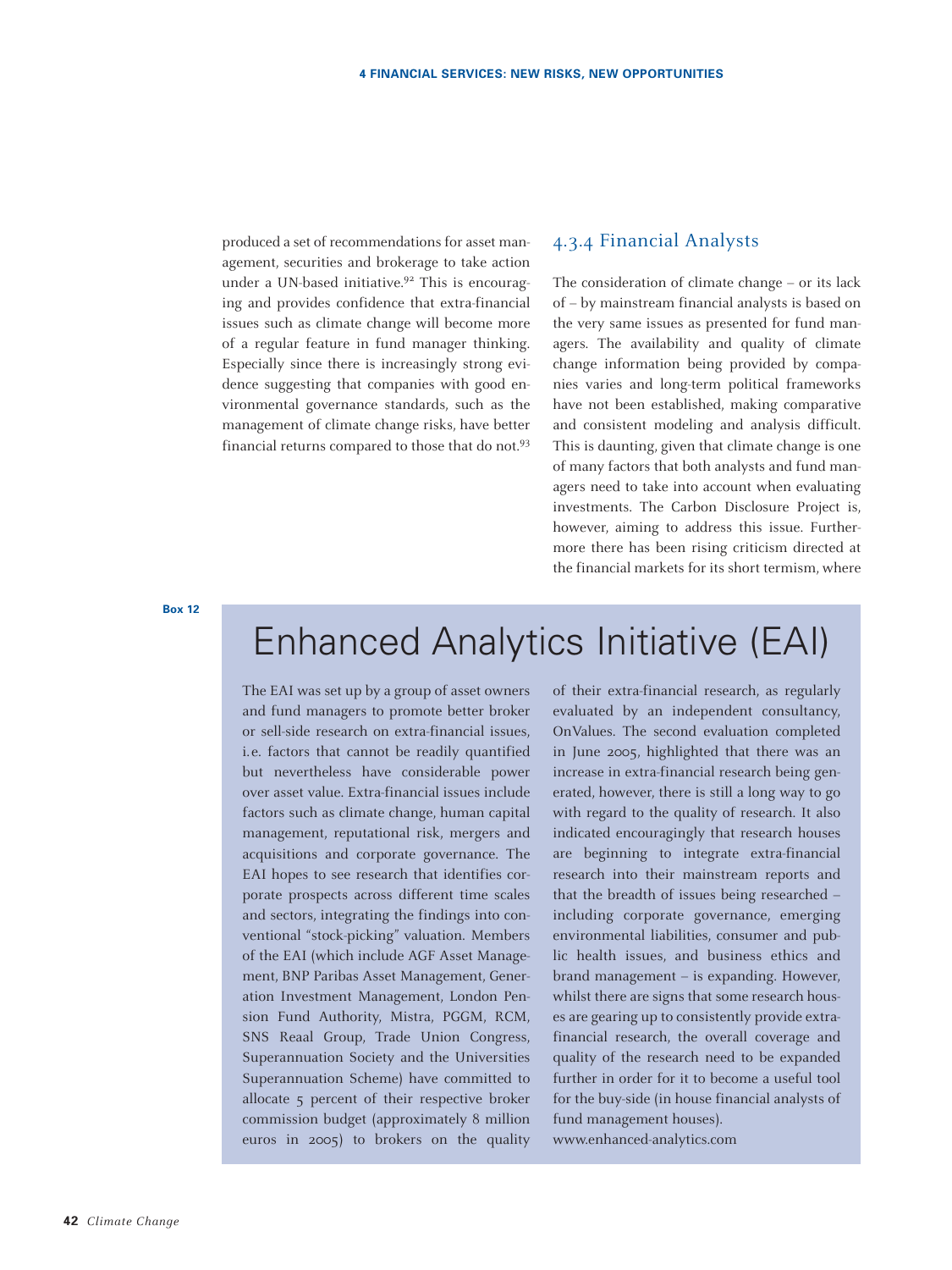company performance is measured on a quarterly basis rather than over the longer term, with the trend primarily being driven by hedge funds.94 A number of fund managers and institutional investors are, however, addressing this issue by providing incentives to mainstream, sell-side research analysts to produce more long-term research, which incorporates extra-financial issues such as climate change (see Box 12).

#### 4.3.5 Companies

Company disclosure on climate change is improving. However the quality, comparability and consistency of this information varies from company to company, limiting its usefulness for financial analysis and valuation. The communication of climate change policies and strategies is mostly limited to discussions in meetings with SRI analysts and fund managers rather than with mainstream investors. The exception is where SRI analysts also attend such mainstream meetings and ask relevant questions in the presence of mainstream investors. However, companies who have welldeveloped climate change policies and strategies are indicating that mainstream investors are not showing much interest in this type of information. Consequently, they do not include their climate change strategies in mainstream investor presentations.

It is clear that there is a discrepancy here and two things need to happen. Companies ought to re-evaluate their investor-directed communication regarding their approaches to environmental government – it needs to be more meaningful and the materiality should be clearer for mainstream investors. Mainstream investors should take greater notice of the growing evidence of the link between good environmental and financial performance and find out why companies do or do not allocate resources towards addressing: firstly, the challenges of climate change to their business and secondly, the potential impact climate change can have on the value of investments. This will not only highlight to companies

that investors are taking a greater interest in nontraditional aspects of company performance but also put greater pressure on companies to produce more consistent and meaningful information that is useful in company financial analyses.

#### Conclusions

- 1. A few institutional investors and fund managers have acknowledged that climate change will have a material impact on their investments and that they are taking action to address the issue.
- 2. Investors who have been following socially responsible investment strategies for some years now treat climate change as a strategic factor in portfolio performance.
- 3. There is increasing evidence to indicate a positive link between good corporate environmental governance, including climate change, and good financial performance, but it is still insufficient at the corporate level in particular.
- 4. The comparability and quality of climate change information provided by companies remain insufficient for credible financial analysis. Although, the availability of comparable and consistent data on climate change as well as tools for fund managers to assess climate change risk in their portfolios are increasing.
- 5. There is a lack of understanding among both institutional investors and consultants on how they should be evaluating the financial implications of climate change on investments.
- 6. Climate change, its implications and uncertainty around policy and regulation remain complex, acting as a "barrier to entry" to institutional investors and consultants in understanding the related financial risks.
- 7. Fund manager performance is measured over a short time frame, causing fund managers to focus on short-term corporate performance, which is in direct conflict with the long-term nature of climate change.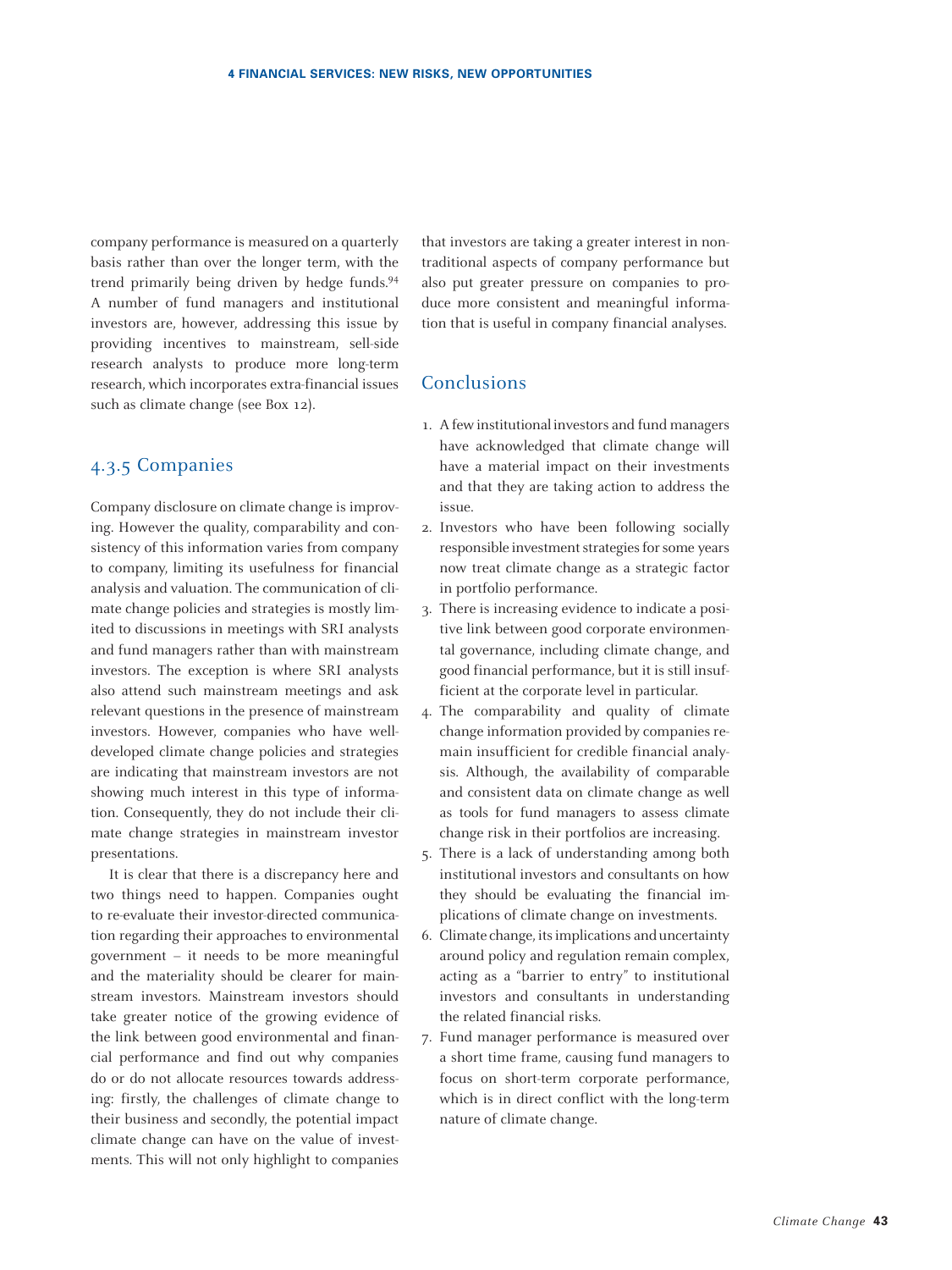#### 4.3.6 Recommendations

With a growing body of evidence on climate change, and its wide ranging impacts especially on financial performance, institutional investors, consultants, fund managers and analysts should start to build up their understanding of the relevance of climate change to their advice, analyses and investment decisions.

*Specifically, fund managers and financial analysts should:*

- Evaluate their client portfolios for climate change risks and opportunities so that they are able to respond to changes in climate change policy and legislation.
- Help company management understand how climate change is impacting their business and what strategies they can employ to minimize its risks or maximize opportunities from it. Educate clients about the benefits and processes being used to incorporate extra-financial issues in the management of their assets.
- Request and reward external research providers e.g. brokers to produce consistent, quality, long-term research which incorporates extrafinancial issues such as climate change, and to integrate such issues into their mainstream analyses and investment decisions with the help of in-house or external SRI expertise.
- Challenge both buy- and sell-side analysts on their understanding and incorporation of climate change risks and opportunities in their investment research and ideas.
- Support the development of climate change databases and request more consistent information from companies on their climate change performance.
- Develop innovative investment vehicles that capitalize on changes in climate change policy and regulation.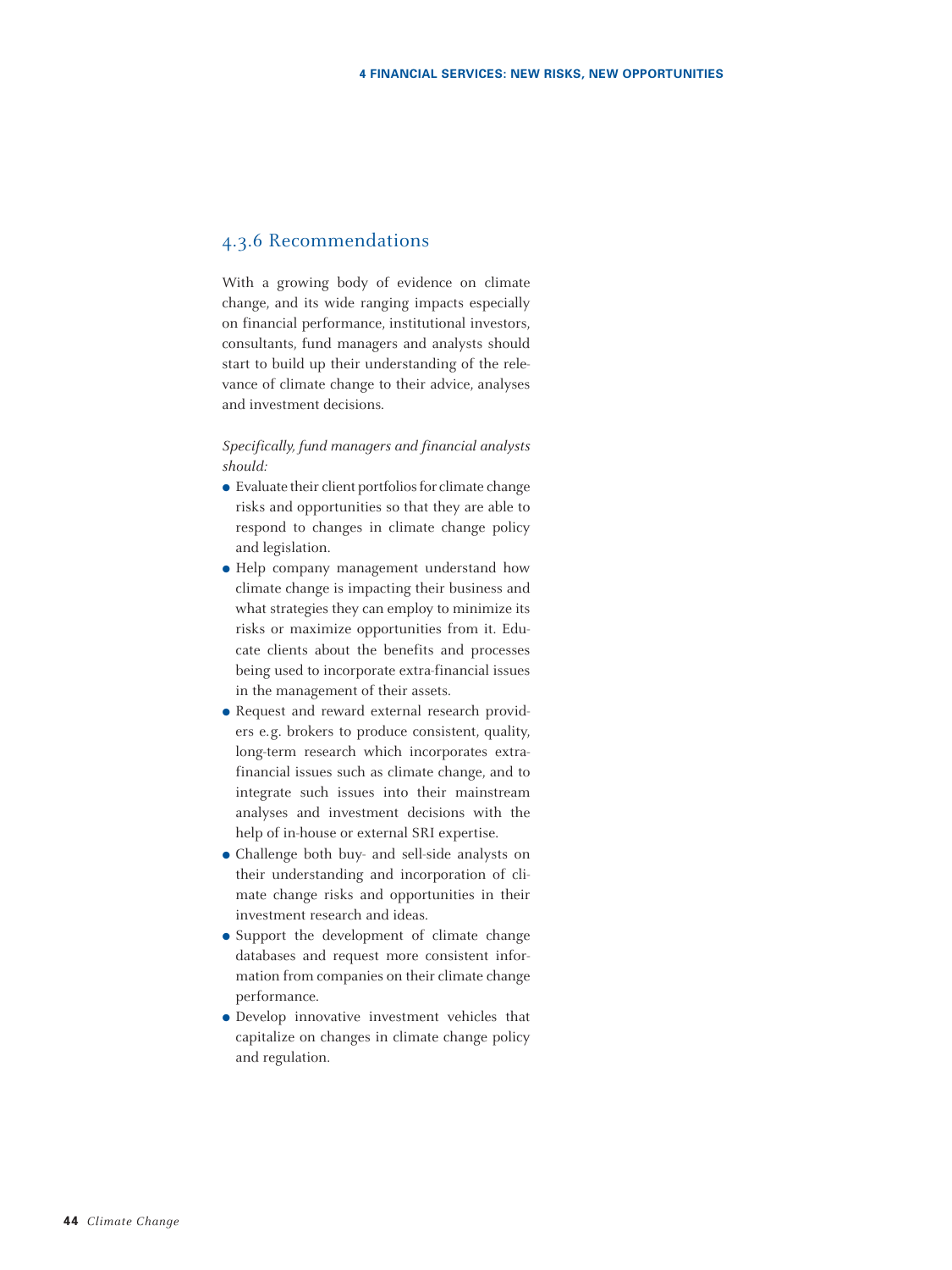# 5 Financing Low-Carbon Energy

The solution to climate change is essentially to convert the world's economies to low-carbon technologies, either through alternative energies or more efficient energy conversion.

Renewable energy technologies can be both a contribution to the mitigation of GHG emissions and a business opportunity for project developers and investors. The future outlook for the renewable energy market is promising, since ambitious targets for renewable energy generation have been set in many regions and countries. Germany is taking the lead with its target to generate 50 percent of its energy needs from renewable energy sources by 2050.

- According to the World Energy Council, the clean technologies market could be around 1.4 billion euros by 2020.
- According to the Carbon Disclosure Project, the proportion of major banks involved in such investments rose from 13 percent to 31 percent between 2002 and 2003, despite regulatory risk problems in some markets.
- The International Energy Agency assumes that capital and generating costs of renewable energy technologies will fall steeply over the next decade, making such technologies more competitive. Worldwide capacity from renewables are expected to be in the region of 400 GW, compared with 2,000 GW for gas, 1,400 GW for coal and 400 GW for hydro. About 1.3 billion euros in cumulative investments will be needed in OECD countries only to replace ageing plants and meet rising demand.

One survey found that investment in renewables and clean energy technology rose 150 percent between the years 2000 to 2004 across a wide

range of applications (efficiency, windpower, fuel cells, etc.). US pension funds as well as global investors are now entering this field in a big way, but with expert advisors to avoid expensive mistakes.

- The Environmental Technology Program of the Californian pension funds CalPERS will focus on providing capital to "investors who have a proven track record, and avoid over-exposure to any one target area by diversifying sectors and geographical areas".<sup>95</sup>
- According to the International Energy Agency, investment in cleaner energy at present is USD 20 billion a year, mainly in solar and wind power, and is expected to grow to USD 100 billion globally within 10 years, compounded at an annual growth of 15 to 20 percent.
- Allianz Group is approaching this area through specialist operators such as Allianz Capital Partners, who now own Hansen Transmission, a major supplier of wind turbine components. The group sees wind energy as an important component in its strategy to treble its private equity exposure (currently 1.5 billion euros in 23 projects), because a diversified windpower portfolio offers long term stable cash flow with relatively low risk. A newly-founded unit, Allianz Specialised Investments, will continue investing in this sector.
- Allianz estimates that by 2010 installed global wind capacity will be more than double its current level of around 50 GW, with more than half of this expected to be in the European Union.
- In Italy, Rasfin, another Allianz subsidiary, is closely monitoring opportunities in fuel cell technology, and also exploring possibilities to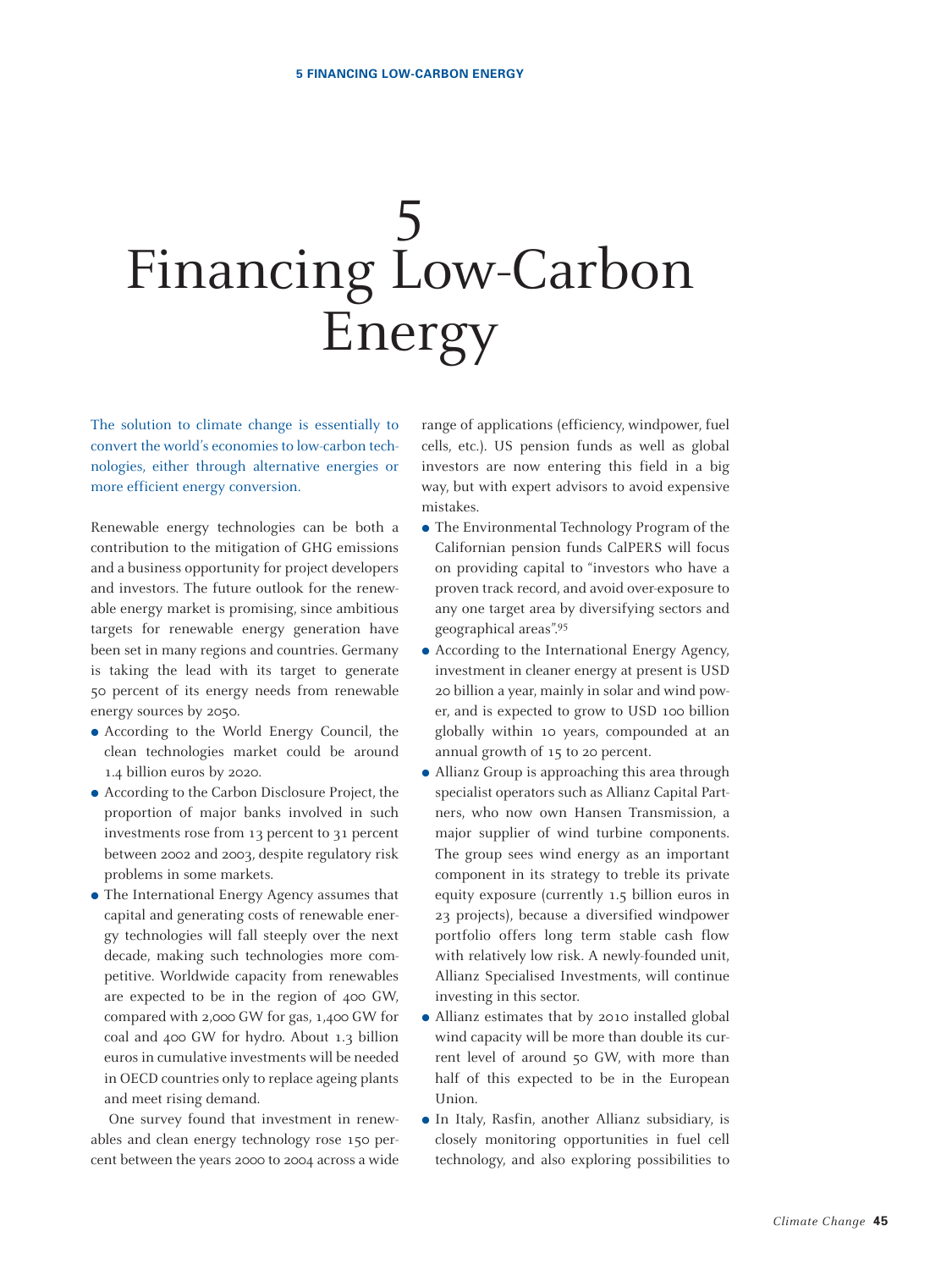work on clean technology with local government bodies such as cities and states, because their decision-making processes are often quick. Banks, in their role as lenders and investors, play an important role in developing and promoting the renewable energy markets. However, a bank's primary criterion for investment is the expected profit. The due diligence for renewable energy projects is no different compared to other investments. In addition to that, renewable energy technologies often face a number of additional barriers compared to other projects, e.g. technical problems or higher upfront costs.

Due diligence for renewable energy projects therefore requires special expertise. Banks analyse renewable energy investments in particular in view of market risks, technology risks, reputational risks and policy risks (see Figure 5).

#### **Figure 5 Banks and Renewable Energy Technology**



Notwithstanding the additional barriers in the renewable energy market, the structured finance market for renewable energy has taken off in recent years:

 The Carbon Disclosure Project (CDP) reports increasing activities of major banks in this field. Dutch Dexia holds an outstanding in the renewable energy sector worth more than 200 million euros. Spanish Santander Central Hispano has financed wind farms over the past years; an investment worth over 250 million euros.

UK Barclays, Dutch ABN AMRO and French BNP Paribas provide tailor-made financial services to renewable energy projects.

 Dresdner Bank founded its Renewable Energy Competence Centre in 2004 to bundle the bank's existing expertise in the field of renewable energy investments and lending criteria. In particular, Dresdner has developed specific expertise and financial involvement in on-shore wind energy, solar power and biomass.

The growing market in renewable energies also opens increasing business opportunities for investment banks: Allianz's investment banking arm, Dresdner Kleinwort Wasserstein, has conducted four large business transactions in the last two years.

- DrKW advised in April 2005 the selling shareholders in Dersa, the Spanish renewable energy company, on the company's acquisition by Spain's largest gas supplier, Gas Natural.
- Also in April 2005 DrKW executed a capital increase for Nordex, the German wind turbine manufacturer, for an equity consideration of 42 million euros.
- In May 2004, DrKW concluded the sale of a participation in Cesa, the fourth largest wind energy developer, to Bridgepoint Capital.
- Vesta's merger with NEG Micon was also advised by DrKW. Both companies are wind turbine manufacturers. The merger confirmed the new group has the largest wind turbine manufacturer in the world. The transaction size was 500 million euros.

A boost in energy efficiency could create a "winwin" solution that both helps improve the economic competitiveness of energy-intensive companies and offers investment opportunities for banks. According to the WWF, the EU Directive on Energy End-Use Efficiency and Energy Services – if adequately implemented – could bring a net economic gain for the entire EU economy of approximately 10 billion euros per year.

Energy efficiency activities are taking on a new strategic importance for energy intensive companies. Investments in energy efficiency projects also offer new opportunities for banks –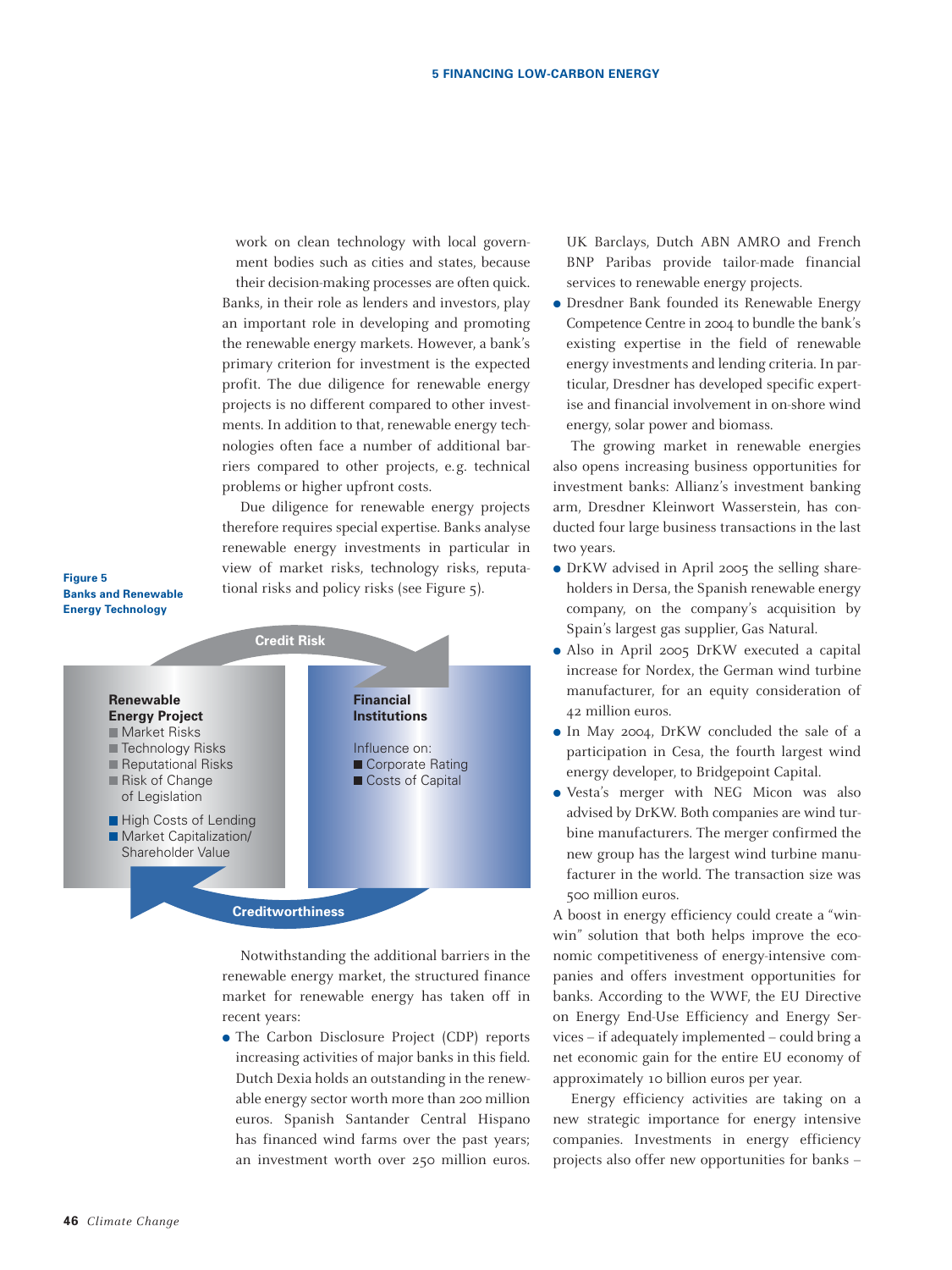the first players have already started to develop new products in this respect:

- According to CDP, Dexia is developing an Energy Efficiency and Emissions Reduction Fund. Italian Sanpaolo IMI is also working on the structuring of funds dedicated to energy efficiency projects.
- For the European Bank for Reconstruction and Development (EBRD), energy efficiency is a key issue. The bank systematically screens both existing and potential projects to identify possible energy savings and – where possible – facilitates the sale of carbon credits from these projects.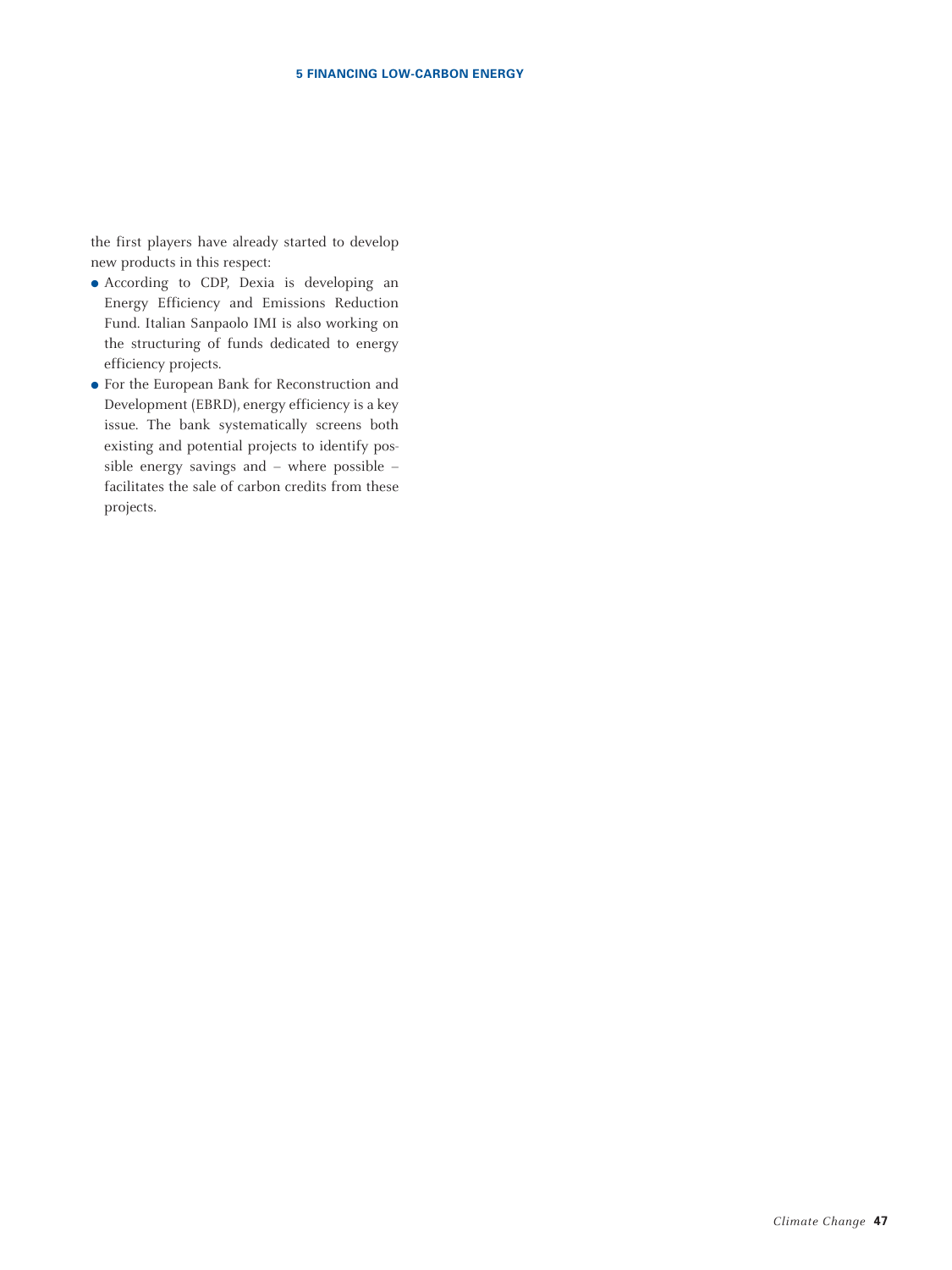# 6 Recommendations

## Recommendations addressing Financial Service Providers

#### **FINANCIAL SERVICE PROVIDERS SHOULD:**

- Call for a reliable, transparent and internationally co-ordinated policy framework as well as for long-term and appropriate  $CO<sub>2</sub>$ -reduction goals that provide certainty for investment decisions and initiate business opportunities for clients.
- Include climate change risk in their internal governance procedures, in line with the existing financial corporate risk identification, controlling and reporting structures and best practice in reporting requirements.
- Contribute to the international debate on carbon research and analysis for a better understanding e.g. of the carbon-related economic impacts.

### Recommendations addressing Insurance Companies

#### **INSURANCE COMPANIES SHOULD**

- Gather information on future climate risks and thereby better predict and underwrite climateassociated risks.
- Control their exposure to natural catastrophes and other climate-related risks by developing adequate risk assessment tools such as flood zoning and establishing expertise for natural catastrophes.
- Upgrade risk selection assessment methodologies such as identifying potential new liabilities from carbon emissions or using environmental due diligence screening of a company.
- Develop risk management expertise regarding low-carbon technologies jointly with industrial clients to develop new products supportive of low-carbon technology (such as multiperil cover for renewable technologies, loss of revenue cover for renewable technologies, eco-package in Allianz Property/Commercial Clients).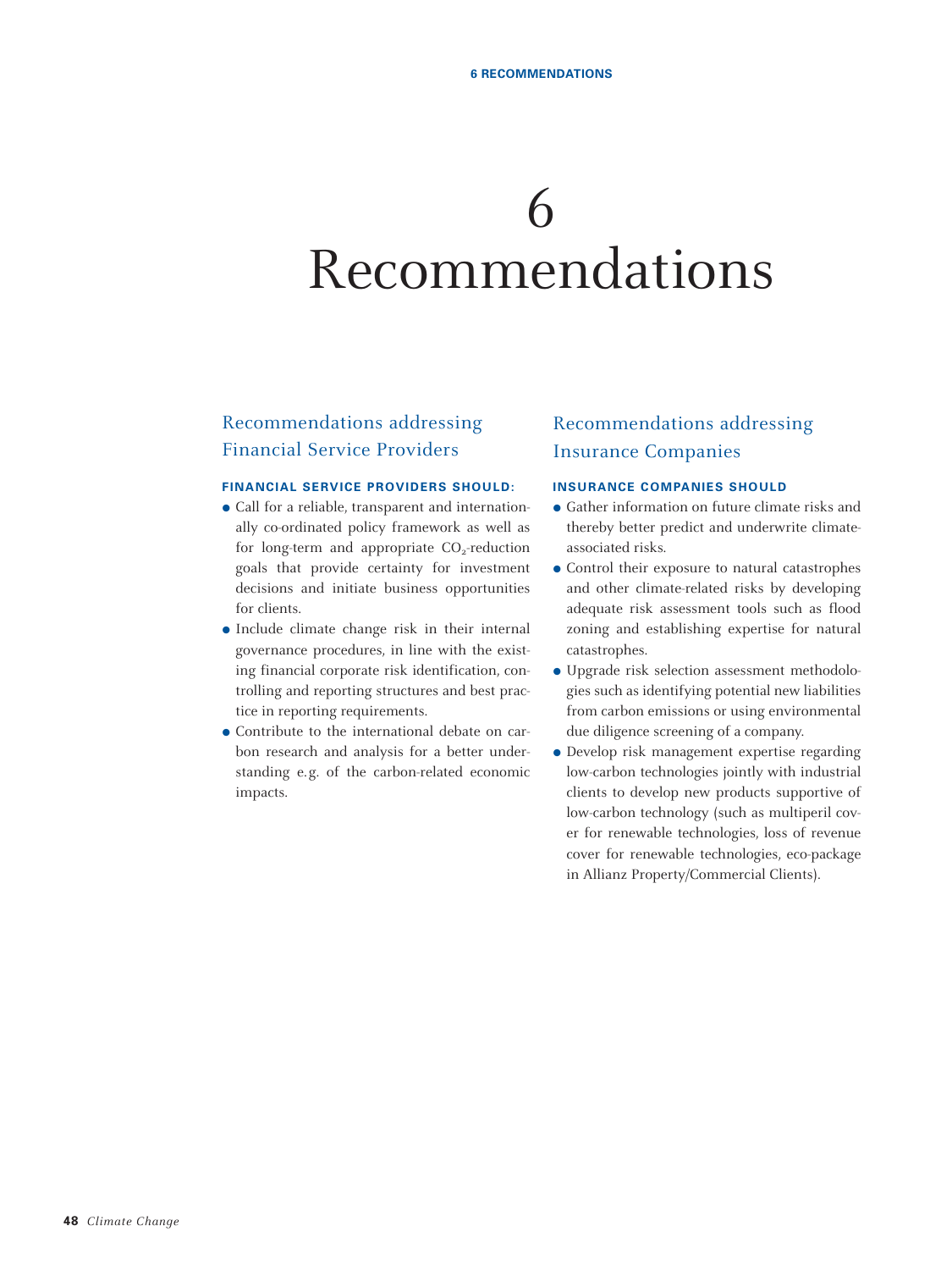### Recommendations addressing Banks

#### **BANKS SHOULD:**

- Review and optimize their own carbon risk management and (further) develop assessment tools applied to carbon risks and carbon risk reduction strategies (e.g. by using carbon related economic analysis for sectors or companies and/or by developing climate change related risk matrixes).
- Define clear risk requirements for clients regarding carbon risk reduction and market strategies (e.g. by discussing rating requirements with clients).
- Define clear requirements for rating agencies on carbon risk in corporate and sector ratings.
- Foster the development of carbon risk hedging products e.g. derivatives.
- Facilitate finance for public programs that foster the introduction of low carbon technologies.
- Offer carbon risk advisory services for clients.
- Improve the opportunities of JI/CDM-project development to generate  $CO<sub>2</sub>$ -reduction certificates for optimizing the cash flow of project financing.
- In respect of their own operations and on a voluntary basis adapt frameworks such as the Global Reporting Initiative (GRI) or guidelines more specifically based on the emissions inventory of the GHG protocol as an accounting and reporting standard.

### Recommendations addressing Asset Managers

#### **SPECIFICALLY, FUND MANAGERS AND FINANCIAL ANALYSTS SHOULD:**

- Evaluate their client portfolios for climate change risks and opportunities so that they are able to respond to changes in climate change policy and legislation.
- Help company management understand how climate change is impacting their business and what strategies they can employ to minimize its risks or maximize opportunities from it. Educate clients about the benefits and processes being used to incorporate extra-financial issues in the management of their assets.
- Request and reward external research providers e.g. brokers to produce consistent, high quality, long-term research which incorporates extrafinancial issues such as climate change, and to integrate such issues into their mainstream analyses and investment decisions with the help of in-house or external SRI expertise.
- Challenge both buy- and sell-side analysts on their understanding and incorporation of climate change risks and opportunities in their investment research and ideas.
- Support the development of climate change databases and request more consistent information from companies on their climate change performance.
- Develop innovative investment vehicles that capitalize on changes in climate change policy and regulation.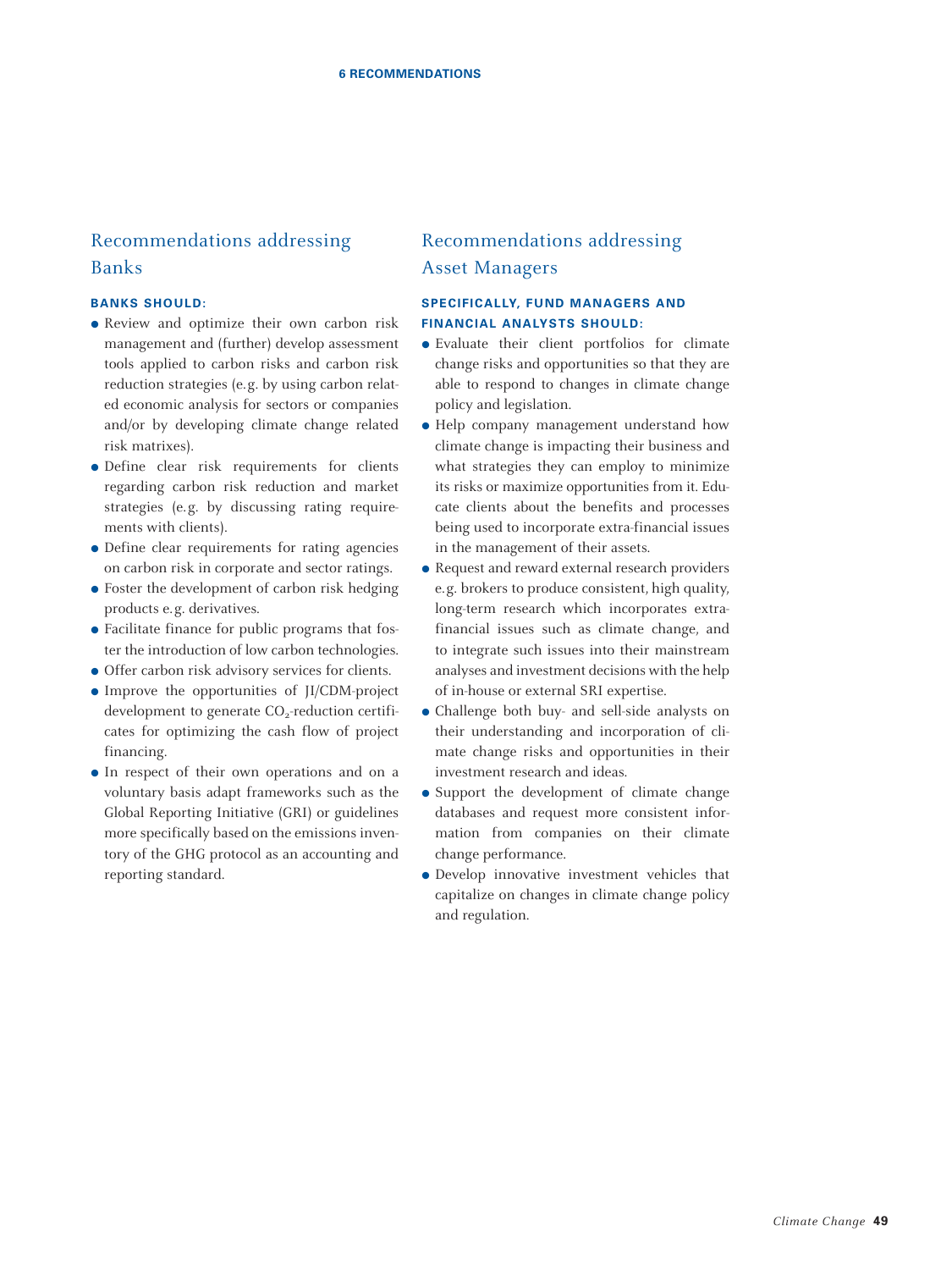- <sup>1</sup> IPCC 2001.
- <sup>2</sup> Cost-benefit techniques based on even modest discount rates lead to distant costs being assigned a low present-day value. However the people affected by that damage have no say in the decision.
- <sup>3</sup> An increase of 1 degree Celsius would be neutral for global GDP weighted by population, or even beneficial on a crude monetary aggregation basis (R Tol, 2002).
- <sup>4</sup> ECF 2004.
- <sup>5</sup> H Harasawa et al, at Hadley Centre conference 2005.
- <sup>6</sup> Abrupt Climate Change, National Academy of Sciences, 2001.
- <sup>7</sup> Schwartz and Randall, Office of Net assessment, Washington DC, 2003.
- <sup>8</sup> Weaver and Hillaire-Marcel, *Global Warming and the next Ice Age*, Science, vol 304, pp 400–402, April 16, 2004.
- <sup>9</sup> Hulme M, *Abrupt climate change: can society cope?* Tyndall Centre Working Paper 30; Tyndall Centre for Climate Change Research, Norwich, March 2003.
- <sup>10</sup> Hakkinen S and Rhines P, *Decline of subpolar North Atlantic circulation during the 1990's*, Science, vol 304, pp 555–559, April 23, 2004.
- <sup>11</sup> Richardson A & Schoeman D, *Climate impact on plankton ecosystems in the Northeast Atlantic, S*cience, vol 305, pp 1609–1612, September 10, 2004.
- <sup>12</sup> Hadley Centre reports 2003, 2004.
- <sup>13</sup> Dai A, et al, Journal of Hydrometeorology 2004.
- <sup>14</sup> ACG 2004.
- <sup>15</sup> ECF 2004.
- <sup>16</sup> ECF 2004.
- <sup>17</sup> Ten typhoons in 2004 (previous record was six) costing 4 billion euros. Emori S, et al at Hadley Centre conference, February 2005.
- <sup>18</sup> IPCC, 2001.
- <sup>19</sup> WHO.
- <sup>20</sup> European Environment Agency 2004.
- <sup>21</sup> EEA 2004.
- <sup>22</sup> Caspary, STARDEX 2003.
- <sup>23</sup> Choi O & Fisher A, Climatic Change, 2003.
- <sup>24</sup> EEA 2005.
- <sup>25</sup> Hall et al, at Hadley Centre Conference, February 2005.
- <sup>26</sup> STARDEX 2003.
- <sup>27</sup> Stott P, et al, Nature 432, December 2, 2004.
- Kemfert & Pfeifer 2003.
- <sup>29</sup> A heatwave with a 9 degrees Celsius warming is associated with 15 percent more cases of food poisoning (AGF, 2004).
- <sup>30</sup> This is because of the increased need to refit infrastructure and protect physical assets.
- <sup>31</sup> Viner D and Amelung B, at Hadley Centre Conference, 2005.
- <sup>32</sup> ECF 2004.
- <sup>33</sup> Hadley Centre Conference, 2005.
- <sup>34</sup> Agricultural and forestry processes and simple domestic energy use also create greenhouse gases, but not on the same scale as fossil fuel.
- <sup>35</sup> Because of the high natural variability of the climate system, it is generally difficult to say which events are due to climate change and which might be "natural". The European heatwave of 2003 seems to have been "man-made".
- <sup>36</sup> IPCC Working Group 3, 2001.
- <sup>37</sup> ACG 2004.
- <sup>38</sup> Lord Browne, CEO of BP, at IIGCC Conference, November 2003.
- <sup>39</sup> EU staff paper 2005.
- <sup>40</sup> Point Carbon.
- <sup>41</sup> Changing Drivers World Resources Institute, Washington 2003.
- <sup>42</sup> Changing Oil World Resources Institute, Washington 2004.
- <sup>43</sup> This is supported by Innovest who calculated that an increase of energy costs of 5 percent could reduce the market value of metals companies by 10 to 20 percent, Carbon Disclosure Project, 2004.
- <sup>44</sup> ABN/AMRO climate change study, 2003.
- <sup>45</sup> UBS in UNEPFI "materiality" study.
- <sup>46</sup> DrKW power sector study, October 2003.
- <sup>47</sup> WWF Powerswitch 2003.
- <sup>48</sup> IIGCC construction materials study 2004.
- <sup>49</sup> DrKW cement sector study.
- <sup>50</sup> C Grobbel, McKinsey interview May 11, 2005.
- <sup>51</sup> House of Commons Environmental Audit Select Committee, Seventh Report, 2005.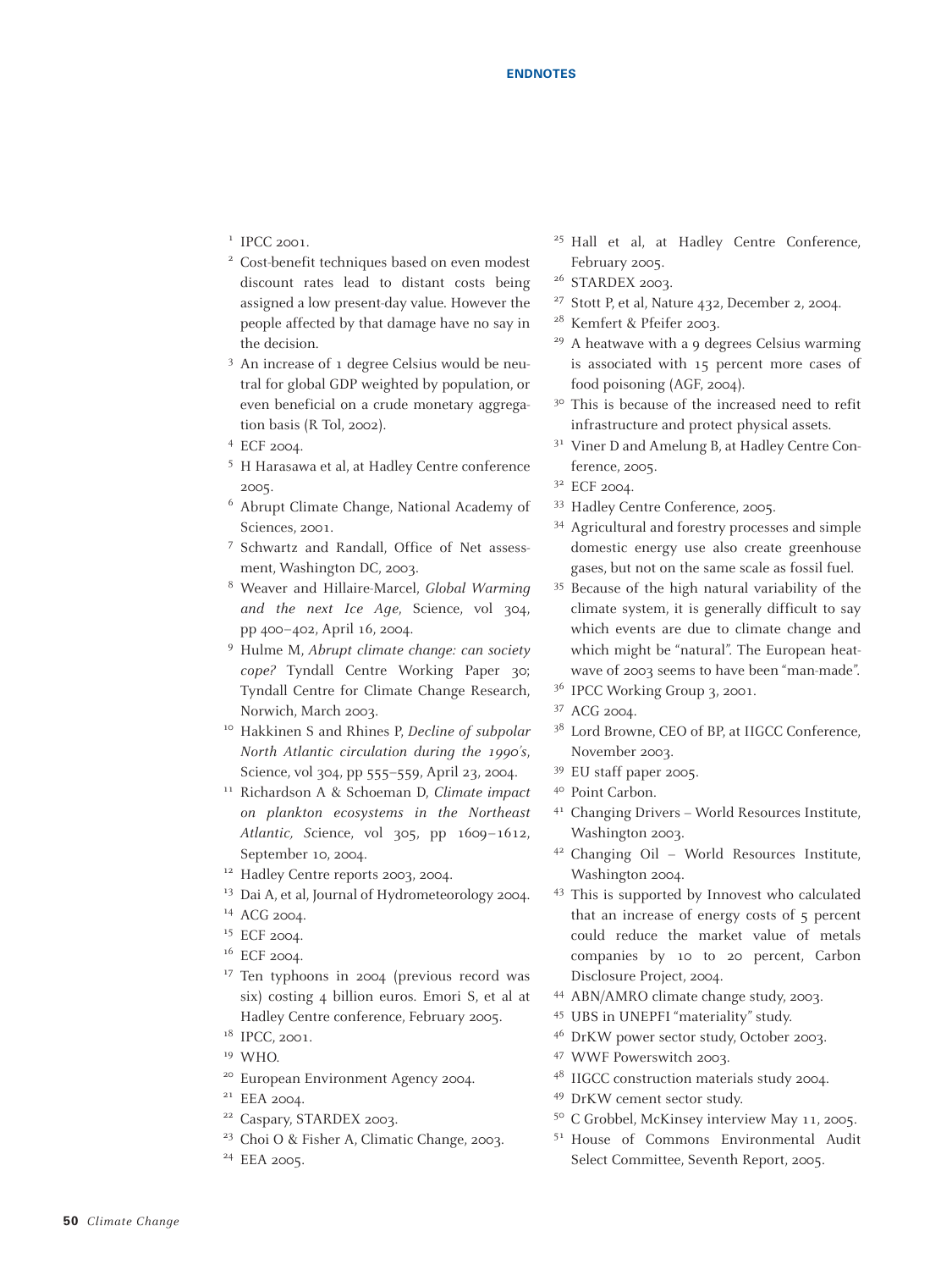#### **ENDNOTES**

- <sup>52</sup> Deutsche Lufthansa AG 2005: Position zu Klimawandel und Emissionshandel, Frankfurt; DrWK 2005: British Airways – Lunch on environmental issues, London.
- <sup>53</sup> DrKW 2003: Aviation emissions another cost to bear, London.
- <sup>54</sup> Viner & Amelung, Tyndall Centre conference, 2005.
- <sup>55</sup> A proposal has been made in UK for Domestic Tradable Quotas, whereby every individual would receive an annual emissions entitlement, but this is unlikely to proceed in the foreseeable future (Anderson, Tyndall Centre, 2004).
- <sup>56</sup> Hadley Centre conference 2005.
- <sup>57</sup> The Western Antarctic Ice Sheet is accelerating like "a cork out of a bottle" with a potential for 5 meters sea level rise, R Kerr, Science 305, September 24, 2004.
- <sup>58</sup> Greenland icecap melting will be inevitable even if emissions stabilize at 550 ppmv cde, with a 7 meter sea level rise eventually.
- <sup>59</sup> By 2100, 75 percent of carbon stored in Amazonia could be released due to dieback, Hadley Centre conference danger conference report 2005.
- $60$  Penner J, Nature 432, 23/30 December 2004.
- $61$  Stanhill G, Weather, 60.1, 2005.
- <sup>62</sup> climateprediction.net.
- <sup>63</sup> European Council 7619/05.
- <sup>64</sup> European Council 7242/05.
- <sup>65</sup> WBGU, reported in EEA 200a. Even at 500 ppmv cde there is a 5 percent chance that Europe may see a rise of over 6 degrees Celsius. Collins M, et al Hadley Centre conference February 2005.
- <sup>66</sup> EUC 2005.
- <sup>67</sup> EU staff paper 2005.
- <sup>68</sup> Statement on Finance Sector SEFI Conference on Renewables, June 2004.
- <sup>69</sup> Cinergy, report on climate change 2004.
- <sup>70</sup> Munich Re catastrophe review 2004.
- <sup>71</sup> Kemfert C, & Pfeifer D, 2003.
- <sup>72</sup> ACG 2004.
- <sup>73</sup> Calculated by Dr A Dlugolecki on the basis that data used for price-setting may be 4 years old on average at the time of the calculation, and that the mid-life of the policies to which those prices apply may be 3 years later. A time-lag of 7 years with a trend rate of 4 percent per year yields approximately a 30 percent error in the price calculation, unless the trend is projected forward of course. However trend projections are strongly resisted by regulators and consumers!
- <sup>74</sup> ABI 2004.
- <sup>75</sup> "Climate Change: Regional Model Predictions for Ireland".
- <sup>76</sup> O Bogenrieder, Allianz Group, quoting an unpublished German insurance industry study, 2005.
- <sup>77</sup> The Spanish Consortio (Consorcio de Compensación de Seguros) is a public entity strongly connected with the Spanish insurance industry. In general, it behaves as a direct insurer, in those cases private market refuses to deal with, and as Guarantee Fund, in those cases of lack of insurance, bankruptcy of the insurer, etc.
- <sup>78</sup> AGF.
- <sup>79</sup> EU Commission 2005.
- 80 UNEP FRMI for RE2004.
- <sup>81</sup> UNEP FRMI report 2004.
- <sup>82</sup> David W. Jones, Allianz Capital Partners.
- <sup>83</sup> UNEP FRMI report 2004.
- <sup>84</sup> Climate Change and Shareholder Value in 2004, Carbon Disclosure Project 2.
- <sup>85</sup> Will UK Pension Funds Become More Responsible? A Survey of Trustees – 2004 edition, Just Pensions, January 2004.
- <sup>86</sup> Mainstreaming Responsible Investment, Accountability/World Economic Forum, January 2005.
- <sup>87</sup> IPCC, Hadley Centre.
- <sup>88</sup> Avanish Persaud, Chairman, Intelligent Capital
- <sup>89</sup> James Cameron, Chairman of the Carbon Disclosure Project.
- <sup>90</sup> Jane Ambachtsheer, Mercer, March 21, 2005.
- <sup>91</sup> Framing Climate Change Risk in Portfolio Management, World Resource Institute and CERES, May 2005.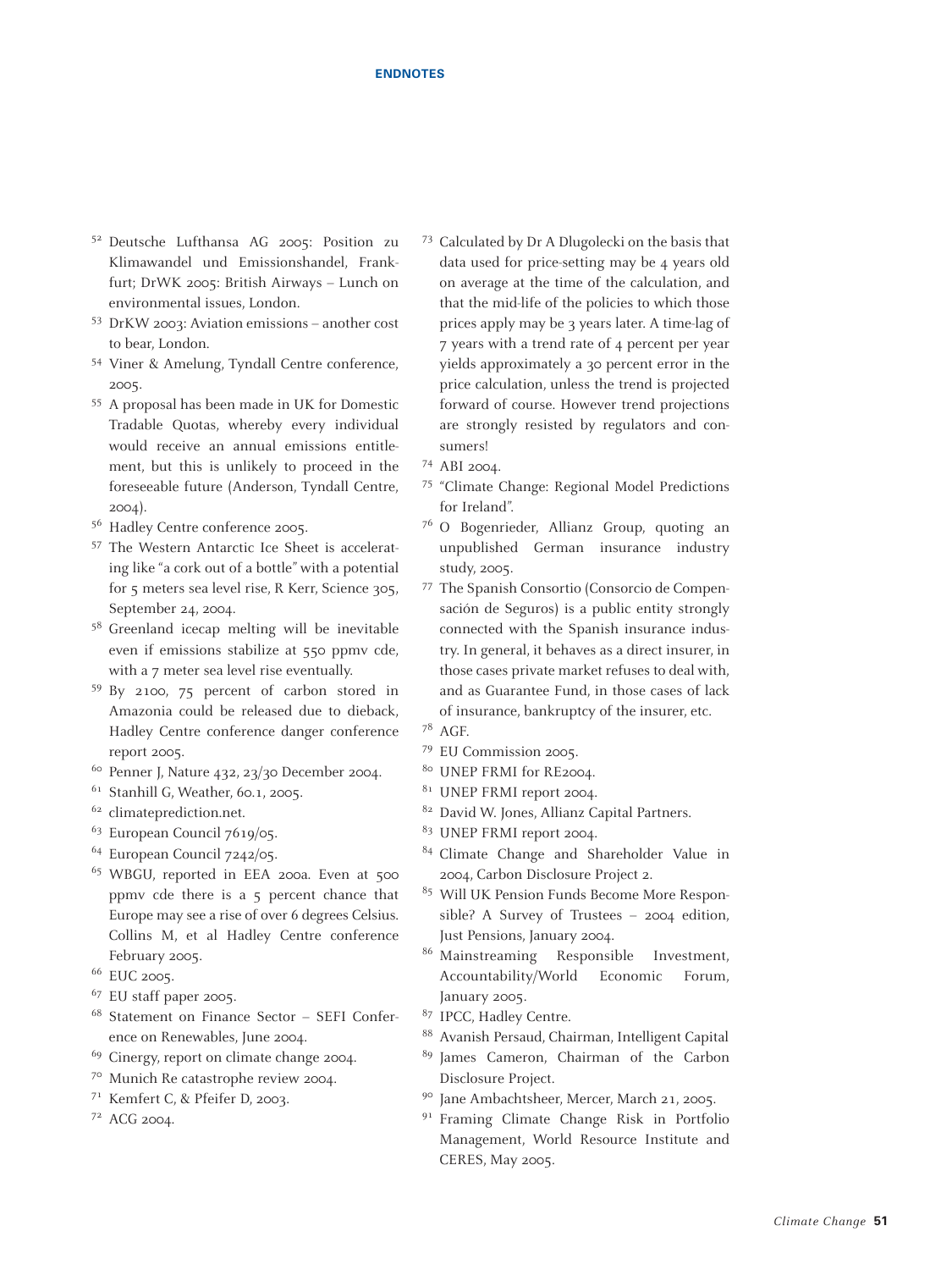- <sup>92</sup> Who Cares Wins: Connecting Financial Markets into a Chaining World, UN Global Compact, June 2004.
- <sup>93</sup> Corporate Environmental Governance: A study into the influence of Environmental Governance and Financial Performance, Innovest Strategic Advisors, November 2004.
- <sup>94</sup> Cadbury Chief slams investor groups for lack of openness, Financial Times, April 22, 2005.
- <sup>95</sup> CalPERs investment committee chairman, Rob Feckner, March 14, 2004.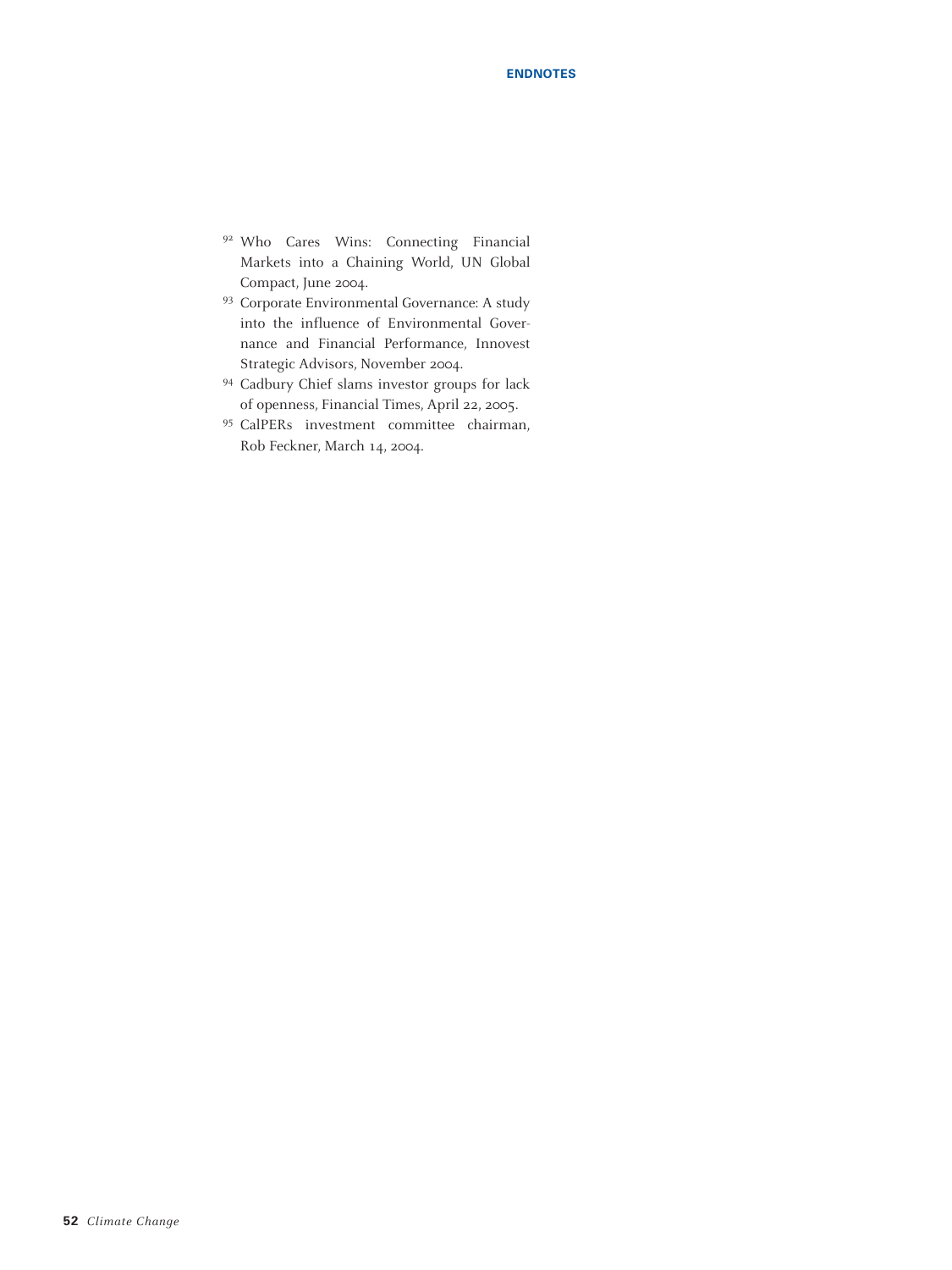- ABI (Association of British Insurers), *"Investing in Social Responsibility"*, Association of British Insurers, London, September 2001 (author R Cowe).
- ABI (Association of British Insurers), *"Risk Returns and responsibility"*, Association of British Insurers, London, February 2004 (author R Cowe).
- ABI (Association of British Insurers), *"A Changing Climate for Insurance"*, Association of British Insurers, London, June 2004 (author A Dlugolecki).
- ABN-AMRO, *"Climate Change and Analysis"*, ABN-AMRO, London, November 2003 (author M Brown).
- ACE (The Association for Conservation of Energy), *"Energy Efficiency in Buildings: Assessing the Situation"* (authors J Wade, et al), London, 2003.
- ACG (Australian Climate Group), *"Climate Change: Solutions for Australia"*, WWF, Sydney, June 2004.
- Anderson K, *"Investigating Domestic Tradable Quotas"*, Tyndall Research Project T3.22 Reports 2003–2005 on Tyndall Centre website.
- Bordass W, et al, *"Energy Performance of Nondomestic Buildings: Closing the Credibility Gap"*, paper at Building Performance Congress, 2004.
- Carbon Disclosure Project (CDP), *"Climate Change and Shareholder Value in 2004"* (authors Innovest), London, May 2004.
- CERES (Coalition for Environmentally Responsible Economies) website.
- CERES, *"Institutional Investor Summit on Climate Risk: A New Call for Action"*, New York, May 2005.
- Choi O, and Fisher A, *"The Impacts of Socio-economic Development and Climate Change on Severe Weather Catastrophe Losses: Mid-Atlantic Region and the US"*, Climatic Change, 58 (1–2), pp 149–170, May 2003.
- Cinergy Corp, *"Air Issues: Report to Stakeholders. An analysis of the potential impact of greenhouse gas and other air emission regulations on Cinergy Corp"*, Cincinnati, December 2004.
- climateprediction.net. Website for climate prediction experiment using free capacity on private personal computers.
- Community Climate Change Consortium for Ireland (c4i). *"Climate Change: Regional Model Predictions for Ireland"*, c4i, Dublin, June 2005.
- Dlugolecki A, and Mansley M, *"Climate Change and Asset Management"*, Tyndall Centre Technical Report 20, February 2005.
- Dlugolecki A, and Keykhah M, *"Climate Change and the Insurance Sector"* in "The Business of Climate Change", ed. K Begg, et al, Greenleaf Publishing, 2005.
- Dai A, et al, *"A global dataset of Palmer Drought Severity Index for 1870–2002: relationship with soil moisture and effects of surface warming"*, Journal of Hydrometeorology  $5(6)$ , pp 1117–1130, December 2004.
- Deutsche Lufthansa AG: Position zu Klimawandel und Emissionshandel, Frankfurt, 2005.
- DrKW (Dresdner Kleinwort Wasserstein) Sectoral studies (Aviation, Power, Cement) and Emissions Trading updates, London 2003–5.
- Environmental Finance magazine, monthly, London.
- ECF (European Climate Forum) *"What is Dangerous Climate Change?: Key Vulnerable Regions and Climate Change",* Proceedings of a Symposium in Beijing, October 2004.
- EC (European Commission), *"Greenhouse Gas Reduction Pathways in the UNFCCC Process up to 2025"*, DG Environment, EC, Brussels, October 2003.
- EC (European Commission), *"Winning the battle against global climate change"*. Background paper. Staff working paper and final version, Brussels, February 9, 2005.
- European Council, *"Presidency Conclusions"*, 7619/05 Brussels, March 2005.
- European Council, *"Conclusions of the Meeting of Ministers for the Environment"*, 7242/05 Brussels, February 2005.
- EEA (European Environment Agency), *"Impacts of Europe's Changing Climate"*, Report 2/2004, Copenhagen, 2004.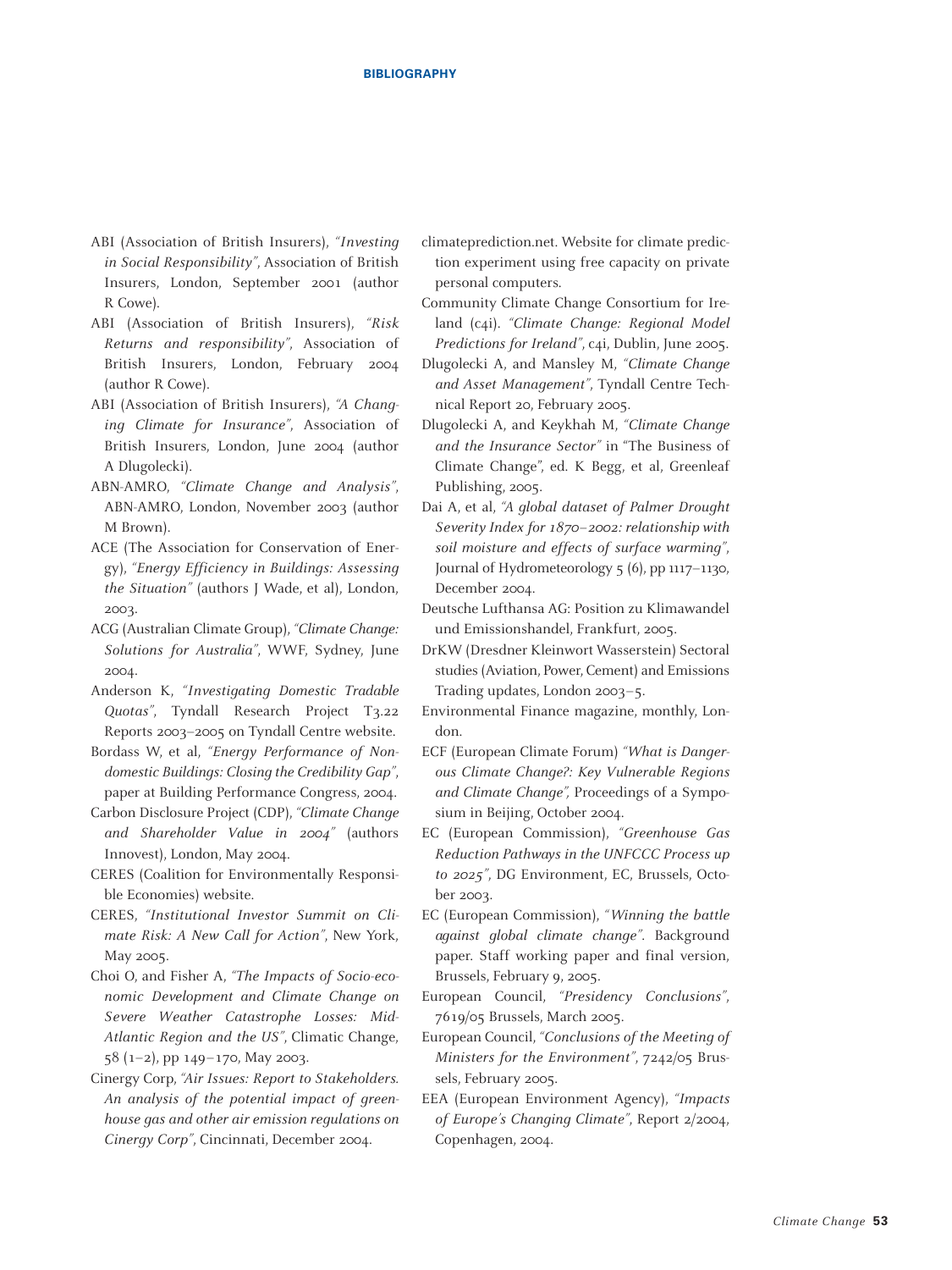#### **BIBLIOGRAPHY**

- Grobbel C, et al, *"Preparing for a low-carbon future"*, McKinsey Quarterly 2004 (4).
- Hadley Centre, *"Climate change observations and predictions: recent research"*, presented at COP9, December 2003.
- Hadley Centre, *"Uncertainty, Risk and Dangerous Climate Change"*, presented at COP10, December 2004.
- Hadley Centre, *"Stabilising Climate to avoid Dangerous Climate Change"*, International Symposium on the stabilisation of greenhouse gases. Steering Committee Report and individual papers, Exeter, February 2005.
- Hakkinen S, and Rhines P, *Decline of subpolar North Atlantic circulation during the 1990's,* Science, vol 304*,* pp 555–559, April 23, 2004.
- House of Commons Environmental Audit Select Committee, *"Seventh Report Pre-Budget 2004 and Budget 2005: Tax, Appraisal, and the Environment"*, London, April 2005.
- Hulme M, *Abrupt climate change: can society cope?*, Tyndall Centre Working Paper 30; Tyndall Centre for Climate Change Research, Norwich, March 2003.
- IEA (International Energy Agency), *"Energy to 2050: Scenarios for a Sustainable Future"*, Paris, 2003.
- IEA (International Energy Agency), *"World Energy Outlook 2004"*, Paris, 2004.
- IEA (International Energy Agency), *"International Competitiveness: the Effect of the EU Emissions Trading Scheme"*, Paris, February 2005.
- IIGCC (Institutional Investors Group on Climate Change), *"Climate Change and Institutional Investors: Managing the Risks and Profiting from the Shift to a Lower Carbon Economy"*, Conference Proceedings, London, November 2003.
- IIGCC website and papers on aviation (2003), power (2003) and construction materials (2004).
- INCR (Investor Network on Climate Risk) website, and *"Investor Guide to Climate Risk: 10 Key Steps"*.
- IPCC (Intergovernmental Panel on Climate Change), *"Climate Change 2001: Third Assessment Report: Reports of Working Groups 1 (The Scientific Basis), 2 (Impacts, Adaptation,*

*and Vulnerability) and, 3 (Mitigation)"*, Cambridge University Press, 2001.

- ICCT (International Climate Change Taskforce), *"Meeting the Climate Challenge"*, London, March 2005.
- Kemfert C, and Pfeifer D, *"An Economic Impact Assessment of Extreme Weather Events"*, Oldenburg University, November 2003.
- Kerr R, *"A bit of Icy Antarctica is Sliding Toward the Sea"*, Science 305, p1897, September 24,2004.
- Lowe R, *"Defining and meeting the carbon constraints of the 21st century"*, Building Research and Information 28 (3), pp 159–175, 2000.
- Mansley M, and Dlugolecki A, *"Climate Change – A Risk Management Challenge for Institutional Investors"*, Universities Superannuation Schemes (USS), London 2001.
- Munich Re, *"Annual Review: Natural Catastrophes 2004"*, Munich, 2005.
- NAS (National Academy of Sciences), *"Abrupt Climate Change"*, Washington, 2001.
- Penner J, *"The Cloud Conundrum"*, Nature 432, pp 962–963, 23/30 December 2004.
- Richardson A, and Schoeman D, *"Climate impact on plankton ecosystems in the Northeast Atlantic"*, Science, vol 305, pp 1609–1612, September 10, 2004.
- Schwartz and Randall, *"An Abrupt Climate Change Scenario and its Implications for United States National Security"*, Office of Net Assessment, Department of Defense, Washington, 2003.
- SEFI (Sustainable Energy Finance Initiative), *"Statement on the Finance Sector"*, presented at "Creating the Climate for Change Conference" Bonn, June 2004.
- Stanhill G, *"Global dimming: a new aspect of climate change"*, Weather, 60 (1), pp 11–14, 2005.
- STARDEX (Statistical and Regional Dynamical Downscaling of Extremes for European Regions) EU-funded project website.
- Stott P, et al,*"Human Contribution to the European Heatwave of 2003"*, Nature 432, pp 610–613, December 2, 2004.
- Tang K (ed) with Dlugolecki A, *"The Finance of Climate Change"*, Risk Books, London, 2005.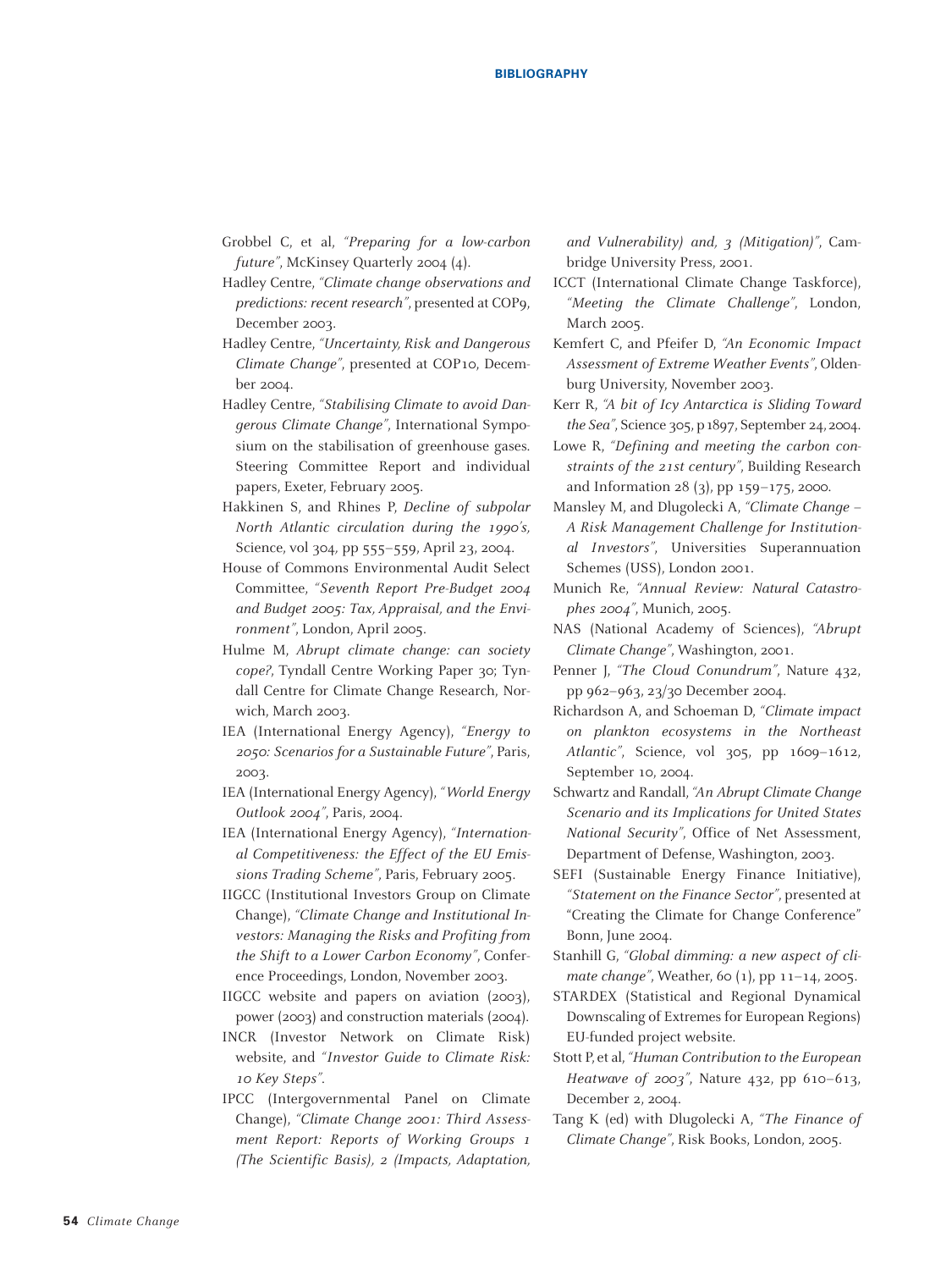#### **BIBLIOGRAPHY**

- The Carbon Trust, *"The European Emissions Trading Scheme: Implications for Industrial Competitiveness"*, London, June 2004.
- The Carbon Trust, *"Brand Value"*, London, May 2005.
- Tol R, *"New Estimates of the Damage Costs of Climate Change, Part I: Benchmark Estimates"*, Environmental and Resource Economics, 21 (1), pp 47–73, 2002.
- Tol R, *"New Estimates of the Damage Costs of Climate Change, Part II: Dynamic Estimates"*, Environmental and Resource Economics, 21 (2), pp 135–160, 2002.
- UNEP (United Nations Environment Programme), *"Financial Risk Management Instruments for Renewable Energy Projects"* (authors consortium led by Marsh Ltd), UNEP Division of Technology, Industry and Energy, Paris, 2004.
- UNEPFI, *"The Materiality of Social, Environmental and Corporate Governance Issues to Equity Pricing"*, Asset Management Working Group, UNEPFI, Geneva, June 2004.
- UNEPFI, *"Climate Change and the Financial Services Industry: Module 1 Threats and Opportunities"* (authors Innovest) Climate Change Working Group (CCWG), UNEPFI, Geneva, 2002 (electronic version only).
- UNEPFI CCWG, *"Climate Change and the Financial Services Industry: Module 2 A Blueprint for Action"* (authors Innovest) UNEP, Geneva, 2002 (electronic version only).
- UNEPFI CCWG, *"CEO Briefings"* on Emissions Trading (November 2003), Renewable Energy (June 2004) and Clean Development Mechanism (December 2004), Geneva.
- WBCSD (World Business Council for Sustainable Development), *"Energy and Climate Change: Facts and Trends to 2050"*, Geneva, 2004.
- WBGU (German Advisory Council on Global Change), *"Climate Protection Strategies for the 21st Century: Kyoto and beyond"* (authors H Grassl, et al), WBGU, Berlin, November 2003.
- Weaver A and, Hillaire-Marcel J, "*Global Warming and the Next Ice Age"*, Science, vol 304, pp 400–402, April 16, 2004.
- WEF (World Economic Forum), *"Statement of G8 Climate Change Roundtable"*, Geneva, June 2005.
- West LB, *"Carbonomics"* (authors H Garz, et al), West LB, Frankfurt, July 2003.
- West LB, *"Insurance and Sustainability: Playing with Fire"* (authors H Garz, et al), Frankfurt, March 2004.
- WHO (World Health Organisation), *"Climate change and human health: risks and responsibilities"*, New York, 2003.
- WRI (World Resources Institute), *"Changing Drivers"*, Washington, 2003.
- WRI, *"Changing Oil"*, World Resources Institute and Sustainable Asset Management, Washington, 2004.
- WWF (World Wide Fund for Nature), *"Power Switch: Impacts of Climate Policy on the Global Power Sector"* (with Innovest Strategic Value Advisors), Berlin, November 2003.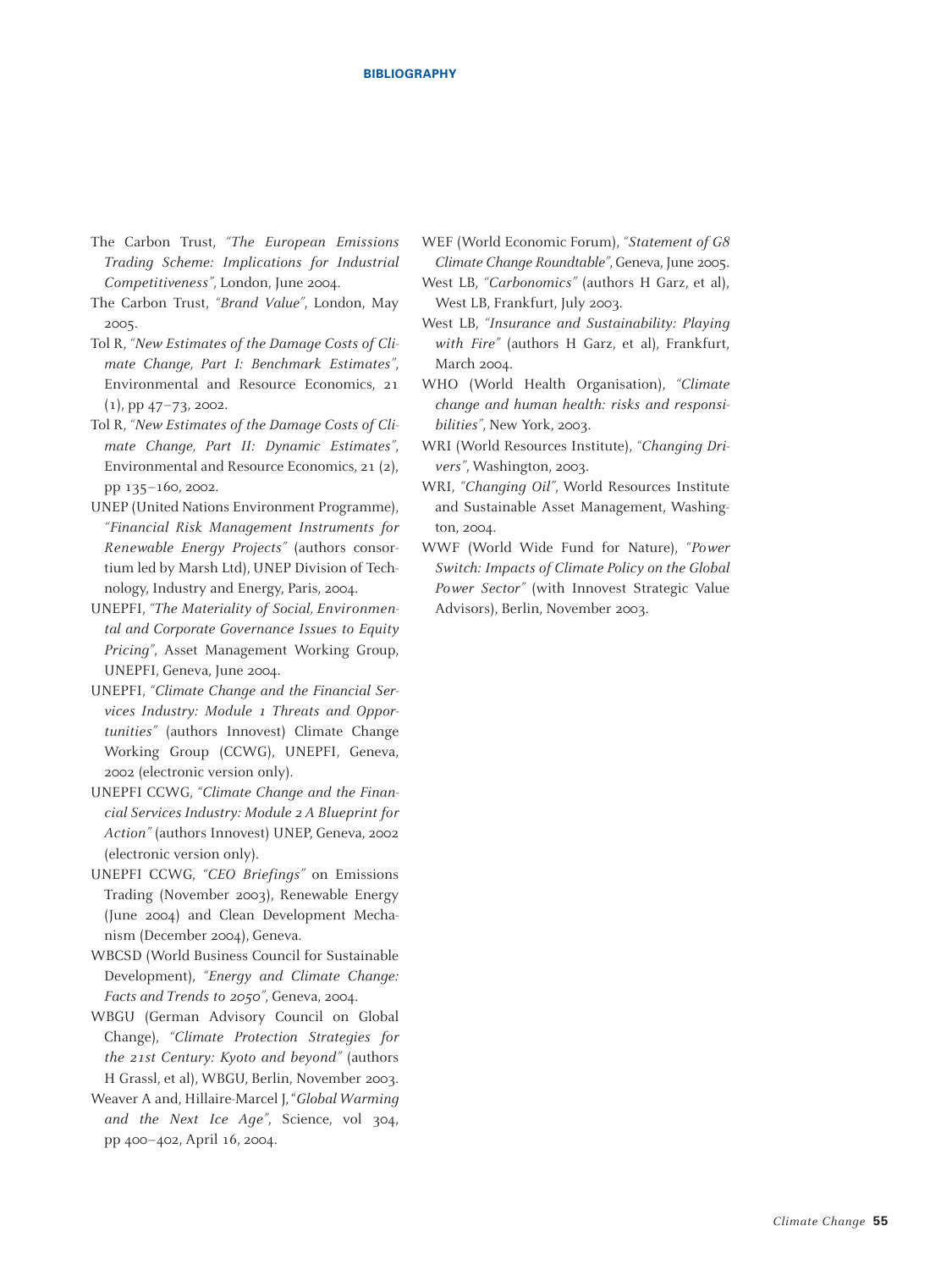| Box 1 Rapid Climate Change                                                     | 12      |
|--------------------------------------------------------------------------------|---------|
| Box 2 The Kyoto Protocol                                                       | 17      |
| Box 3 EU Emissions Trading Scheme (EU ETS)                                     | 18      |
| Box 4 EU Energy Performance of Buildings Directive                             | 21      |
| Box 5 The High Sensitivity of the Climate System                               | 22      |
| Box 6 Upgrading Technology to Protect the Environment                          | 29      |
| Box 7 Insurance Solutions for Clean Development Mechanism (CDM)                |         |
| Projects in Practice: Carbon Delivery Guarantee                                | 30      |
| Box 8 Liability for Climate Change?                                            | 31      |
| Box 9 Export Credit Agencies                                                   | 36      |
| Box 10 Carbon Disclosure Project (CDP)                                         | 39      |
| Box 11 Socially Responsible Investment at RCM                                  | 41      |
| Box 12 Enhanced Analytics Initiative (EAI)                                     | 42      |
|                                                                                |         |
| Figure 1 Geographical Information Systems and Flood Risk - Czech Republic      | 28      |
| Figure 2 EU Allowance Allocation by Sector in the EU ETS                       | 33      |
| Figure 3 Traded Volumes on the EUA Market since Q1 2004                        | 35      |
| Figure 4 Size of the Weather Market (in millions USD)                          | 35      |
| Figure 5 Banks and Renewable Energy Technology                                 | 46      |
|                                                                                |         |
| Table 1 Macro-Economic Effect of Climate Change                                | 11      |
| Table 2 Number of Abnormal Weather Months per Decade in UK                     | $15 \,$ |
| Table 3: Important Climate Change-Related Risks and Opportunities for Insurers | 26      |
| Table 4 Important Climate Change-Related Risks and Opportunities for Banks     | 32      |
| Table 5 Equity Value at Risk to Climate Change                                 | 38      |
|                                                                                |         |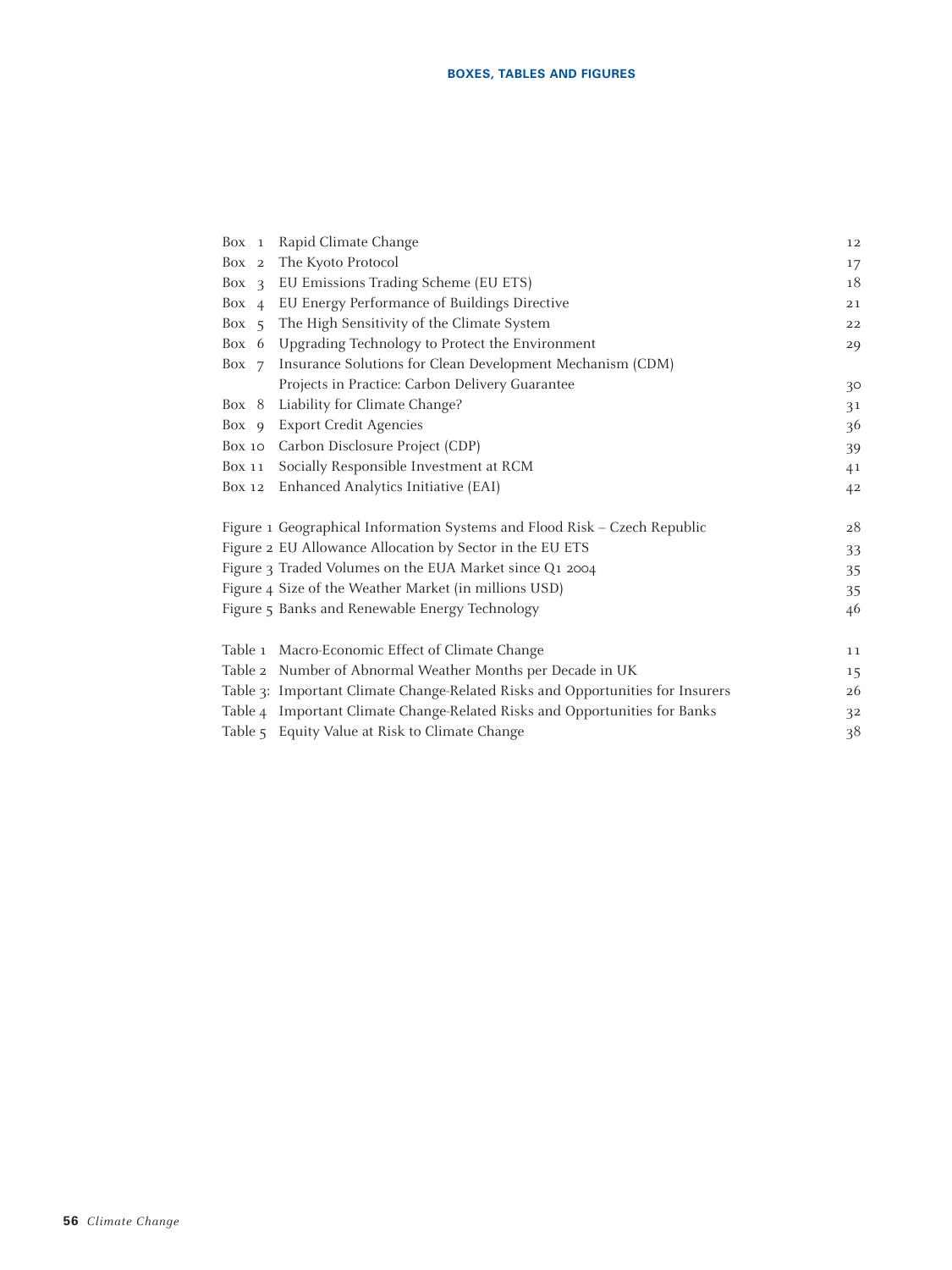*The authors thank the interviewees from Allianz and its subsidiary companies for providing their experience and expertise to this report.* 

#### *The authors particularly thank*

- Peter Hoeppe, Munich Re
- Matthew Kiernan, Innovest
- Simon Schaerer, SAM
- Ariane von Buren and James Coburn, CERES
- Nick Robins, Henderson Investors

This report has been prepared by Dr. Andrew Dlugolecki & Dr. Sascha Lafeld Andlug Consulting 3c climate change consulting June 2005

Dr. Andrew Dlugolecki Dr. Sascha Lafeld Principal Managing Director 17 Craigie Place Hanauer Landstrasse 521 Perth, PH2 0BB 60386 Frankfurt am Main United Kingdom Germany

# Andlug Consulting 3c climate change consulting GmbH andlug@btopenworld.com sascha.lafeld@3c-company.com

#### **Contacts**

Allianz AG WWF International Group Communications WWF Climate Change Programme Königinstr. 28 Av du Mont Blanc D-80802 München CH-1196 Gland Germany Switzerland www.allianzgroup.com www.panda.org Contact: Contact: Michael Anthony Martin Hiller Email: michael.anthony@allianz.com Email: mhiller@wwfint.org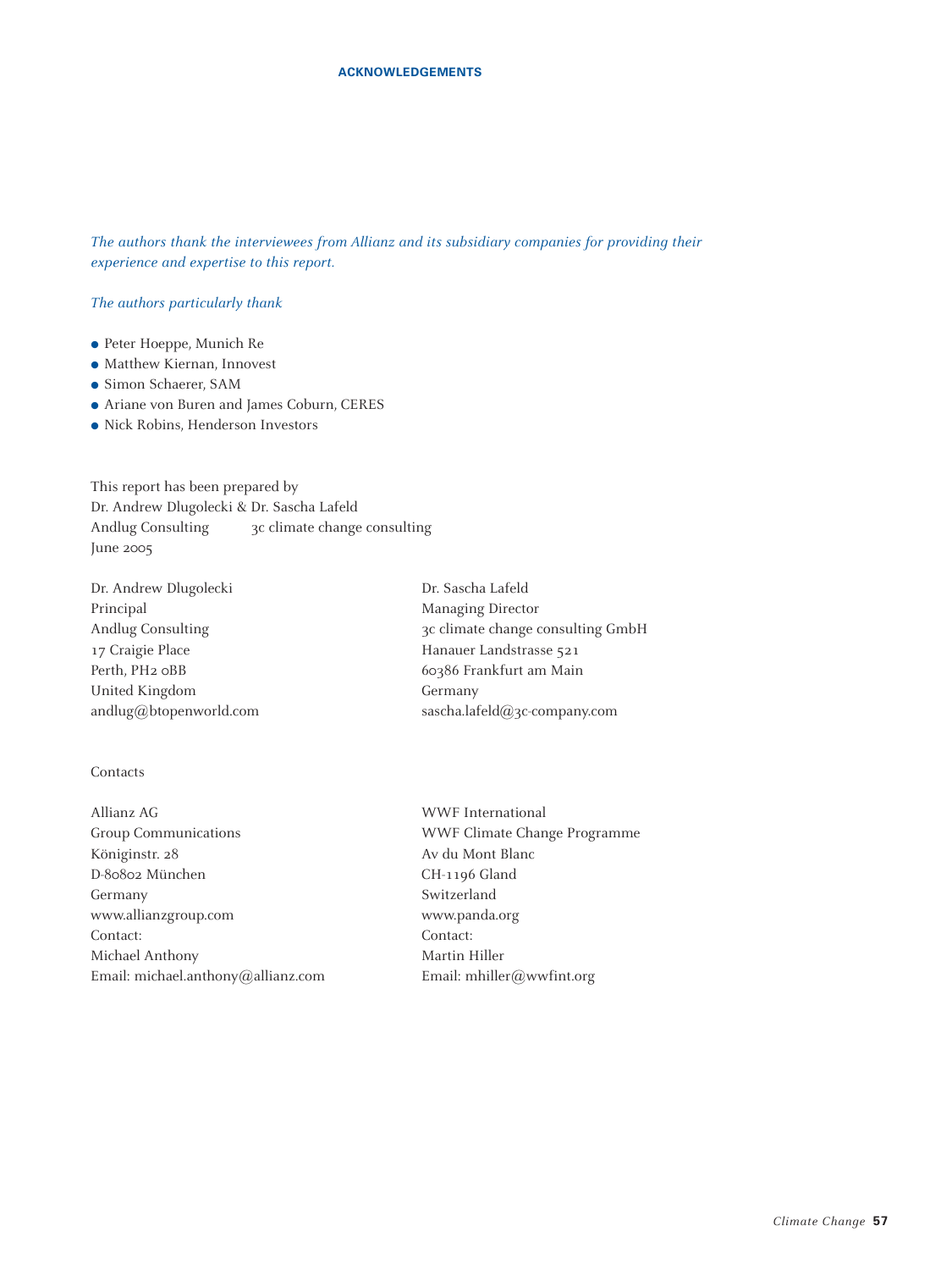#### **Disclaimer:**

**This study is published by WWF and Allianz, and has been prepared in close cooperation with the professionally renowned authors named on page 57. The study contains general information and does not take into account specific circumstances which might be relevant for individual readers. The information, expectations and opinions reflected herein consitute judgement as at the date of this study and neither WWF and Allianz nor the authors assume any obligation to update the information and recommendations contained herein. We explicitly advise any reader that the content of the report and the respective recommendations are based on information and expectations that may be subject to changes in the future or may not develop as currently expected. Consequently, the reader should not base any decision solely on the content of this study. The study does not intend to provide any guidance regarding any investment, in particular with respect to securities of Allianz Aktiengesellschaft or any of its subsidiaries.**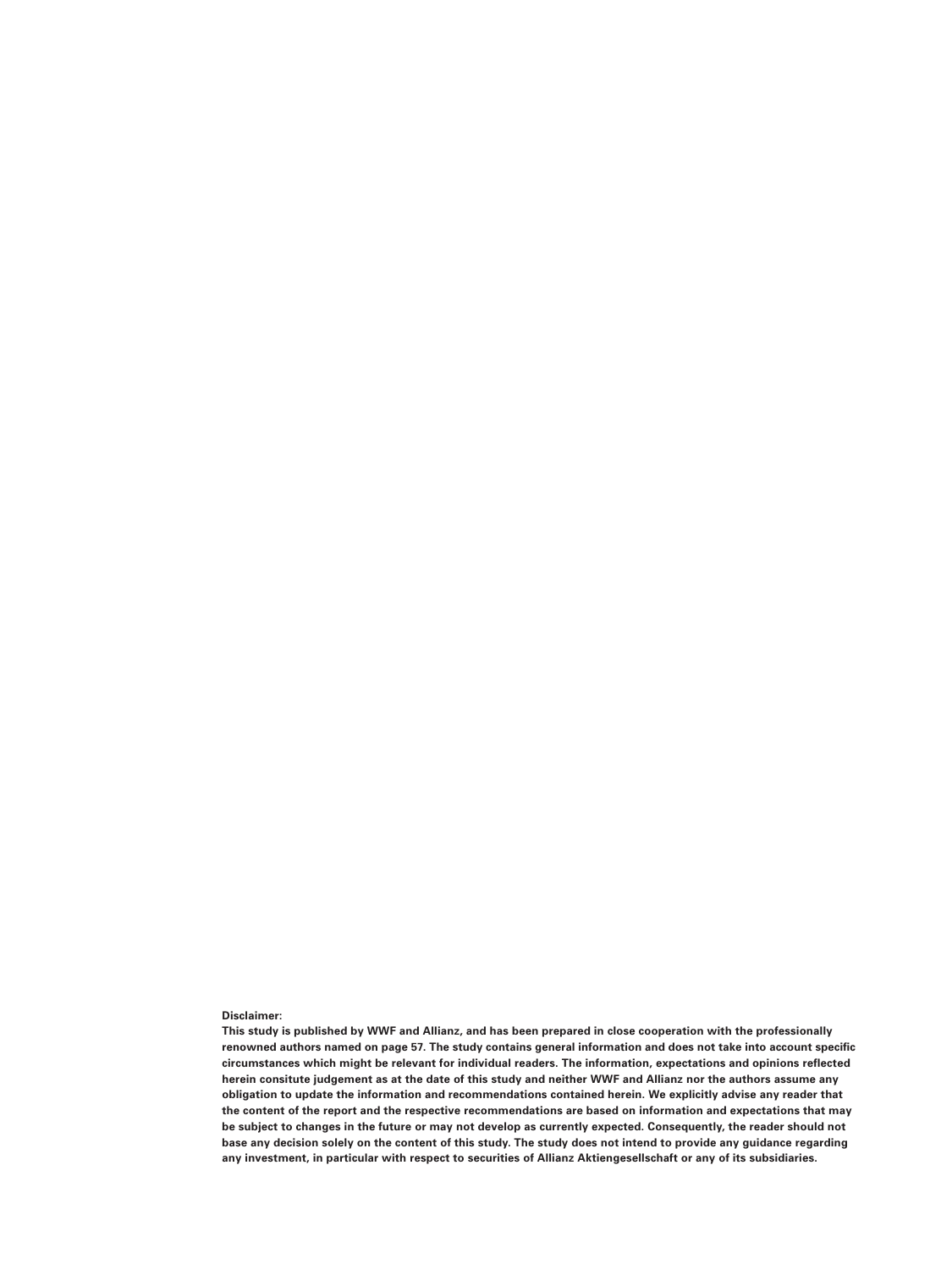

All greenhouse gas emissions caused by production and delivery of this report are offset through high quality emission reduction projects.